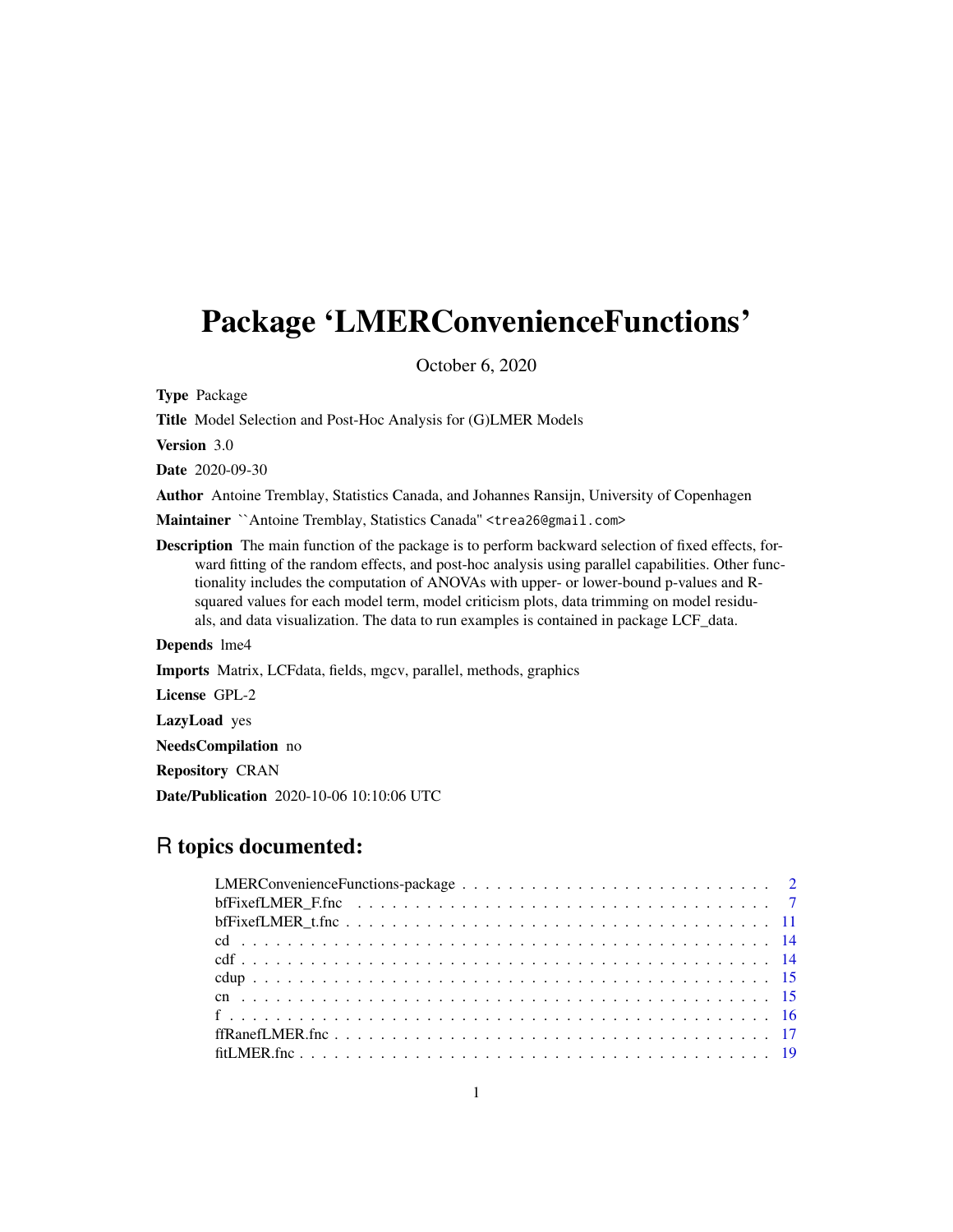<span id="page-1-0"></span>

| Index |                                                                                                                     |  |
|-------|---------------------------------------------------------------------------------------------------------------------|--|
|       |                                                                                                                     |  |
|       |                                                                                                                     |  |
|       |                                                                                                                     |  |
|       |                                                                                                                     |  |
|       |                                                                                                                     |  |
|       |                                                                                                                     |  |
|       |                                                                                                                     |  |
|       | $perSubject Trim.fnc \ldots \ldots \ldots \ldots \ldots \ldots \ldots \ldots \ldots \ldots \ldots \ldots \ldots 29$ |  |
|       |                                                                                                                     |  |
|       |                                                                                                                     |  |
|       |                                                                                                                     |  |

LMERConvenienceFunctions-package

*Model Selection and Post-Hoc Analysis for (G)LMER Models*

#### Description

The main function of the package is to perform backward selection of fixed effects, forward fitting of the random effects, and post-hoc analyses using parallel capabilities. Other functionality includes the computation of ANOVAs with upper- or lower-bound p-values and R-squared values for each model term, model criticism plots, data trimming on model residuals, and data visualization. The data to run examples is contained in package LCF\_data.

# Details

| Package:  | <b>LMERConvenienceFunctions</b> |
|-----------|---------------------------------|
| Type:     | Package                         |
| Version:  | 3.0                             |
| Date:     | 2020-09-27                      |
| License:  | $GPL-2$                         |
| LazyLoad: | yes                             |

#### Author(s)

Antoine Tremblay, Statistics Canada, and Johannes Ransijn, University of Copenhagen Maintainer: "Antoine Tremblay, Statistics Canada" <trea26@gmail.com>

# References

Baayen, R.H. (2008). *Analyzing Linguistic Data. A Practical Introduction to Statistics Using R*. Cambridge, UK: Cambridge University Press.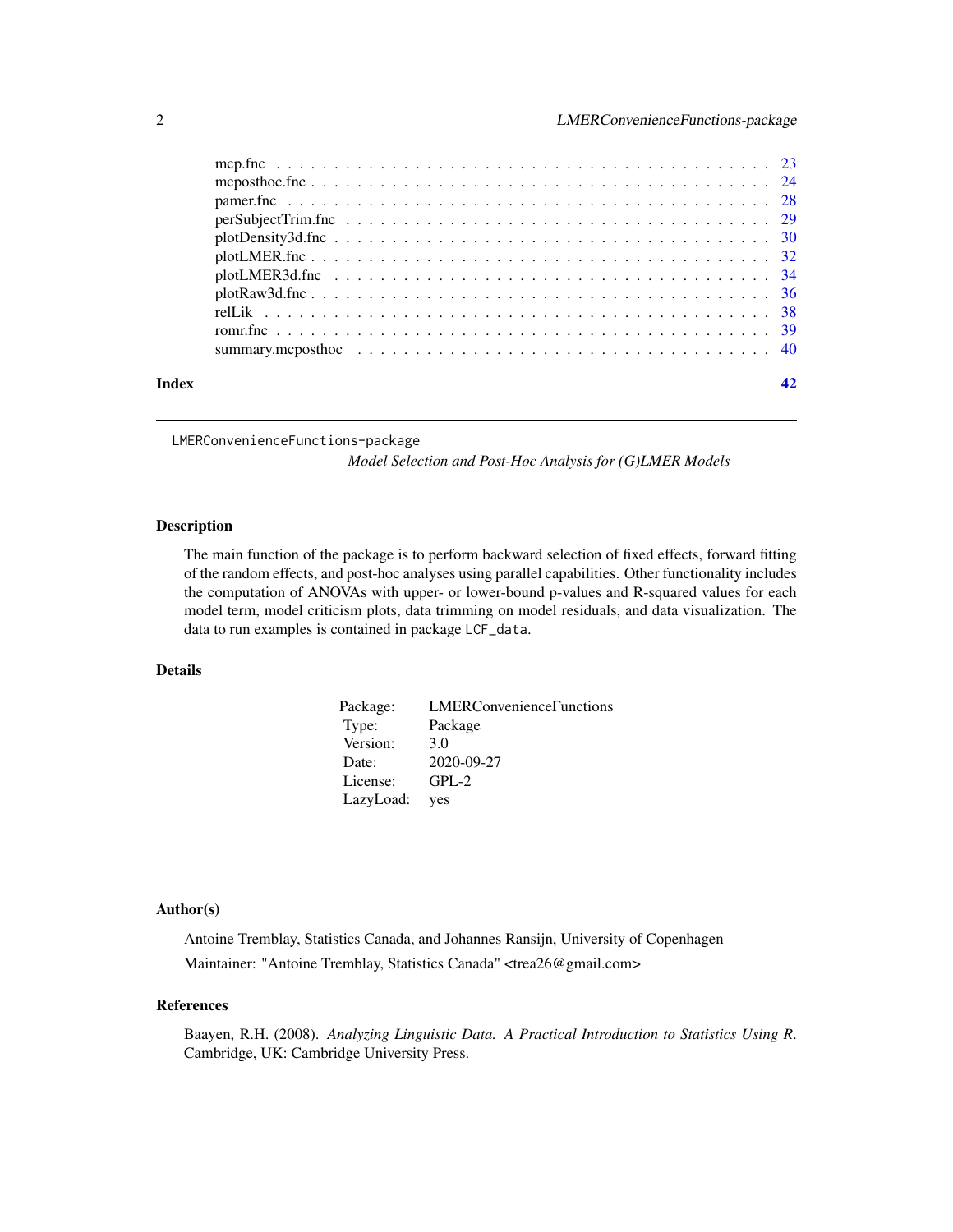<span id="page-2-0"></span>Baayen, R.H., Davidson, D.J. and Bates, D.M. (2008). Mixed-effects modeling with crossed random effects for subjects and items. *Journal of Memory and Language*, *59*, 390–412.

Newman, A.J., Tremblay, A., Nichols, E.S., Neville, H.J., and Ullman, M.T. (2012). The Influence of Language Proficiency on Lexical Semantic Processing in Native and Late Learners of English. *Journal of Cognitive Neuroscience*, *25*, 1205–1223.

Newman, A.J., Tremblay, A., Neville, H.J., and Ullman, M.T. (In preparation). The relationship between proficiency and ERP components evoked by grammatical violations in native and late learners of English.

Pinheiro, J.C. and Bates, D.M. (2000). *Mixed Effects Models in S and S-Plus*. New York: Springer.

Quene, H., & van den Bergh, H. (2008). Examples of mixed-effects modeling with crossed random effects and with binomial data. *Journal of Memory and Language*, 59, 413–425. doi: 10.1016/j.jml.2008.02.002.

Symonds, M.R.E and Moussalli, A. (2011). *A brief guide to model selection, multimodel inference and model averaging in behavioural ecology using Akaike's information criterion. Behavioral Ecology and Sociobiology*, 65, 13–21. doi: 10.1007/s00265-010-1037-6

Tremblay, Antoine. (2009). *Processing Advantages of Lexical Bundles: Evidence from Self-paced Reading, Word and Sentence Recall, and Free Recall with Event-related Brain Potential Recordings*. Ph.D. Dissertation. University of Alberta, Edmonton, Canada.

Tremblay, A. and Tucker B. V. (2011). The Effects of N-gram Probabilistic Measures on the Processing and Production of Four-word Sequences. *The Mental Lexicon*, *6(2)*, 302–324.

#### See Also

[bfFixefLMER\\_F.fnc](#page-6-1); [bfFixefLMER\\_t.fnc](#page-10-1); [ffRanefLMER.fnc](#page-16-1); [fitLMER.fnc](#page-18-1); [mcposthoc.fnc](#page-23-1); [summary.mcposthoc](#page-39-1); [pamer.fnc](#page-27-1); [mcp.fnc](#page-22-1); [relLik](#page-37-1); [romr.fnc](#page-38-1); [plotLMER.fnc](#page-31-1); [plotLMER3d.fnc](#page-33-1); [plotDensity3d.fnc](#page-29-1); [plotRaw3d.fnc](#page-35-1); [perSubjectTrim.fnc](#page-28-1); [cn](#page-14-1); [f](#page-15-1); [cd](#page-13-1); [cdf](#page-13-2); [cdup](#page-14-2).

### Examples

```
## Not run:
 ############################################
 # Load and format data. #
 ############################################
 library(LCFdata)
 data(eeg)
 # restrict to electrode Fz and 80--180 ms window
 eeg <- eeg[eeg$Time >= 80 & eeg$Time <= 180, ]
 eeg <- eeg[, c("Subject", "Item", "Time", "Fz",
   "FreqB", "LengthB", "WMC")]
 # mean center FreqB
 eeg$FreqBc <- eeg$FreqB - mean(eeg$FreqB)
 # split FreqBc into 3 categories. Doesn't make sense,
 # but it's merely for example
 eeg$FreqBdc <- "high"
 eeg$FreqBdc[eeg$FreqBc<=quantile(eeg$FreqBc)[3]] <- "mid"
 eeg$FreqBdc[eeg$FreqBc<=quantile(eeg$FreqBc)[2]] <- "low"
 eeg$FreqBdc <- as.factor(eeg$FreqBdc)
```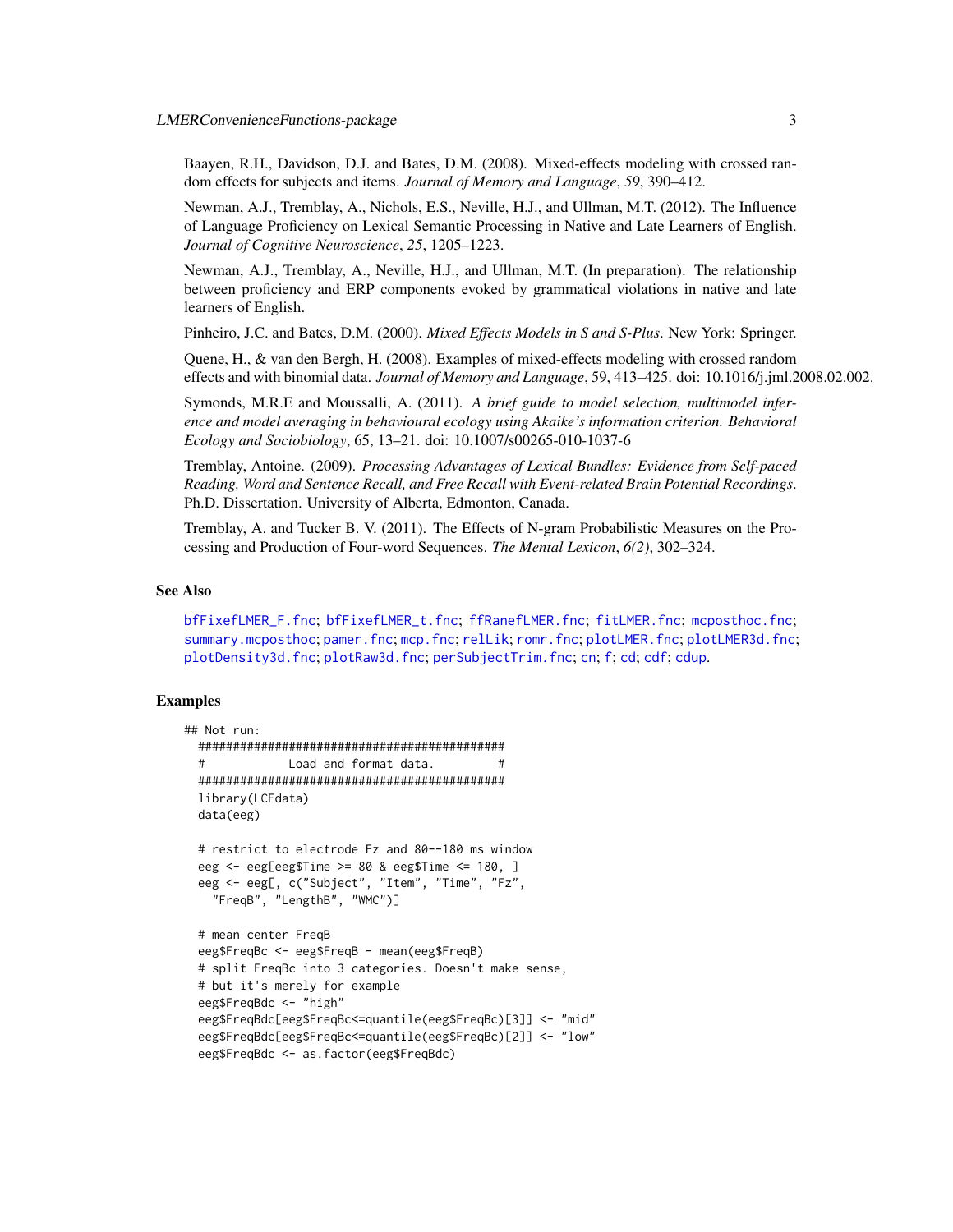```
eeg$FreqBdc <- relevel(eeg$FreqBdc, "low")
# mean center LengthB
eeg$LengthBc <- eeg$LengthB - mean(eeg$LengthB)
# mean center WMC
eeg$WMCc <- eeg$WMC - mean(eeg$WMC)
############################################
# Demonstrate plotDensity3d.fnc. #
############################################
plotDensity3d.fnc(x = sort(unique(eeg$WMCc)),
 y = sort(unique(eeg$LengthBc)))
############################################
# Demonstrate plotRaw3d.fnc. #
############################################
plotRaw3d.fnc(data = eeg, response = "Fz", pred = "WMCc",
 intr = "LengthBc", plot.type = "persp", theta = 150)
############################################
# Analyze data. Demonstrate model #
# selection, and diagnostic plots. #
# Also demonstrate forward fitting #
# of random effects and back fitting #
# of fixed effects. Finally, #
# demonstrate pamer.fnc. #
############################################
library(lme4)
# fit initial model
m0 \leq 1mer(Fz \sim (FreqBdc + LengthBc + WMCc)\uparrow2 + (1 | Subject),
 data = eegm1 <- lmer(Fz \sim (FreqBdc + LengthBc + WMCc)^2 + (1 | Subject) +
 (1 | Item), data = eeg)
# which model to choose?
relLik(m0, m1)
# choose m1
# check model assumptions
mcp.fnc(m1)
# remove outliers
eeg <- romr.fnc(m1, eeg, trim = 2.5)
eeg$n.removed
eeg$percent.removed
eeg<-eeg$data
# update model
m1 <- lmer(Fz \sim (FreqBdc + LengthBc + WMC)^2 + (1 | Subject) +(1 | Item), data = eeg)
# re-check model assumptions
```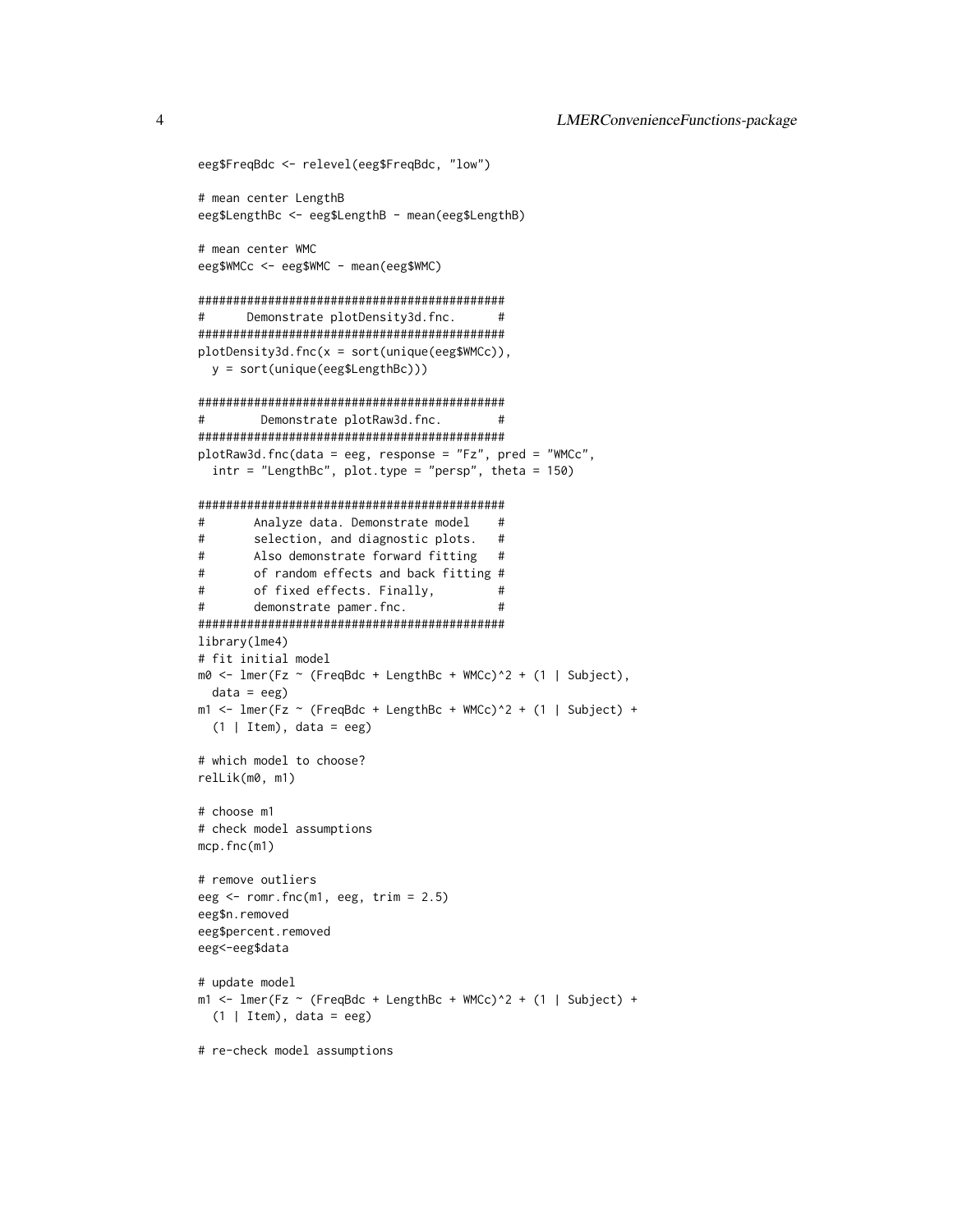```
mcp.fnc(m1)
```

```
# forward-fit random effect structure (simple for the purposes
# of the example).
m2 <- ffRanefLMER.fnc(model = m1, ran.effects =
 c("0 + LengthBc | Subject)", "0 + WMCc | Item)",log.file = FALSE)
# backfit model m2. In this case, could use bfFixefLMER_t.fnc instead.
m3 <- bfFixefLMER_F.fnc(m2, log.file = FALSE)
# The calls to ffRanefLMER.fnc and bfFixefLMER_F.fnc could
# be replaced by a call to fitLMER.fnc. In this latter case, however,
# bfFixefLMER_F.fnc would be called first, then the random effect
# structure would be forward fitted, and finally teh fixed effects
# would be backfitted again.
m3b <- fitLMER.fnc(model = m1, ran.effects = c("0 + LengthBc | Subject)","(0 + WMCc | Item)"), backfit.on = "F", log.file = FALSE)
pamer.fnc(m3b)
# The results are the same. This may not necessarily be the case
# elsewhere. First forward fitting the random effect structure and
# then backfitting the fixed effects, potentially pruning irrelevant
# random effects, is probably the best approach. Nonetheless, there is
# no hard evidence to this effect.
# check model assumptions
mcp.fnc(m3)
# check significance of model terms
pamer.fnc(m3)
############################################
# Demonstrate mcposthoc.fnc and #
       summary.mcposthoc. #
############################################
# Only the intercept is significant. For purposes of the
# example, let's perform a posthoc analysis on FreqBdc on
# model m2.
m2.ph < mcposthoc.fnc(model = m2, var = list(ph1 = "FreqBdc"))
# Now check if and how the different levels differ between
# each other. First check high vs mid and high vs low:
summary(m2.ph, term = "FreqBdchigh")
# Then low vs mid (the low vs high row is redundant from the
# above summary):
summary(m2.ph, term = "FreqBdcmid")
# Note that none of the levels differ from each other. Indeed,
# the backfitting process indicated that the model only has an
# intercept (i.e., the FreqBc factor variable was not significant).
# Just to show how one would look at posthocs for interactions. Let's
# look at the effect of Length at each FreqB bin:
summary(object = m2.ph, term = "LengthBc")
```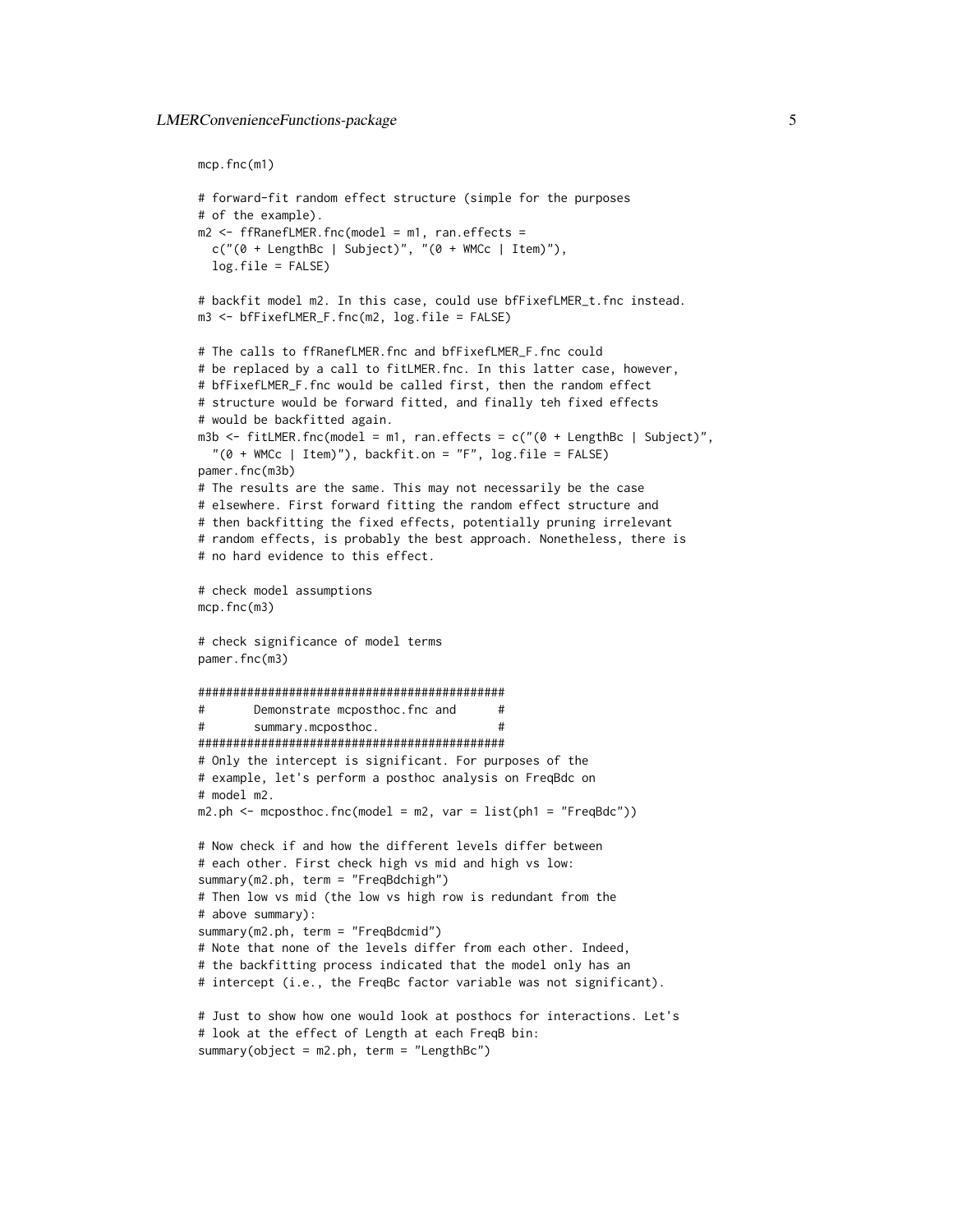```
# Does Length effect different Freq bins? Start with low
 # versus mid and high
 smry <- summary(object = m2.ph, term = "FreqBdchigh:LengthBc")
 # then mid versus low and high
 smry <- summary(object = m2.ph, term = "FreqBdcmid:LengthBc")
 ############################################
 # Demonstrate `revived' version of #
 # plotLMER.fnc and plotLMER3d.fnc. #
 ############################################
 # Generate plot for Length X Freq with function plotLMER.fnc.
 plotLMER.fnc(m2, pred = "LengthBc", intr = list("FreqBdc",
   levels(eeg$FreqBdc), "beg", list(1 : 3, 1 : 3)))
 # Plotting the Length:WMC interaction with plotLMER3d.fnc. It'll
 # take a little bit of time.
 plotLMER3d.fnc(m2,"LengthBc","WMCc")
 # Plot it a second time to demonstrate caching. You can notice the
 # speed-up.
 plotLMER3d.fnc(m2,"LengthBc","WMCc")
 ############################################
 # Demonstrate modeling and #
 # backfitting of glmer. #
 ############################################
 # Split FreqBc into 2 categories.
 eeg$FreqBdc <- "high"
 eeg$FreqBdc[eeg$FreqBc<=median(eeg$FreqBc)] <- "low"
 eeg$FreqBdc <- as.factor(eeg$FreqBdc)
 eeg$FreqBdc <- relevel(eeg$FreqBdc, "low")
 # Fit glmer model.
 m4 \leq glmer(FreqBdc \sim (Fz + LengthBc + WMCc)\hat{2} + (1 | Subject),
family = "binomial", data = eeg)
 summary(m4)
 pamer.fnc(m4)
 # Back fit fixed effects, forward fit random effects, and then
 # re-back fit fixed effects. Need to set argument backfit.on to "t".
 m5 \le fitLMER.fnc(model = m4, ran.effects = "(0 + LengthBc | Subject)",
backfit.on = "t", log.file = FALSE)
 summary(m5)
 pamer.fnc(m5)
 # Plot the 2-way interaction.
 plotLMER.fnc(m5, pred = "Fz", intr = list("LengthBc",
quantile(eeg$LengthBc), "med",list(1:5,1:5)))
 # Look at the same plot, but in 3d.
 plotLMER3d.fnc(m5, pred = "Fz", intr = "LengthBc")
 ############################################
```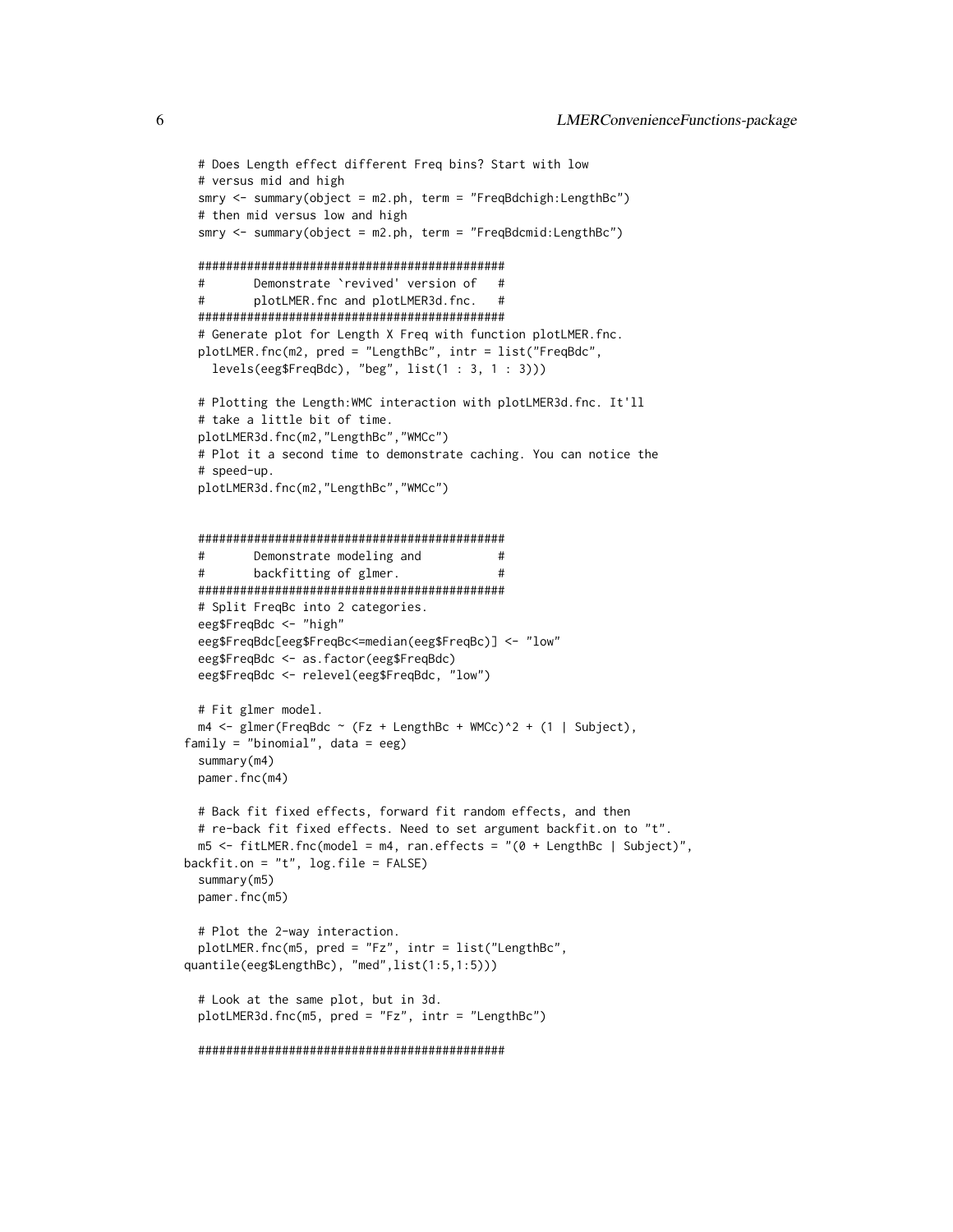```
# Test backfitting on AIC, #
 # BIC, llrt, relLik.AIC, and #
 # relLik.BIC. #
 ############################################
 # AIC
 m.test <- bfFixefLMER_F.fnc(m2, method = "AIC",
log.file = FALSE)
 m.test <- bfFixefLMER_t.fnc(m2, method = "AIC",
log.file = FALSE)
 m.test <- bfFixefLMER_t.fnc(m4, method = "AIC",
log.file = FALSE)
 m.test <- bfFixefLMER_F.fnc(m4, method = "AIC",
log.file = FALSE)
 # BIC
 m.test <- bfFixefLMER_F.fnc(m2, method = "BIC",
log.file = FALSE)
 m.test <- bfFixefLMER_t.fnc(m2, method = "BIC",
log.file = FALSE)
 m.test <- bfFixefLMER_t.fnc(m4, method = "BIC",
log.file = FALSE)
 # llrt
 m.test <- bfFixefLMER_F.fnc(m2, method = "llrt",
log.file = FALSE)
 m.test <- bfFixefLMER_t.fnc(m2, method = "llrt",
log.file = FALSE)
 m.test <- bfFixefLMER_t.fnc(m4, method = "llrt",
log.file = FALSE)
 # relLik.AIC
 m.test <- bfFixefLMER_F.fnc(m2, method = "relLik.AIC",
log.file = FALSE)
 m.test <- bfFixefLMER_t.fnc(m2, method = "relLik.AIC",
log.fitle = FALSE)m.test <- bfFixefLMER_t.fnc(m4, method = "relLik.AIC",
log.file = FALSE)
 # relLik.BIC
 m.test <- bfFixefLMER_F.fnc(m2, method = "relLik.BIC",
log.fitle = FALSE)m.test <- bfFixefLMER_t.fnc(m2, method = "relLik.BIC",
log.file = FALSE)
 m.test <- bfFixefLMER_t.fnc(m4, method = "relLik.BIC",
log.file = FALSE)
## End(Not run)
```
<span id="page-6-1"></span>bfFixefLMER\_F.fnc *Back-fits an LMER model on p-values from ANOVA, llrt, AIC, BIC, relLik.AIC or relLik.BIC.*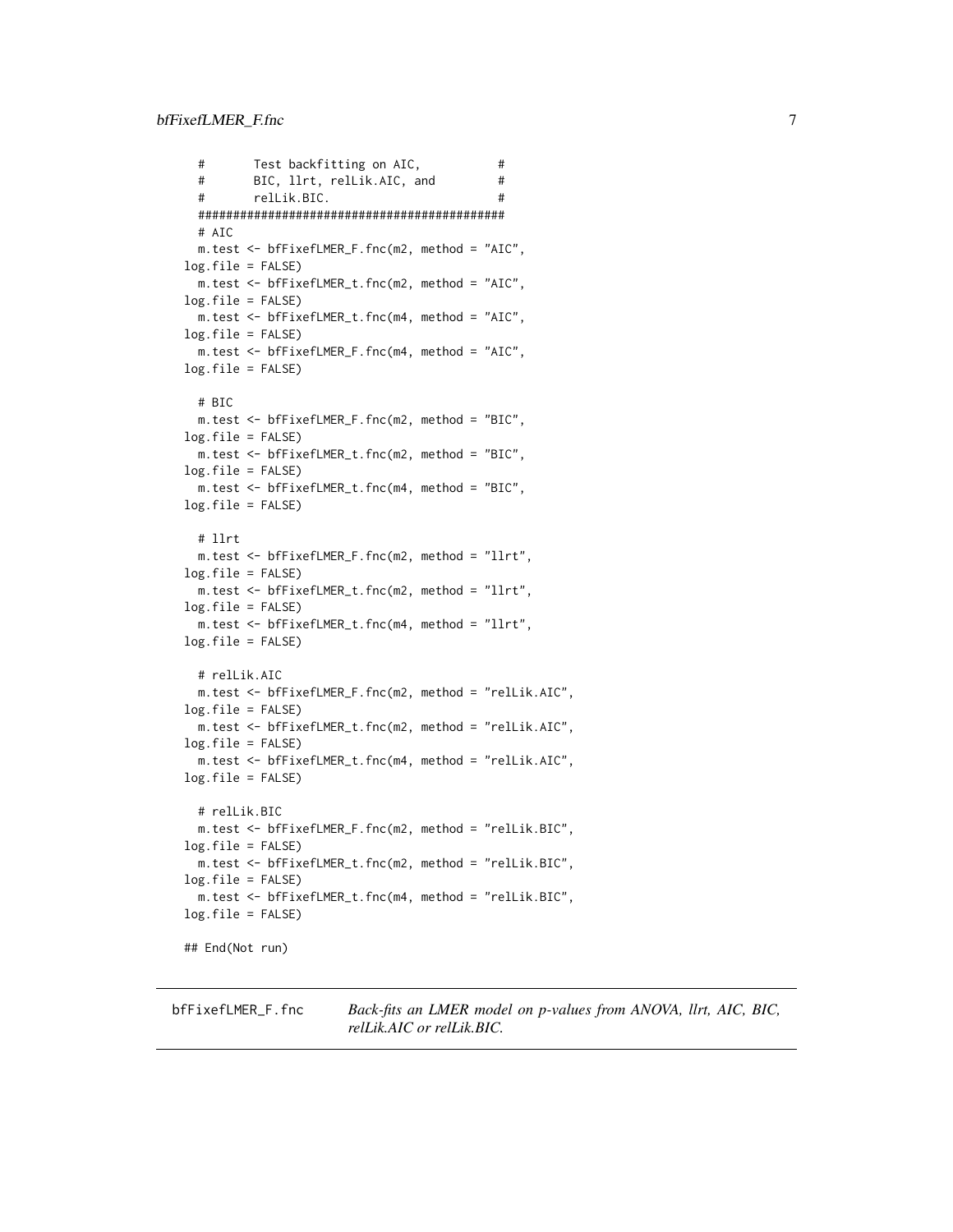# Description

This function back-fits an initial LMER model either on upper- or lower-bound *p*-values obtained from function pamer.fnc, log-likelihood ratio testing (LLRT), AIC, BIC, relLik.AIC, or relLik.BIC. Note that this function CANNOT be used with generalized linear mixed-effects models (glmers).

# Usage

```
bfFixefLMER_F.fnc(model, item = FALSE,
method = c("F", "llrt", "AIC", "BIC", "relLik.AIC",
"relLik.BIC"), threshold = NULL, alpha = NULL,
alphaitem = NULL, prune.ranefs = TRUE,
p.value = "upper", set.REML.FALSE = TRUE,
keep.single.factors=FALSE, reset.REML.TRUE = TRUE,
log.file = NULL)
```

| model        | A mer object (fitted by function lmer). Note that this function cannot be used<br>with generalized linear mixed-effects models (glmers).                                                                                                                                                                                                                                                                                                                                                                                                                                                |
|--------------|-----------------------------------------------------------------------------------------------------------------------------------------------------------------------------------------------------------------------------------------------------------------------------------------------------------------------------------------------------------------------------------------------------------------------------------------------------------------------------------------------------------------------------------------------------------------------------------------|
| item         | Whether or not to evaluate the addition of by-item random intercepts to the<br>model, evaluated by way of log-likelihood ratio test. Either FALSE (the default)<br>or the column name (quoted) of the item identifier (e.g., "Item", or "Word").                                                                                                                                                                                                                                                                                                                                        |
| method       | Backfitting method. One of "F" (p-value), "llrt", "AIC", "BIC", "relLik.AIC", or<br>"relLik.BIC" (relative likelihood, see function relLik). Defaults to F. You can<br>find information regarding differences between AIC and BIC from http://methodology.psu.edu/eres                                                                                                                                                                                                                                                                                                                  |
| threshold    | Method-specific threshold for parameter selection. It refers to alpha in the case<br>of "F" and "llrt", to the minimum reduction in likelihood in the case of "AIC" and<br>"BIC", or to the minimum difference in probability in the case of "relLik.AIC"<br>and "relLik.BIC". Defaults NULL, which means 0.05 for "F" and "llrt", 5 for<br>"AIC" and "BIC", and 4 for "relLik.AIC" and "relLik.BIC".                                                                                                                                                                                   |
| alpha        | If the method is $F$ , it is the $p$ -value (from pamer. fnc) above which a model term<br>is dropped. In this case, it defaults to the value passed to argument threshold,<br>i.e., 0.05. Otherwise it is the $p$ -value threshold above which a test (see method)<br>is performed between a model with the term under consideration and a simpler<br>model without it (in this case, defaults to 0, i.e. all terms will be tested).                                                                                                                                                    |
| alphaitem    | Alpha value for the evaluation of by-item random intercepts. Defaults to $0.05$<br>or to the specified threshold.                                                                                                                                                                                                                                                                                                                                                                                                                                                                       |
| prune.ranefs | Logical. Whether to remove any random effect for which its variable is not<br>also present in the fixed effects structure (with the exception of the grouping<br>variables such as "Subjects" and "Items"). Defaults to TRUE. For example, if<br>the random effects structure contains the terms Condition + ROI + Group, and<br>the random effects structure contains the terms $(1   Subject) + (0 + TrialNum)$<br>Subject), the random effect $(0 + \text{TrialNum}   \text{Subject})$ will be pruned from<br>the model given that it is not in the model's fixed effects structure. |
| p.value      | If method = $"F"$ , whether to use upper-bound ("upper"; the default) or lower-<br>bound ("lower") p-values during backfitting.                                                                                                                                                                                                                                                                                                                                                                                                                                                         |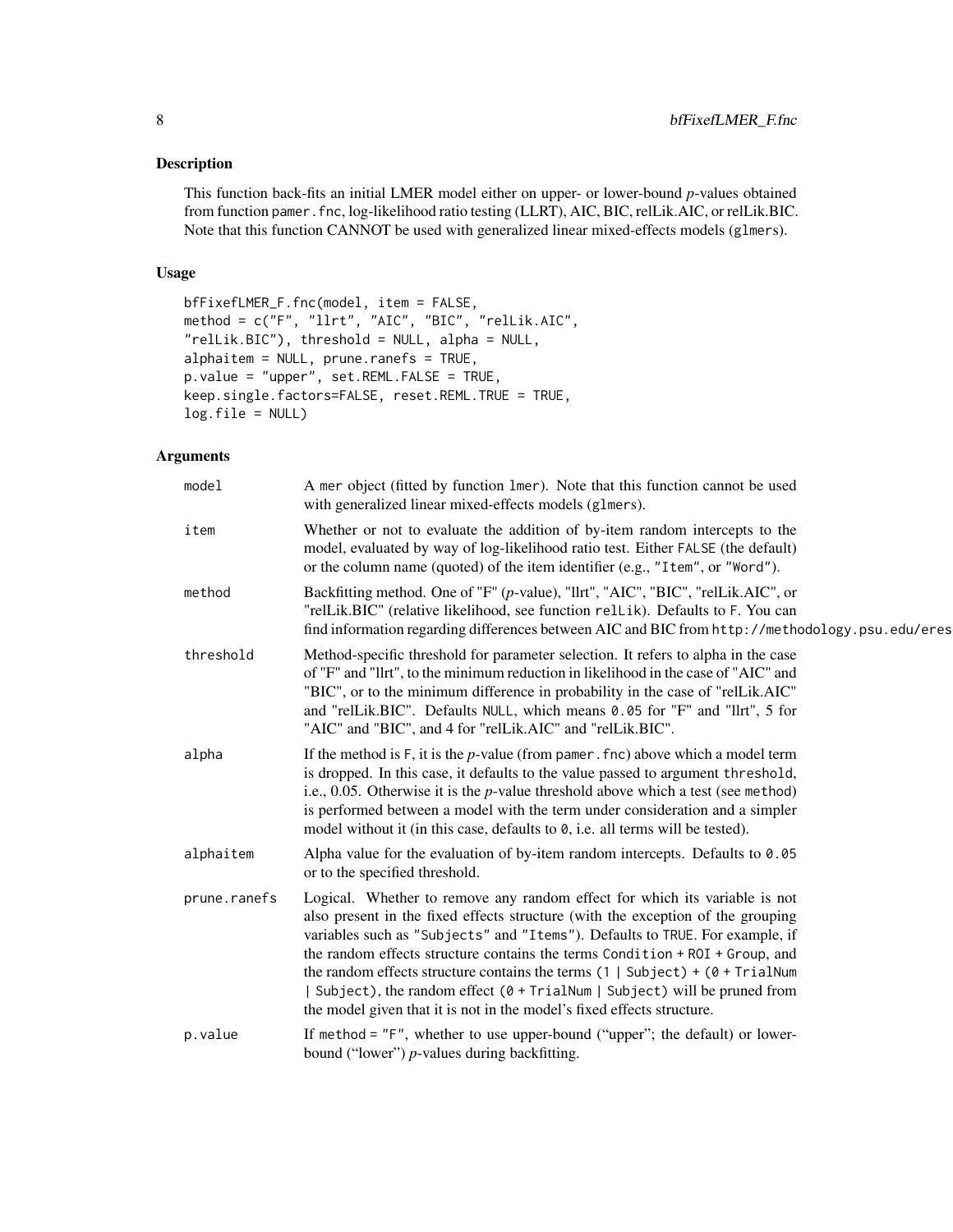|                     | set.REML.FALSE Logical. Whether or not to set REML to FALSE. Defaults to TRUE.                                                                                                                                                                                                                                                            |  |
|---------------------|-------------------------------------------------------------------------------------------------------------------------------------------------------------------------------------------------------------------------------------------------------------------------------------------------------------------------------------------|--|
| keep.single.factors |                                                                                                                                                                                                                                                                                                                                           |  |
|                     | Logical. Whether or not main effects are kept (not subjected to testing and<br>reduction). Defaults to FALSE.                                                                                                                                                                                                                             |  |
| reset.REML.TRUE     |                                                                                                                                                                                                                                                                                                                                           |  |
|                     | Logical. Whether or not to re-set the back-fitted model to REML = TRUE.                                                                                                                                                                                                                                                                   |  |
| log.file            | Whether a back-fitting log should be saved. Defaults to NULL, which means that<br>a log is saved in a temporary folder with the file name file.path(tempdir(),paste("bfFixefLMER_F_]<br>", "_", $data()$ ), ". txt", sep = "")). The path and file name of the log can be<br>changed to whatever the use wishes. Set to FALSE to disable. |  |

# Details

The back-fitting process works as follows:

- 1. If argument method is not set to F, REML is set to FALSE;
- 2. First consider only highest-order interaction model terms:
	- (a) If method is F, the model term with the highest ANOVA *p*-value is identified. If this *p*-value is higher than alpha,the model term is removed and a new model is fitted. This is repeated for each model term that has a *p*-value higher than the alpha value. The algorithm then moves on to step (b). If method is not F, the model term with the lowest *p*-value is identified and the following is evaluated:
		- i. A new model without this model term is fitted;
		- ii. The more complex and simpler models are compared by way of a log-likelihood ratio test in case method is "llrt", by way of AIC or BIC values in case method is "AIC" or "BIC", or by calculating the relLik based on AIC or BIC in case method is "rel-Lik.AIC" or "relLik.BIC". If the result determines that the term under consideration does not increase model fit, it is removed; otherwise it is kept.
		- iii. Move on to the next model term with the smallest *p*-value smaller than alpha and repeat steps (i)–(iii).
	- (b) Once all highest-order interaction terms have been evaluated, go down to the second highest order interactions: Repeat steps (ai)–(aiii) with the following addition: If a term would be removed from the model, but it is part of a high-order interaction, keep it. Once all terms of the interaction level have been evaluated, move down to the next lowerorder level until main effects have been evaluated, after which the process stops. If keep.single factors = TRUE, the process stops after the evaluation of all interaction terms.
- 3. If argument method is set to something else other than "F", set reset.REML.TRUE to TRUE (default) unless otherwise specified.

In brief, if method is set to "F", a term remains in the model if its *p*-value is equal to or greater than alpha; if method is set to something else, a term remains in the model if

- 1. its *p*-value from the ANOVA is equal to or smaller than alpha;
- 2. it significantly increases model fit as determined by the specified method;
- 3. it is part of a significant higher-order interaction term.

This backfitting method was used in Newman, Tremblay, Nichols, Neville, and Ullman (2012). If factorial terms are included in the initial model, back-fitting on F is recommended.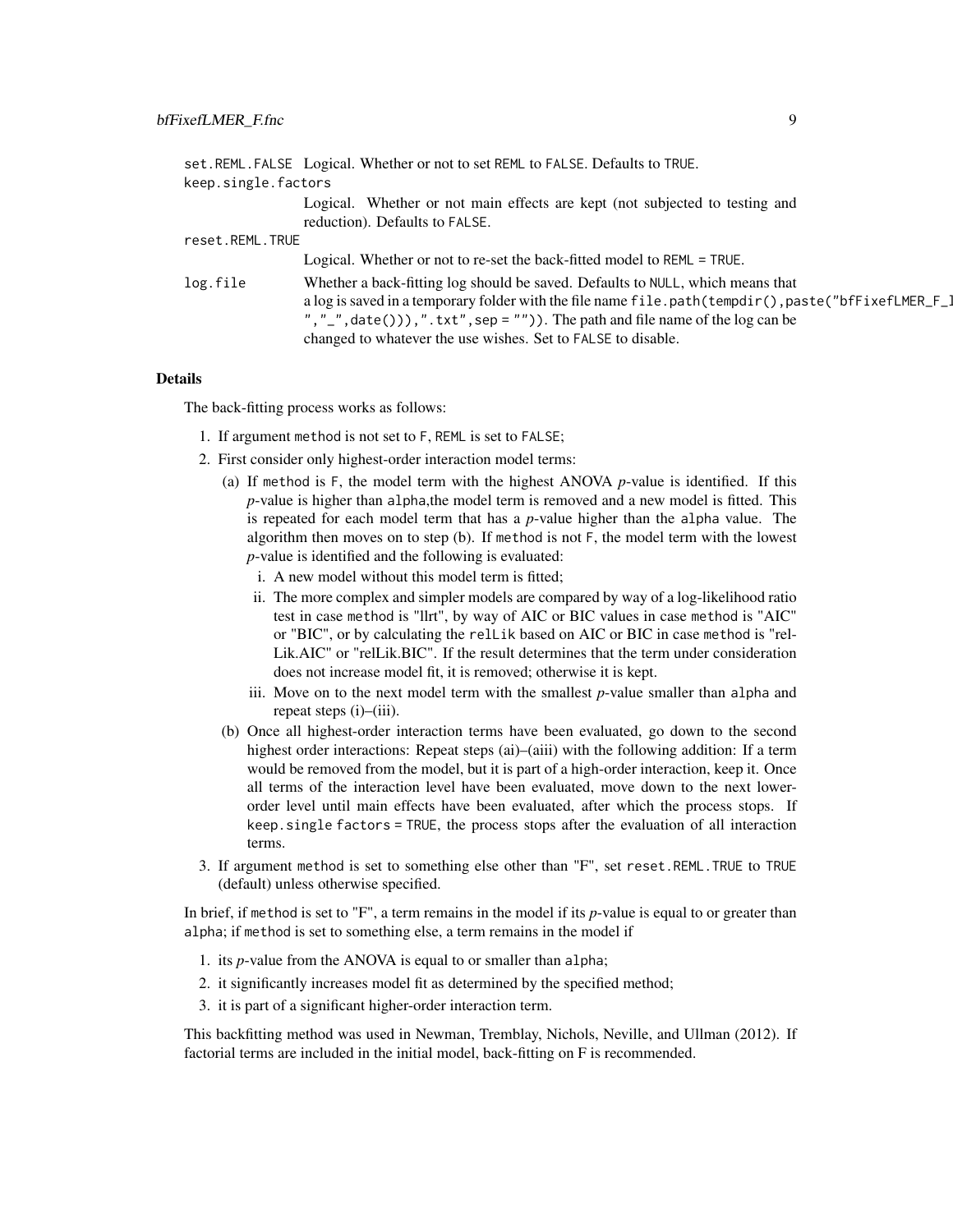# <span id="page-9-0"></span>Value

A mer model with back-fitted fixed effects is returned and a log of the back-fitting process is printed on screen and (by default) in a log file in a temporary file.

# Warnings

Upper-bound *p*-values can be anti-conservative, while lower-bound *p*-values can be conservative. See function pamer. fnc.

#### Note

If you get this error:

```
Error in model.frame.default(data = \ldots2, formula = log_Segment_Duration ~ :
The ... list does not contain 2 elements
```
It is probably because you updated the model using function update and the data now appears as data = ..2 or something similar to this. You can check this by typing model@call. If this is the case, re-fit your model as  $lmer(DV \sim IV + IV + (RANEF)$ , data = dat).

#### Author(s)

Antoine Tremblay, Statistics Canada, <trea26@gmail.com> and Johannes Ransijn <johannesransijn@gmail.com>.

# References

Newman, A.J., Tremblay, A., Nichols, E.S., Neville, H.J., and Ullman, M.T. (2012). The Influence of Language Proficiency on Lexical Semantic Processing in Native and Late Learners of English. *Journal of Cognitive Neuroscience*, *25*, 1205–1223.

# See Also

[bfFixefLMER\\_t.fnc;](#page-10-1) [ffRanefLMER.fnc;](#page-16-1) [fitLMER.fnc;](#page-18-1) [mcposthoc.fnc;](#page-23-1) [pamer.fnc;](#page-27-1) [mcp.fnc;](#page-22-1) [relLik;](#page-37-1) [romr.fnc;](#page-38-1) [perSubjectTrim.fnc.](#page-28-1)

# Examples

# see example in LMERConvenienceFunctions help page.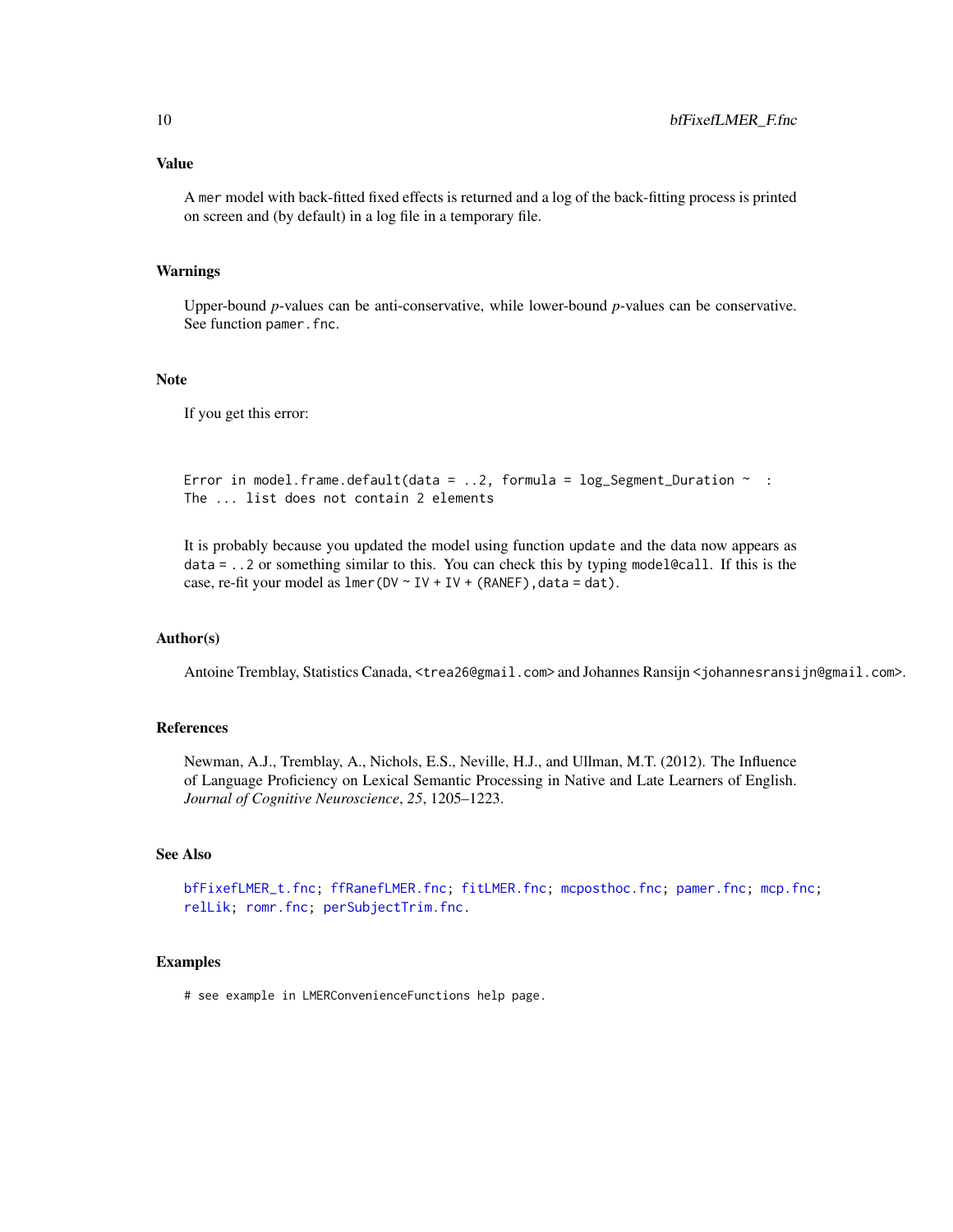<span id="page-10-1"></span><span id="page-10-0"></span>bfFixefLMER\_t.fnc *Back-fits an LMER model on absolute t-value and, optionally, on LLRT.*

# Description

This function back-fits an initial LMER model on *t*-values, and, if enabled, log-likelihood ratio testing. Note that, this function CAN be used with generalized linear mixed-effects models (glmers).

#### Usage

```
bfFixefLMER_t.fnc(model, item = FALSE,
method = c("t", "z", "llrt", "AIC", "BIC", "relLik.AIC",
"relLik.BIC"), threshold = NULL, t.threshold = NULL,
alphaitem = NULL, prune.ranefs = TRUE, set.REML.FALSE = TRUE,
keep.single.factors=FALSE, reset.REML.TRUE = TRUE,
log.file = NULL)
```

| model        | A mer object (fitted by function 1mer). Note that this function can be used with<br>generalized linear mixed-effects models (glmers).                                                                                                                                                                                                                                                                                                                                        |
|--------------|------------------------------------------------------------------------------------------------------------------------------------------------------------------------------------------------------------------------------------------------------------------------------------------------------------------------------------------------------------------------------------------------------------------------------------------------------------------------------|
| item         | Whether or not to evaluate the addition of by-item random intercepts to the<br>model, evaluated by way of log-likelihood ratio test. Either FALSE (the default)<br>or the column name (quoted) of the item identifier (e.g., "Item", or "Word").                                                                                                                                                                                                                             |
| method       | Backfitting method. One of "t" (lmer), "z" (glmer), "llrt", "AIC", "BIC", "rel-<br>Lik.AIC", or "relLik.BIC" (the latter two are based on relative likelihood, see<br>function rellik). Defaults to "t". You can find information regarding differ-<br>ences between AIC and BIC from http://methodology.psu.edu/eresources/ask/sp07.                                                                                                                                        |
| threshold    | Method-specific threshold for parameter selection. It refers to the minimum<br>$t/z$ -value in the case of "t" or "z", to the alpha value in the case of "llrt", to<br>the minimum reduction in likelihood in the case of "AIC" and "BIC", or to the<br>minimum difference in probability in the case of "relLik.AIC" and "relLik.BIC".<br>Defaults NULL, which means 2 for "t" and "z", 0.05 for "llrt", 5 for "AIC" and<br>"BIC", and 4 for "relLik.AIC" and "relLik.BIC". |
| t.threshold  | Defaults to NULL. If the method = "t" or method = "z", it is the $t/z$ -value below<br>which a model term is dropped (if $t$ . threshold = NULL, it will be set to 2).<br>Otherwise it is the threshold for $t/z$ -value below which a test (see method) is<br>performed between a model with the term under consideration and a simpler<br>model without it (if t. threshold = NULL, it is set to Inf, which means that all<br>terms are tested.                            |
| alphaitem    | Alpha value for the evaluation of by-item random intercepts. Defaults to 0.05<br>or to the specified threshold in case method is 11rt.                                                                                                                                                                                                                                                                                                                                       |
| prune.ranefs | Logical. Whether to remove any random effect for which its variable is not<br>also present in the fixed effects structure (with the exception of the grouping                                                                                                                                                                                                                                                                                                                |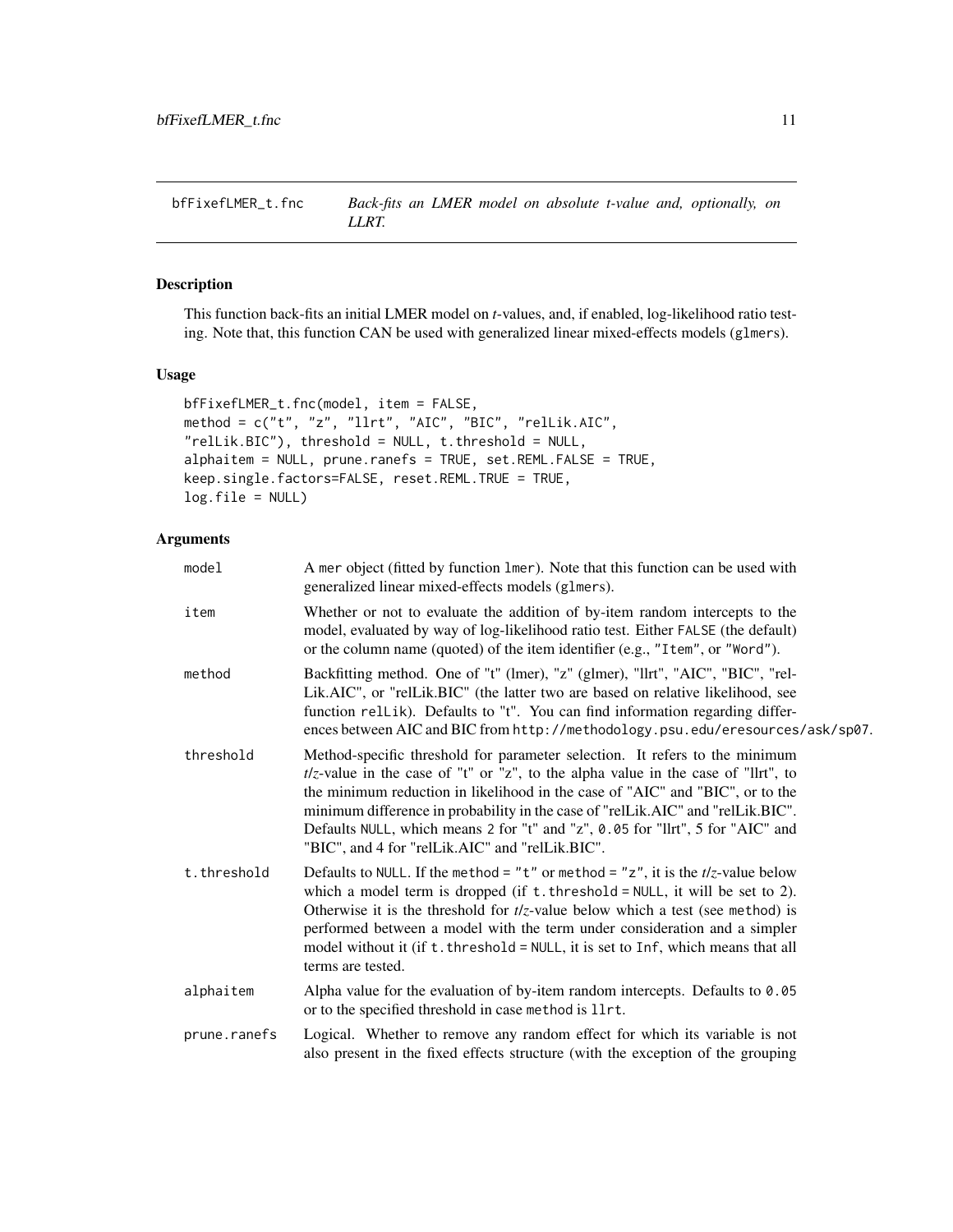|                     | variables such as "Subjects" and "Items"). Defaults to TRUE. For example, if<br>the random effects structure contains the terms Condition + ROI + Group, and<br>the random effects structure contains the terms $(1   Subject) + (0 + TrialNum)$                                                                                                 |
|---------------------|--------------------------------------------------------------------------------------------------------------------------------------------------------------------------------------------------------------------------------------------------------------------------------------------------------------------------------------------------|
|                     | Subject), the random effect $(0 + \text{TrialNum}   \text{Subject})$ will be pruned from<br>the model given that it is not in the model's fixed effects structure.                                                                                                                                                                               |
|                     | set.REML.FALSE Logical. Whether or not to set REML to FALSE. Defaults to TRUE. Not used for<br>glmer models.                                                                                                                                                                                                                                     |
| reset.REML.TRUE     |                                                                                                                                                                                                                                                                                                                                                  |
|                     | Logical. Whether or not to re-set the back-fitted model to REML = TRUE. Not used<br>for glmer models.                                                                                                                                                                                                                                            |
| keep.single.factors |                                                                                                                                                                                                                                                                                                                                                  |
|                     | Logical. Whether or not main effects are kept (not subjected to testing and<br>reduction). Defaults to FALSE.                                                                                                                                                                                                                                    |
| log.file            | Whether a back-fitting log should be saved. Defaults to NULL, which means that<br>a log is saved in a temporary folder with the file name file.path(tempdir(),paste("bfFixefLMER_F_]<br>", " $\ldots$ ", date())), ". txt", sep = "")). The path and file name of the log can be<br>changed to whatever the use wishes. Set to FALSE to disable. |

# Details

The back-fitting process works as follows:

- 1. If argument method is not set to "t", REML is set to FALSE;
- 2. First consider only highest-order interaction model terms:
	- (a) If method is "t" or "z", the model term with the lowest *t*/*z*-value is identified. If this *t*/*z*value is smaller than threshold, the model term is removed and a new model is fitted. This is repeated for each model term for term that has a *t*-value smaller than the threshold value. The algorithm then moves on to step (b). If method is not "t" or "z", the model term with the lowest *t*/*z*-value-value is identified and the following is evaluated:
		- i. A new model without this model term is fitted;
		- ii. The more complex and simpler models are compared by way of a log-likelihood ratio test in case method is "llrt", by way of AIC or BIC comparison if method is "AIC" "BIC", or by calculating the relLik based on AIC or BIC in case method is "rel-Lik.AIC" or "relLik.BIC". If the result determines that the term under consideration does not increase model fit, it is removed; otherwise it is kept.
		- iii. Move on to the next model term with the smallest *t*/*z*-value smaller than threshold and repeat steps (i)–(iii).
	- (b) Once all highest-order interaction terms have been evaluated, go down to the second highest order interactions: Repeat steps (ai)–(aiii) with the following addition: If a term would be removed from the model, but it is part of a high-order interaction, keep it. Once all terms of the interaction level have been evaluated, move down to the next lowerorder level until main effects have been evaluated, after which the process stops. If keep.single factors = TRUE, the process stops after the evaluation of all interaction terms.
- 3. If argument method is set to something other than t or z, set reset.REML.TRUE to TRUE (default) unless otherwise specified.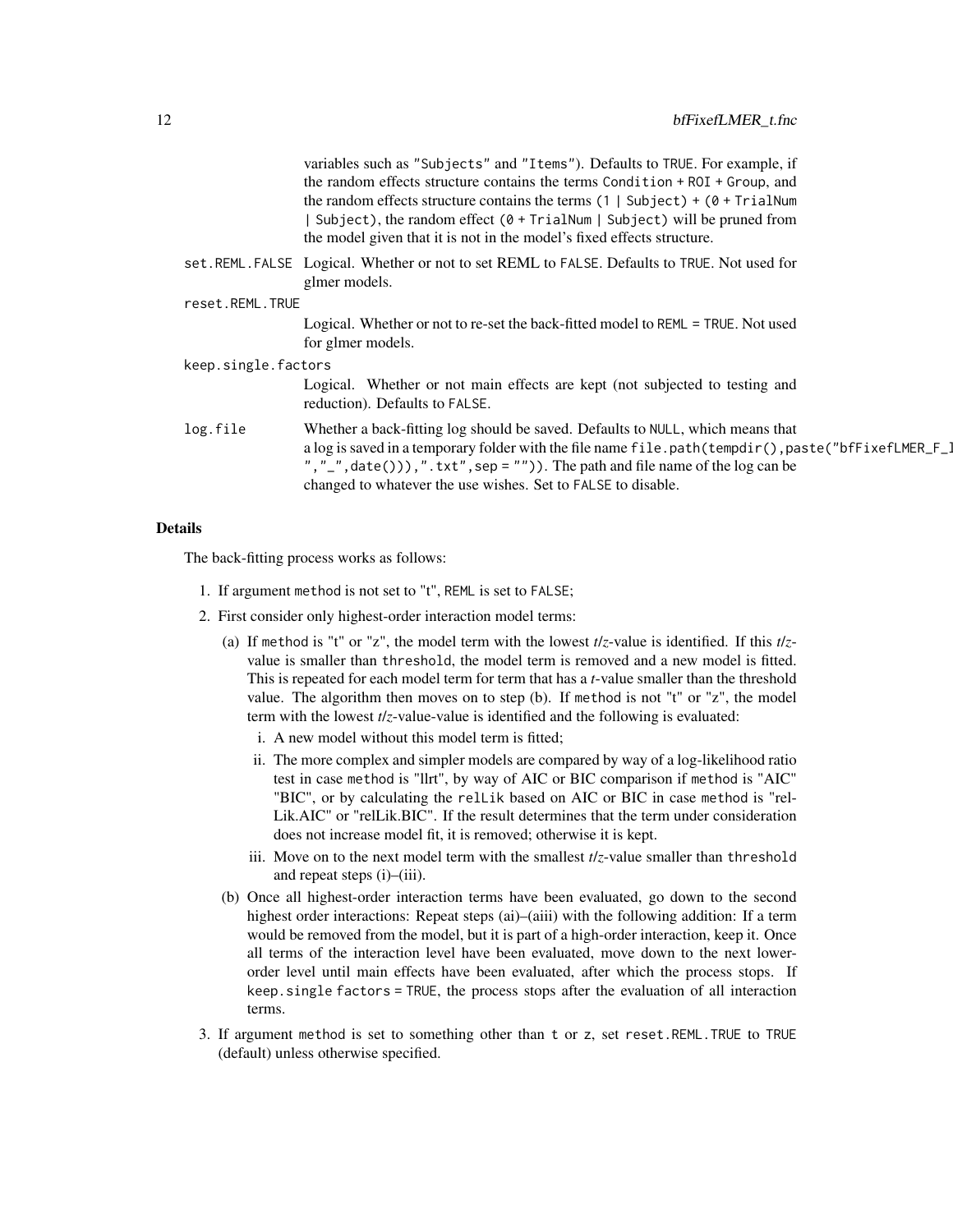#### <span id="page-12-0"></span>bfFixefLMER\_t.fnc 13

In brief, if method is set to "t" or "z", a term remains in the model if its *t*/*z*-value is equal to or greater than threshold; if method is set to something else, a term remains in the model if

- 1. its *t*/*z*-value is equal to or greater than threshold;
- 2. it significantly increases model fit as determined by the specified method;
- 3. it is part of a significant interaction term.

This backfitting method was used in Tremblay  $\&$  Tucker (2011). If factorial terms with more than two levels are included in the initial model, back-fitting on F is recommended.

#### Value

A mer model with back-fitted fixed effects (on t-values) is returned and a log of the back-fitting process is printed on screen and (by default) in a log file.

#### Note

If you get this error:

Error in model.frame.default(data = ..2, formula =  $\log$ \_Segment\_Duration ~ : The ... list does not contain 2 elements

It is probably because you updated the model using function update and the data now appears as  $data = ..2$  or something similar to this. You can check this by typing model@call. If this is the case, re-fit your model as  $lmer(DV \sim IV + IV + (RANEF)$ , data = dat).

# Author(s)

Antoine Tremblay, Statistics Canada, <trea26@gmail.com> and Johannes Ransijn <johannesransijn@gmail.com>.

#### References

Tremblay, A. and Tucker B. V. (2011). The Effects of N-gram Probabilistic Measures on the Processing and Production of Four-word Sequences. *The Mental Lexicon*, *6(2)*, 302–324.

# See Also

[bfFixefLMER\\_F.fnc;](#page-6-1) [ffRanefLMER.fnc;](#page-16-1) [fitLMER.fnc;](#page-18-1) [mcposthoc.fnc;](#page-23-1) [pamer.fnc;](#page-27-1) [mcp.fnc;](#page-22-1) [relLik;](#page-37-1) [romr.fnc;](#page-38-1) [perSubjectTrim.fnc.](#page-28-1)

#### Examples

# see example in LMERConvenienceFunctions help page.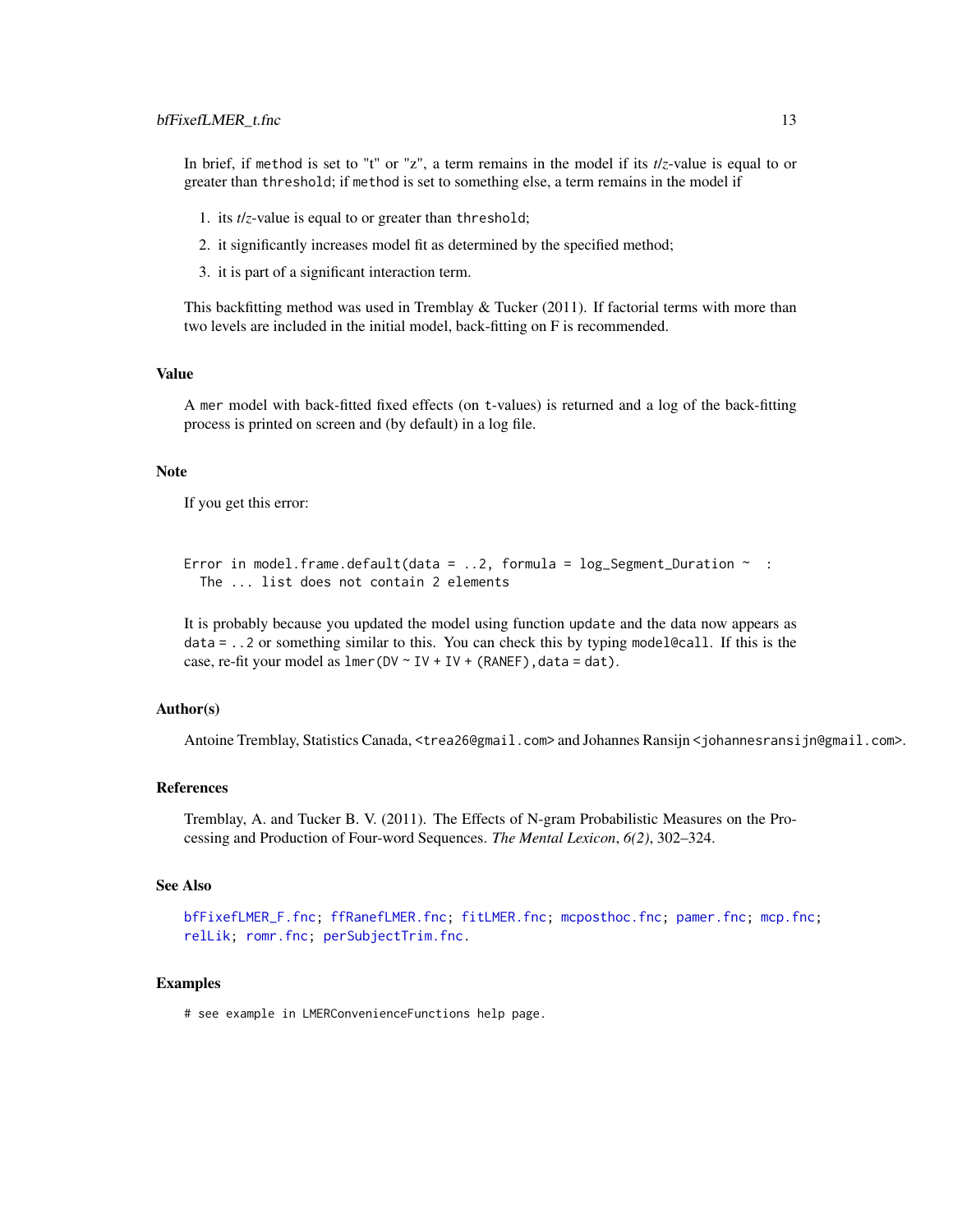<span id="page-13-1"></span><span id="page-13-0"></span>cd *Change directory.*

# Description

Change directory to the one corresponding to the row number listed by function f.

# Usage

cd(dir)

# Arguments

dir The row number corresponding to the directory list returned by function f.

# Value

Change directory to the selected one.

#### Author(s)

Antoine Tremblay, Statistics Canada, <trea26@gmail.com>

# See Also

[f;](#page-15-1) [cdf;](#page-13-2) [cdup;](#page-14-2) [setwd](#page-0-0)

<span id="page-13-2"></span>

| cdf | Change directory; list files and directories in new directory using func- |
|-----|---------------------------------------------------------------------------|
|     | <i>tion</i> f.                                                            |

# Description

Change directory to the one corresponding to the row number returned by function f.

#### Usage

cdf(dir)

# Arguments

dir The row number corresponding to the directory listed by function f.

# Value

Cheange to new directory and list files and directories in new directory using function f.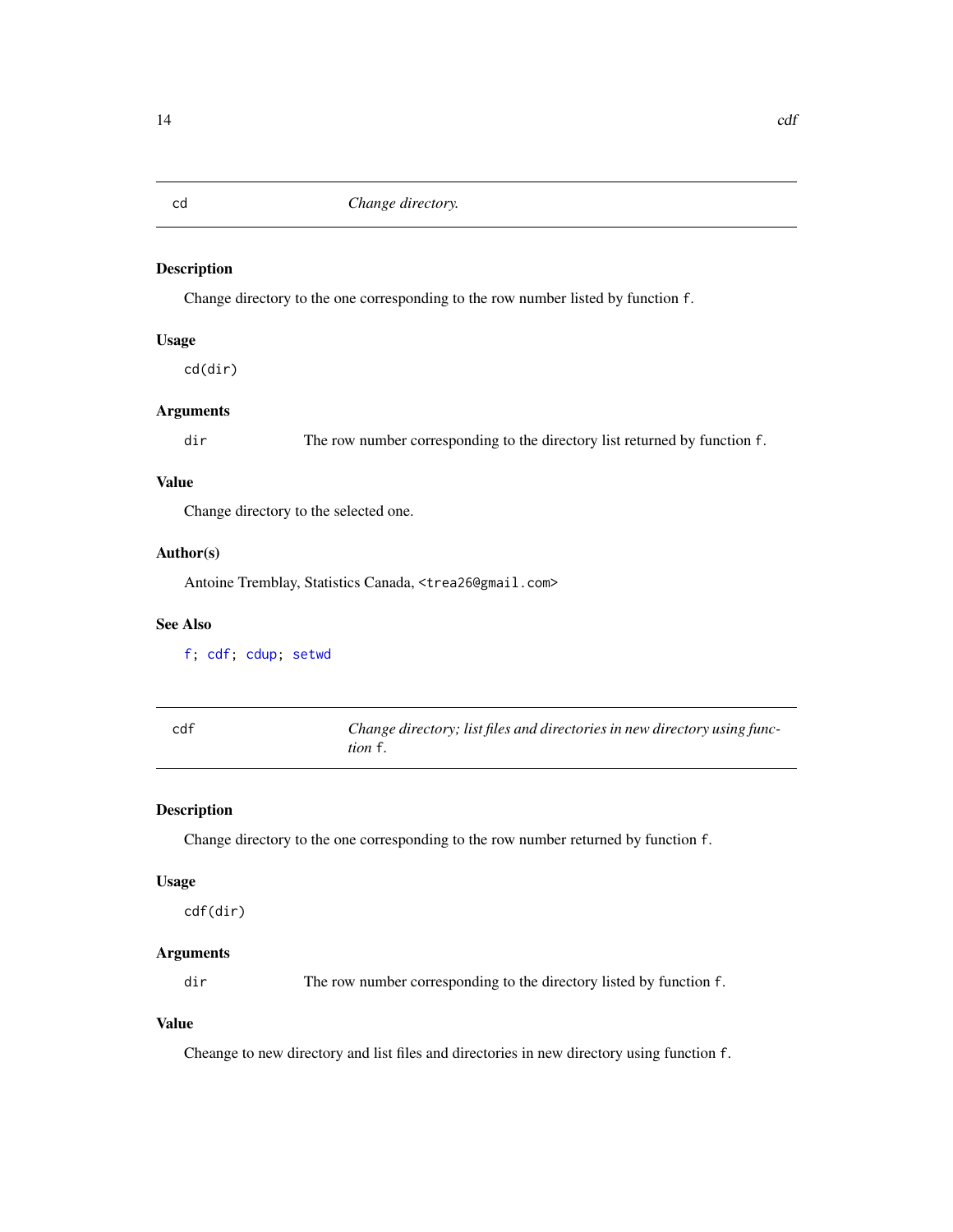#### <span id="page-14-0"></span>cdup and the contract of the contract of the contract of the contract of the contract of the contract of the contract of the contract of the contract of the contract of the contract of the contract of the contract of the c

# Author(s)

Antoine Tremblay, Statistics Canada, <trea26@gmail.com>

# See Also

[f;](#page-15-1) [cd;](#page-13-1) [cdup;](#page-14-2) [setwd](#page-0-0)

<span id="page-14-2"></span>cdup *Change directory one level up.*

# Description

Change directory one level up and list directory and files in new directory.

#### Usage

cdup()

# Value

Change directory one level up.

# Author(s)

Antoine Tremblay, Statistics Canada, <trea26@gmail.com>

# See Also

[f;](#page-15-1) [cd;](#page-13-1) [cdf;](#page-13-2) [setwd](#page-0-0)

<span id="page-14-1"></span>cn *List the column names of a data frame in matrix format.*

# Description

The colum names of the specified data frame are listed in matrix format, that is, each one appears in one row preceded by the row number.

## Usage

cn(data.frame)

# Arguments

data.frame A data frame.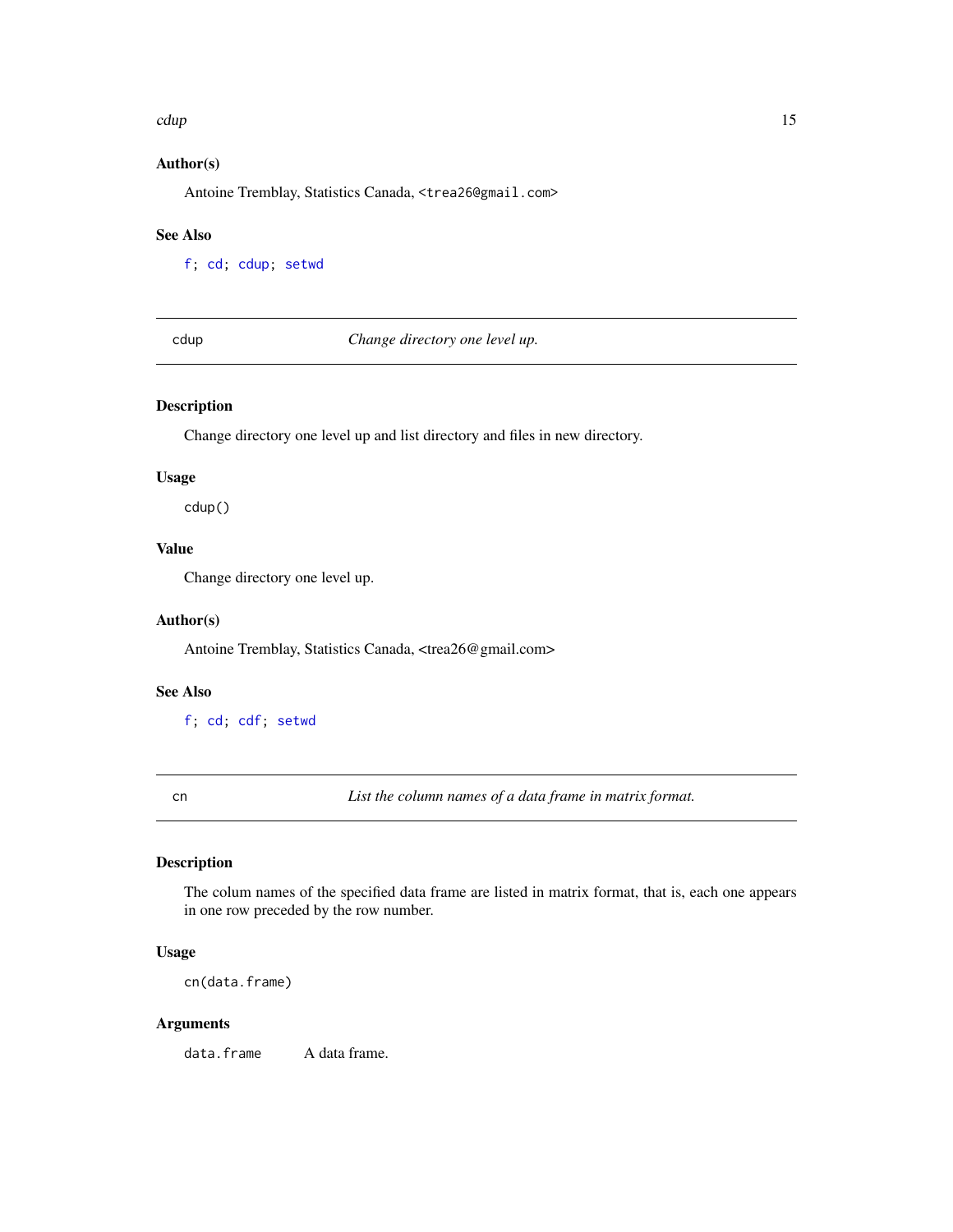# <span id="page-15-0"></span>Value

A matrix containing the column names of the data frame.

# Author(s)

Antoine Tremblay, Statistics Canada, <trea26@gmail.com>

# See Also

[colnames](#page-0-0)

<span id="page-15-1"></span>

f *List files and directories in current directory.*

#### Description

List files and directories in current directory in matrix format. Each row is preceded by a row number.

# Usage

 $f(path = "."$ , pattern = NULL, all.files =  $FALSE$ , full.names = FALSE, recursive = FALSE, ignore.case = FALSE)

# Arguments

| path        | A character vector of full path names; the default corresponds to the working<br>directory getwd(). Missing values will be ignored. |
|-------------|-------------------------------------------------------------------------------------------------------------------------------------|
| pattern     | An optional regular expression. Only file names which match the regular ex-<br>pression will be returned.                           |
| all.files   | Logical. If FALSE, only the names of visible files are returned. If TRUE, all file<br>names will be returned.                       |
| full.names  | Logical. If TRUE, the directory path is prepended to the file names. If FALSE,<br>only the file names are returned.                 |
| recursive   | Logical. Should the listing recurse into directories?                                                                               |
| ignore.case | Logical. Should pattern-matching be case-insensitive?                                                                               |

# Value

A matrix containing the names of the files and directories, preceded by a row number, in the specified directories. If a path does not exist or is not a directory or is unreadable it is skipped, with a warning.

The files are sorted in alphabetical order, on the full path if full.names = TRUE. Directories are included only if recursive = FALSE.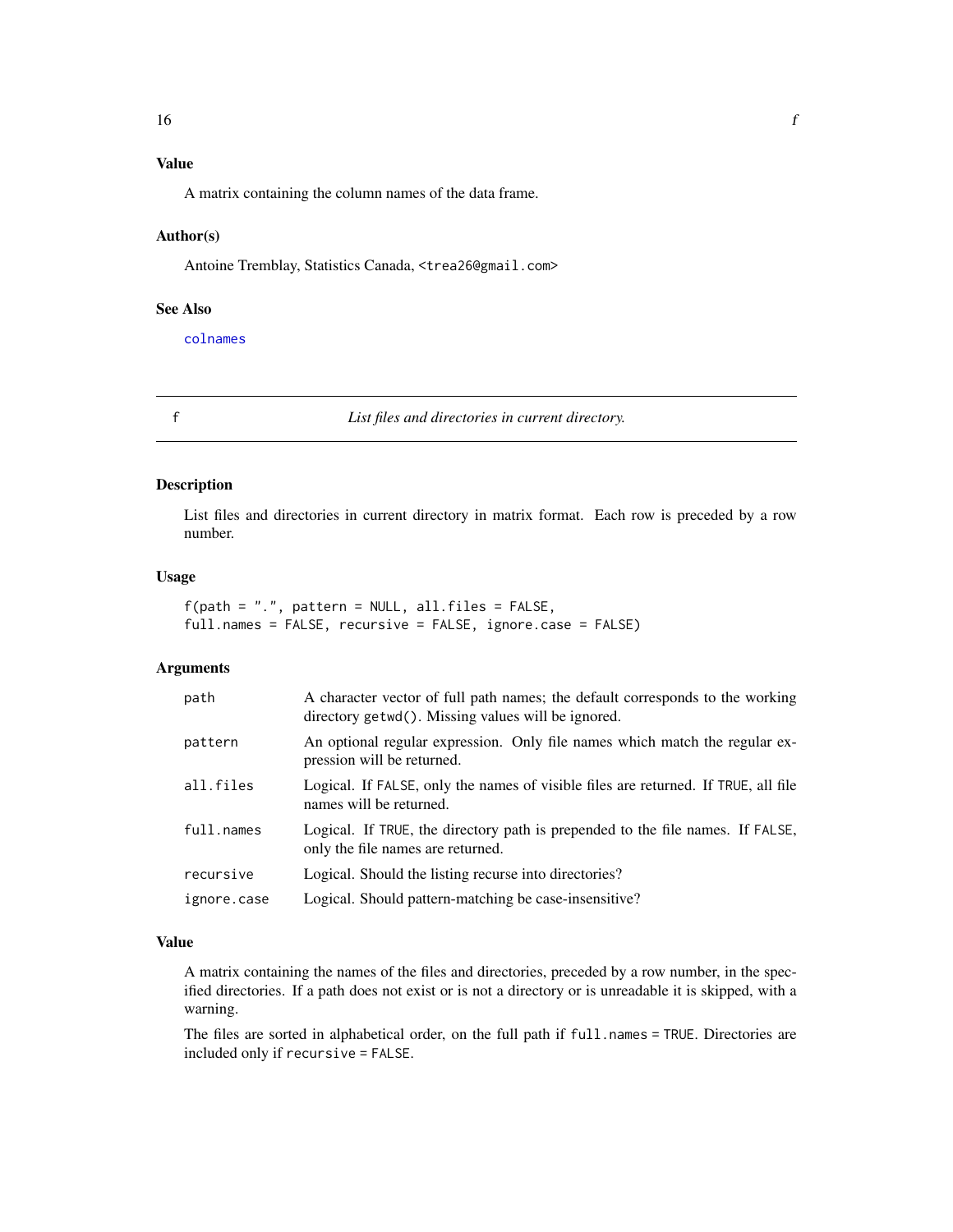# <span id="page-16-0"></span>ffRanefLMER.fnc 17

# Note

File naming conventions are platform dependent. recursive = TRUE is not supported on all platforms and may be ignored (with a warning).

# Author(s)

Antoine Tremblay, Statistics Canada, <trea26@gmail.com>

#### See Also

[list.files](#page-0-0)

### Examples

 $f()$ 

<span id="page-16-1"></span>ffRanefLMER.fnc *Forward-fit the random effect structure of an LMER model.*

#### Description

Forward-fit an LMER model's random effect structure by comparing a model without one of the specified random effects and a model with it by way of log-likelihood ratio testing. If the more complex model is a significantly better fit, the random effect is kept, otherwise it is dropped. This function can now be used with generalized linear mixed-effects models (glmers).

# Usage

```
ffRanefLMER.fnc(model, ran.effects = list(ran.intercepts =
as.character(), slopes = as.character(), corr = as.character(),
by.vars = as.character()), alpha = 0.05, if.warn.not.add = TRUE,
log.fitle = NULL)
```

| model       | A mer object (fitted by function lmer). This function can now be used with<br>generalized linear mixed-effects models (glmers).                                                                                                                                                                                                                                                                                                                                                                                                                                                                                                                                                                                                                                                                                                                                                          |
|-------------|------------------------------------------------------------------------------------------------------------------------------------------------------------------------------------------------------------------------------------------------------------------------------------------------------------------------------------------------------------------------------------------------------------------------------------------------------------------------------------------------------------------------------------------------------------------------------------------------------------------------------------------------------------------------------------------------------------------------------------------------------------------------------------------------------------------------------------------------------------------------------------------|
| ran.effects | Can be either a vector or a list. In the former case, the random effects to be<br>evaluated are provided. For example $c''(1 + F$ requency   Subject)", "(0 +<br>Length   Subject)", " $(1 + N\text{SynSet} \mid \text{Subject})$ "). In the latter case, the list<br>can be composed of (i) a vector of random intercepts to be evaluated (ran. intercepts),<br>(ii) a vector of random slopes to be evaluated (slopes), (iii) a vector specifying,<br>for each element of slopes, whether the correlation between the slope and by-<br>variables specified in by vars should be added (corr), and (iv) a vector of "by"<br>variables for the random slopes (by vars). Values that can be supplied to the<br>corr argument are 1 (add correlation), $\theta$ (do not add correlation), and NA (for<br>when the "slope" is a factor variable). Note that if a term in slopes is a factor |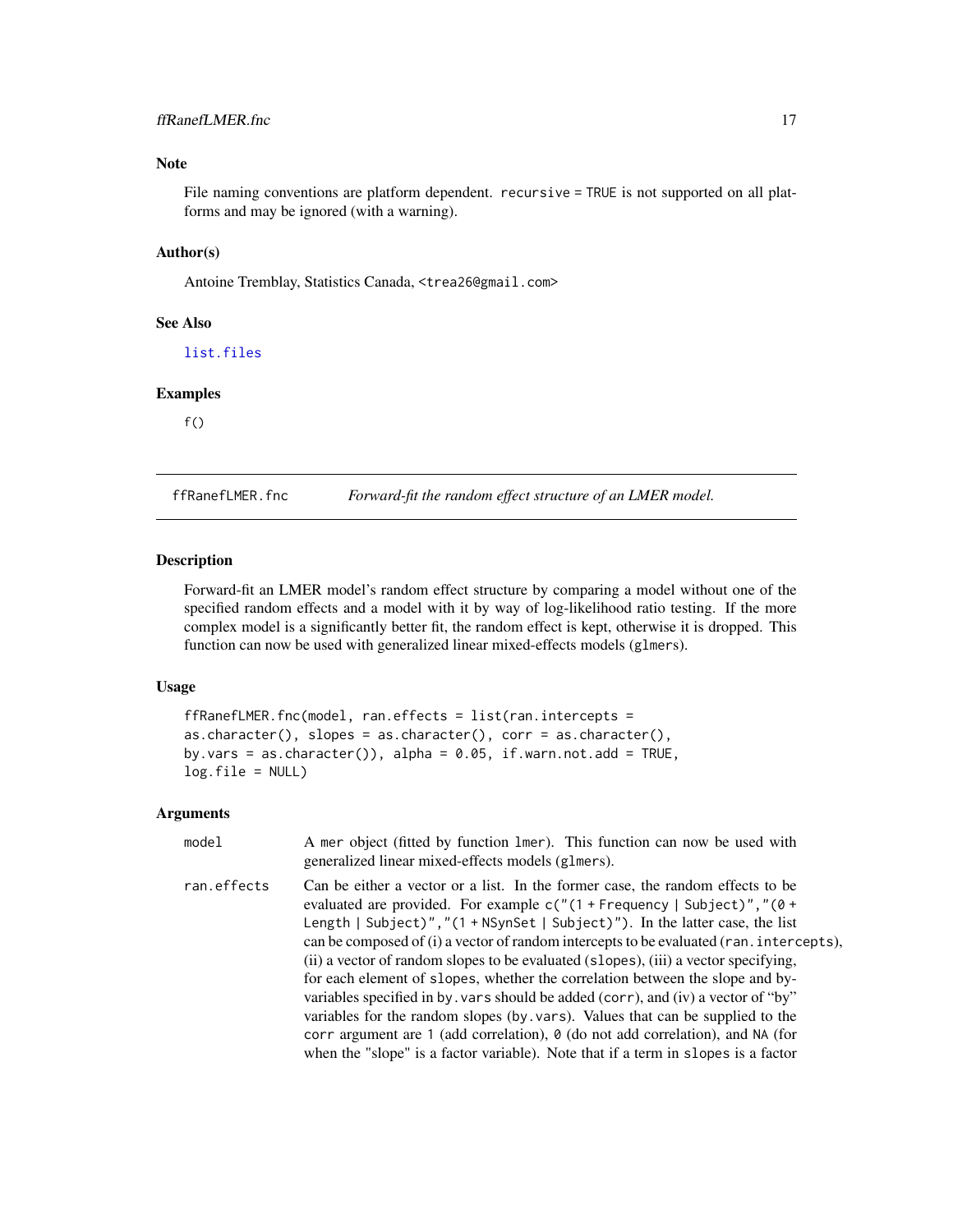<span id="page-17-0"></span>

|                 | variable, the corr value tied to it will be automatically set to NA. Also note that if<br>no values are supplied to corr, a vector of 0 as long as the slopes vector will be<br>automatically supplied. For example list (ran. intercepts = "Word", slopes<br>$= c("Frequency", "Length", "NSynSet", "Class"), corr = c(\emptyset, \emptyset, 1, NA), by vars$<br>= "Subject"). Another example is list(slopes = c("Trial", "Class"), by. vars<br>$=$ "Subject"), where the corr argument will be equal to $c(0, NA)$ . |
|-----------------|-------------------------------------------------------------------------------------------------------------------------------------------------------------------------------------------------------------------------------------------------------------------------------------------------------------------------------------------------------------------------------------------------------------------------------------------------------------------------------------------------------------------------|
| alpha           | Level of significance for log-likelihood ratio test. Defaults to 0.05.                                                                                                                                                                                                                                                                                                                                                                                                                                                  |
| if.warn.not.add |                                                                                                                                                                                                                                                                                                                                                                                                                                                                                                                         |
|                 | Logical. If a warning is issued after fitting a model with a new random effect<br>(e.g., false convergence or the like), should the random effect nevertheless<br>be evaluated? Defaults to TRUE, meaning that if such a warning is issued, the<br>random effect will not be added to the random effects structure of the model.<br>If set to FALSE, the random effect will be evaluated for inclusion as any other<br>random effects would be via log likelihood ratio testing even if a warning is<br>issued.         |
| log.file        | Should the back-fitting log be saved? Defaults to NULL, which means that a log<br>file is saved in a temporary folder as paste ("ffRanefLMER_log_", gsub (":","-", gsub ("<br>", "_", date())), ". txt", sep = ""). The path and file name of the $log can be$<br>changed to whatever the use wishes. Set to FALSE to disable.                                                                                                                                                                                          |

# Value

A mer object with forward-fitted random effect structure as well as a log of the process is printed on screen and, optionally, printed in a log file.

# Note

The removal of a random effect from the random effects structure if the variables that compose it are not also in the fixed effects structure has been turned off in this version.

#### Author(s)

Antoine Tremblay, Statistics Canada, trea26@gmail.com.

# References

Pinheiro, J.C. and Bates, D.M. (2000). *Mixed Effects Models in S and S-Plus*. New York: Springer.

# See Also

[bfFixefLMER\\_F.fnc;](#page-6-1) [bfFixefLMER\\_t.fnc;](#page-10-1) [fitLMER.fnc;](#page-18-1) [mcposthoc.fnc;](#page-23-1) [pamer.fnc;](#page-27-1) [mcp.fnc;](#page-22-1) [romr.fnc;](#page-38-1) [perSubjectTrim.fnc.](#page-28-1)

# Examples

# see example in LMERConvenienceFunctions help page.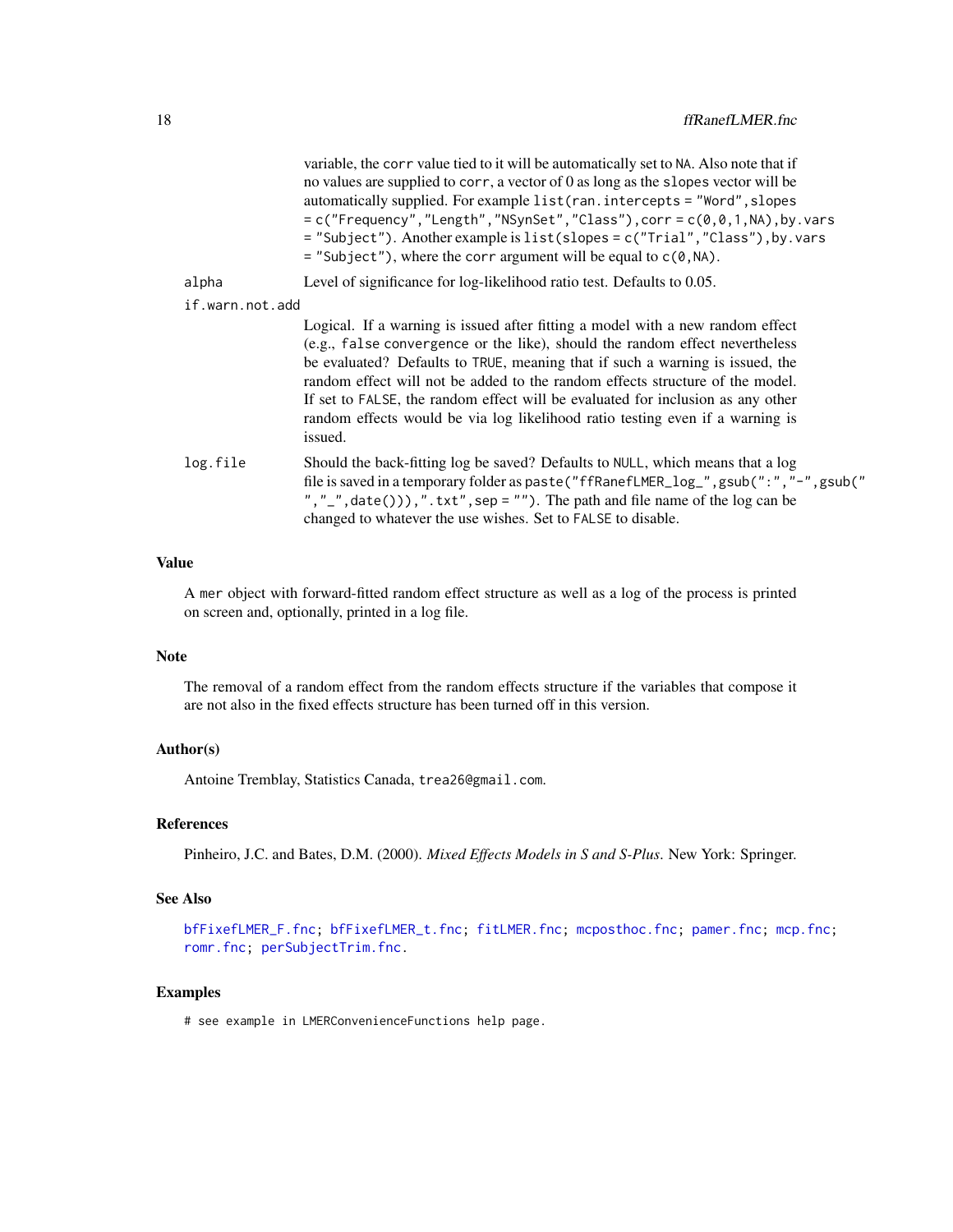<span id="page-18-1"></span><span id="page-18-0"></span>fitLMER.fnc *Back-fit fixed effects and forward-fit random effects of an LMER model.*

# Description

The function follows these steps: (1) If llrt is set to TRUE, set REML to FALSE (unless specified otherwise); (2) back-fit initial model either on *F*- (by default) or on *t*/*z*-values; (3) forward-fit random effects; (4) re-back-fit fixed effects; (5) if llrt is set to TRUE, set REML to TRUE (unless specified otherwise). Note that, this function CAN be used with generalized linear mixed-effects models (glmers).

# Usage

```
fitLMER.fnc(model, item = FALSE, backfit.on = c("F",
"t"), method = c("F", "t", "z", "llrt", "AIC", "BIC", "relLik.AIC",
"relLik.BIC"), threshold = NULL, t.threshold = NULL,
ran.effects = list(ran.intercepts = as.character(),
slopes = as.character(), corr = as.character(),
by.vars = as.character()), alpha = NULL, alphaitem = NULL,
if.warn.not.add = TRUE, prune.ranefs = TRUE, p.value = "upper",
set.REML.FALSE = TRUE, keep.single.factors = FALSE,
reset.REML.TRUE = TRUE, log.file.name = NULL)
```

| model      | A mer object (fitted by function lmer). This function can be used with general-<br>ized linear mixed-effects models (glmers) if argument backfit.on is set to "t",<br>but not if it is set to "F".                                                                                                                                                                                                                                                             |
|------------|----------------------------------------------------------------------------------------------------------------------------------------------------------------------------------------------------------------------------------------------------------------------------------------------------------------------------------------------------------------------------------------------------------------------------------------------------------------|
| item       | Whether or not to evaluate the addition of by-item random intercepts to the<br>model, evaluated by way of log-likelihood ratio test. Either FALSE (the default,<br>does not evaluate this addition) or the column name (quoted) of the item identi-<br>fier (e.g., "Item", "Word").                                                                                                                                                                            |
| backfit.on | Either "F" (default) or "t". Refers to the statistic which will be used to determine<br>which term to test and potentially remove from the model. If you are backfitting<br>a generalized linear mixed-effects model (glmer), make sure to set backfit.on<br>to "t"; the algorithm efectively backfits on "z".                                                                                                                                                 |
| method     | Backfitting method. One of "F" (p-value), "t" ( $t$ statistic), "z" ( $z$ statistic), "llrt",<br>"AIC", "BIC", "relLik.AIC", or "relLik.BIC" (the latter two are based on relative<br>likelihood, see function rellik). Defaults to "t". You can find information re-<br>garding differences between AIC and BIC from http://methodology.psu.edu/eresources/ask/sp07                                                                                           |
| threshold  | Method-specific threshold for parameter selection. It refers to alpha in the case<br>of "F" and "llrt", to the $t/z$ -value in case of "t" or "z", to the minimum reduction<br>in likelihood in the case of "AIC" and "BIC", or to the minimum difference<br>in probability in the case of "rellak.AIC" and "rellak.BIC". Defaults NULL,<br>which means 0.05 for "F" and "llrt", 2 for "t", 5 for "AIC" and "BIC", and 4 for<br>"relLik.AIC" and "relLik.BIC". |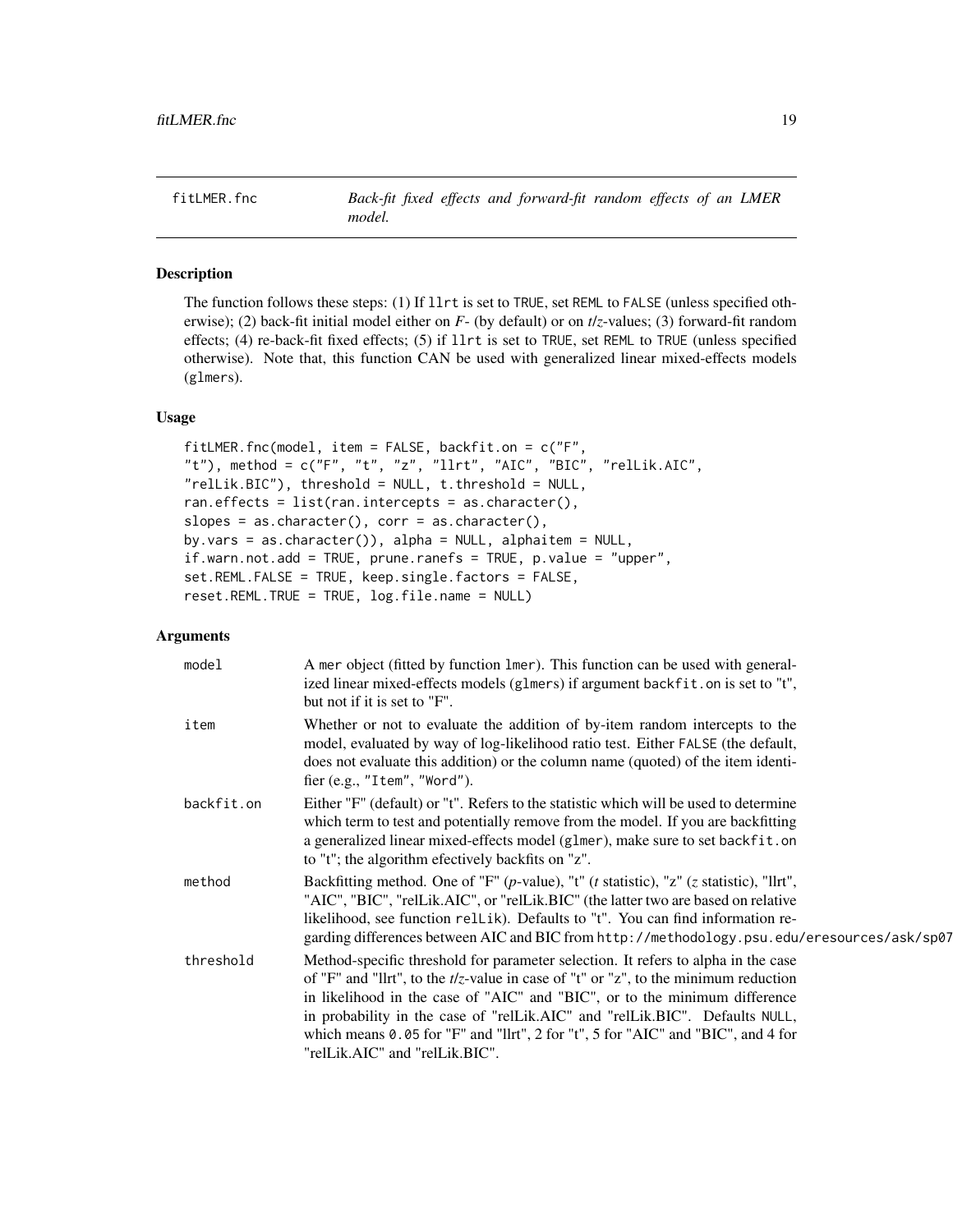| t.threshold     | Defaults to NULL. If the method = "t" or method = "z", it is the $t/z$ -value below<br>which a model term is dropped (if $t$ . threshold = NULL, it will be set to 2).<br>Otherwise it is the threshold for $t/z$ -value below which a test (see method) is<br>performed between a model with the term under consideration and a simpler<br>model without it (if t. threshold = NULL, it is set to Inf, which means that all<br>terms are tested.                                                                                                                                                                                                                                                                                                                                                                                                                                                                                                                                                                                                                                                                                                                                                                                                                                                                                                                       |
|-----------------|-------------------------------------------------------------------------------------------------------------------------------------------------------------------------------------------------------------------------------------------------------------------------------------------------------------------------------------------------------------------------------------------------------------------------------------------------------------------------------------------------------------------------------------------------------------------------------------------------------------------------------------------------------------------------------------------------------------------------------------------------------------------------------------------------------------------------------------------------------------------------------------------------------------------------------------------------------------------------------------------------------------------------------------------------------------------------------------------------------------------------------------------------------------------------------------------------------------------------------------------------------------------------------------------------------------------------------------------------------------------------|
| ran.effects     | Can be either a vector or a list. In the former case, the random effects to be<br>evaluated are provided. For example $c("1 + F$ requency   Subject)", "(0 +<br>Length   Subject)","(1 + NSynSet   Subject)"). In the latter case, the list<br>can be composed of (i) a vector of random intercepts to be evaluated (ran. intercepts),<br>(ii) a vector of random slopes to be evaluated (slopes), (iii) a vector specifying,<br>for each element of slopes, whether the correlation between the slope and by-<br>variables specified in by. vars should be added (corr), and (iv) a vector of "by"<br>variables for the random slopes (by.vars). Values that can be supplied to the<br>corr argument are 1 (add correlation), 0 (do not add correlation), and NA (for<br>when the "slope" is a factor variable). Note that if a term in slopes is a factor<br>variable, the corr value tied to it will be automatically set to NA. Also note that if<br>no values are supplied to corr, a vector of 0 as long as the slopes vector will be<br>automatically supplied. For example list (ran. intercepts = "Word", slopes<br>$= c("Frequency", "Length", "NSynSet", "Class"), corr = c(0, 0, 1, NA), by .vars$<br>= "Subject"). Another example is list(slopes = c("Trial", "Class"), by. vars<br>$=$ "Subject"), where the corr argument will be equal to $c(0, NA)$ . |
| alpha           | If the method is $F$ , it is the $p$ -value (from pamer. fnc) above which a model term<br>is dropped. In this case, it defaults to the value passed to argument threshold,<br>i.e., 0.05. Otherwise it is the $p$ -value threshold above which a test (see method)<br>is performed between a model with the term under consideration and a simpler<br>model without it (in this case, defaults to $\theta$ , i.e. all terms will be tested).                                                                                                                                                                                                                                                                                                                                                                                                                                                                                                                                                                                                                                                                                                                                                                                                                                                                                                                            |
| alphaitem       | Alpha value for the evaluation of by-item random intercepts. Defaults to $0.05$<br>or to the specified threshold.                                                                                                                                                                                                                                                                                                                                                                                                                                                                                                                                                                                                                                                                                                                                                                                                                                                                                                                                                                                                                                                                                                                                                                                                                                                       |
| if.warn.not.add |                                                                                                                                                                                                                                                                                                                                                                                                                                                                                                                                                                                                                                                                                                                                                                                                                                                                                                                                                                                                                                                                                                                                                                                                                                                                                                                                                                         |
|                 | Logical. If a warning is issued after fitting a model with a new random effect<br>(e.g., false convergence or the like), should the random effect nevertheless<br>be evaluated? Defaults to TRUE, meaning that if such a warning is issued, the<br>random effect will not be added to the random effects structure of the model.<br>If set to FALSE, the random effect will be evaluated for inclusion as any other<br>random effects would be via log likelihood ratio testing even if a warning is<br>issued.                                                                                                                                                                                                                                                                                                                                                                                                                                                                                                                                                                                                                                                                                                                                                                                                                                                         |
| prune.ranefs    | Logical. Whether to remove any random effect for which its variable is not<br>also present in the fixed effects structure (with the exception of the grouping<br>variables such as "Subjects" and "Items"). Defaults to TRUE. For example, if<br>the random effects structure contains the terms Condition + ROI + Group, and<br>the random effects structure contains the terms $(1   Subject) + (0 + TrialNum)$<br>  Subject), the ranedom effect (0 + TrialNum   Subject) will be pruned from<br>the model given that it is not in the model's fixed effects structure.                                                                                                                                                                                                                                                                                                                                                                                                                                                                                                                                                                                                                                                                                                                                                                                              |
| p.value         | Whether to use upper-bound ("upper"; the default) or lower-bound ("lower")<br>$p$ -values when back-fitting with method "F".                                                                                                                                                                                                                                                                                                                                                                                                                                                                                                                                                                                                                                                                                                                                                                                                                                                                                                                                                                                                                                                                                                                                                                                                                                            |
|                 | $c = D \cdot C$ 1.                                                                                                                                                                                                                                                                                                                                                                                                                                                                                                                                                                                                                                                                                                                                                                                                                                                                                                                                                                                                                                                                                                                                                                                                                                                                                                                                                      |

set.REML.FALSE Logical. Whether or not to set REML to FALSE. Defaults to FALSE.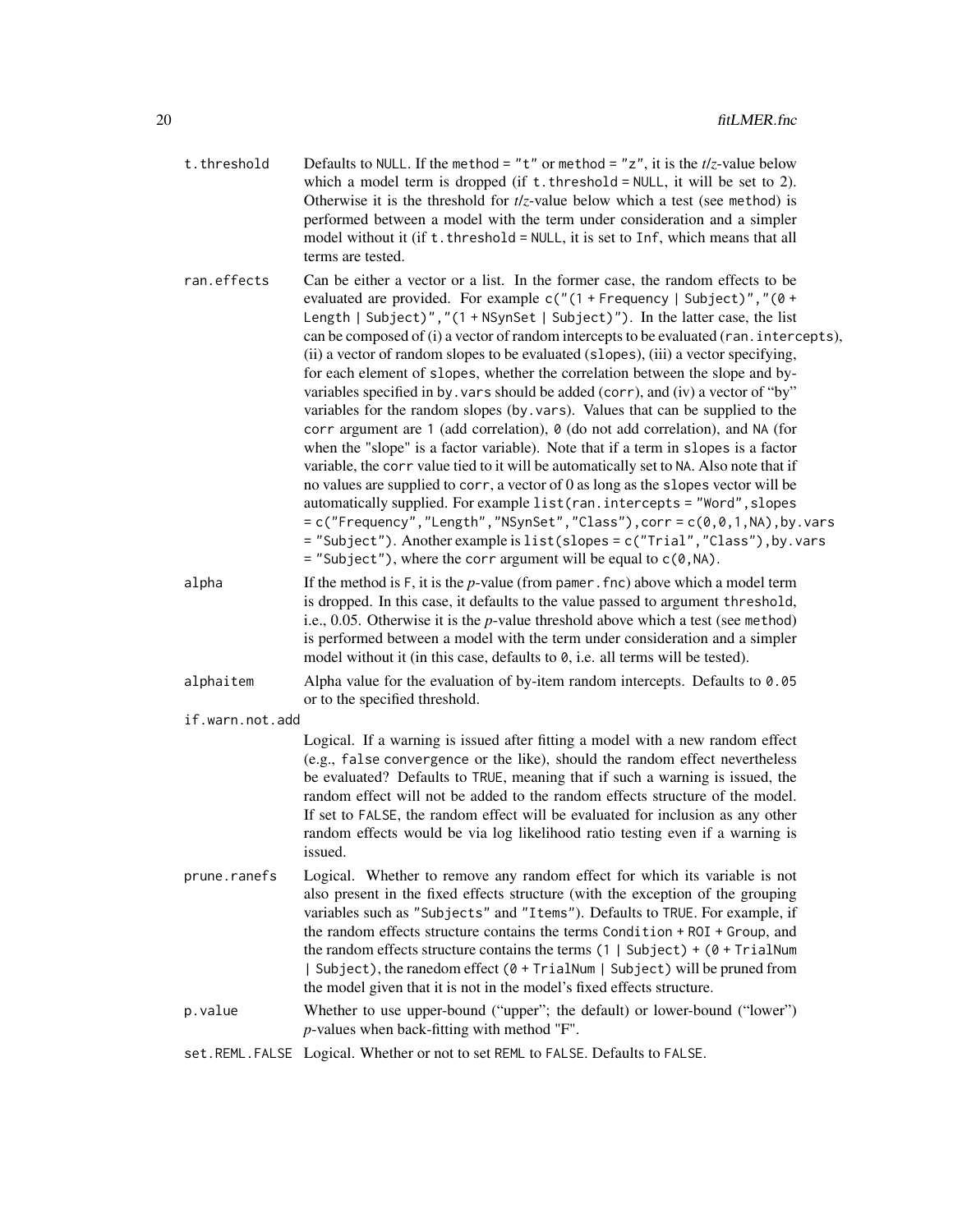| reset.REML.TRUE     |                                                                                                                                                                                                                                                                                                                                          |
|---------------------|------------------------------------------------------------------------------------------------------------------------------------------------------------------------------------------------------------------------------------------------------------------------------------------------------------------------------------------|
|                     | Logical. Whether or not to re-set the back-fitted model to REML = TRUE.                                                                                                                                                                                                                                                                  |
| keep.single.factors |                                                                                                                                                                                                                                                                                                                                          |
|                     | Logical. Whether or not main effects are kept (not subjected to testing and<br>reduction). Defaults to FALSE.                                                                                                                                                                                                                            |
| log.file.name       | Should the back-fitting log be saved? Defaults to NULL, which means that a log<br>file is saved in a temporary folder (platform dependent) as file.path(tempdir(),paste("fitLMER_log<br>", "_", date())), ".txt", sep = "")). The path and file name of the $log can be$<br>changed to whatever the use wishes. Set to FALSE to disable. |

#### Details

The process has three stages. In the first stage, either bfFixefLMER\_F.fnc or bfFixefLMER\_t.fnc is called (depending on the user's choice) and the fixed effects are back-fitted accordingly. In the second stage, ffRanefLMER. fnc is called and random effects are forward-fitted. In the third stage, the fixed effects are back-fitted again. This is done because the inclusion of certain random effects sometimes renders certain fixed effects non-significant. This process was used in Tremblay and Tucker (2011) and in Newman, Tremblay, Nichols, Neville, and Ullman (2012).

If, for example, you have many analyses to run and a cluster is available, write a bash script that will create (1). R files that will relevel the conditions and update the model, and (2) an associated .sh job submission script to submit the .R files. For example, let's consider two ERP analyses all in a time window ranging from 100 to 250 ms. Two three-way interactions were considered: Position (factor; 1 to 6) X Length of the second word of a four-word sequence (e.g., *in the middle of*) X Working Memory Capacity score (continuous, from 0 to 100) and Trial (continuous; 1 to 432) X Length X Working Memory Capacity. Analyses were performed at electrodes Fp1 Fp2 AF3 AF4 F7 F3 Fz F4 F8 FC5 FC1 FC2 FC6 T7 C3 Cz C4 T8 CP5 CP1 CP2 CP6. See Tremblay and Newman (In preparation) for more details. The analysis script named Fp1-CP6\_100250.sh we used on the ACEnet cluster is as follows:

```
electrodes=(Fp1 Fp2 AF3 AF4 F7 F3 Fz F4 F8 FC5 FC1 FC2 FC6 T7 C3 Cz C4 T8 CP5 CP1 CP2 CP6)
  for e in ${electrodes[*]}; do
        export E=$e;
        # create .R script to load data, perform necessary manipulations
        # and perform the analysis using fitLMER.fnc
        echo 'e<-Sys.getenv("E")' > $e".R"
        echo 'load("../data/eeg600_trim_v2.rda")' >> $e".R"
        echo 'dat0 <- dat' >> $e".R"
        echo 'rm(dat);gc(T,T)' >> $e".R"
    echo 'dat <- dat0[dat0$Time >= 100 & dat0$Time <= 250, , drop = TRUE]' >> $e".R"
        echo 'dat <- dat[dat$Electrode == e, , drop = TRUE]' >> $e".R"
        echo 'subj<-sort(unique(dat$Subject))' >> $e".R"
        echo 'for(i in subj){' >> $e".R"
        echo 'tmp<-dat[dat$Subject==i,,drop=TRUE]' >> $e".R"
        echo 'tmp$newfact<-paste(tmp$Block,tmp$Position,sep="_")' >> $e".R"
        echo 'newvec<-vector("numeric")' >> $e".R"
        echo 'for(j in 1:length(unique(tmp$newfact))){' >> $e".R"
    echo 'newvec<-c(newvec,rep(j,nrow(tmp[tmp$newfact==unique(tmp$newfact)[j],])))' >> $e".R"
        echo '}' >> $e".R"
```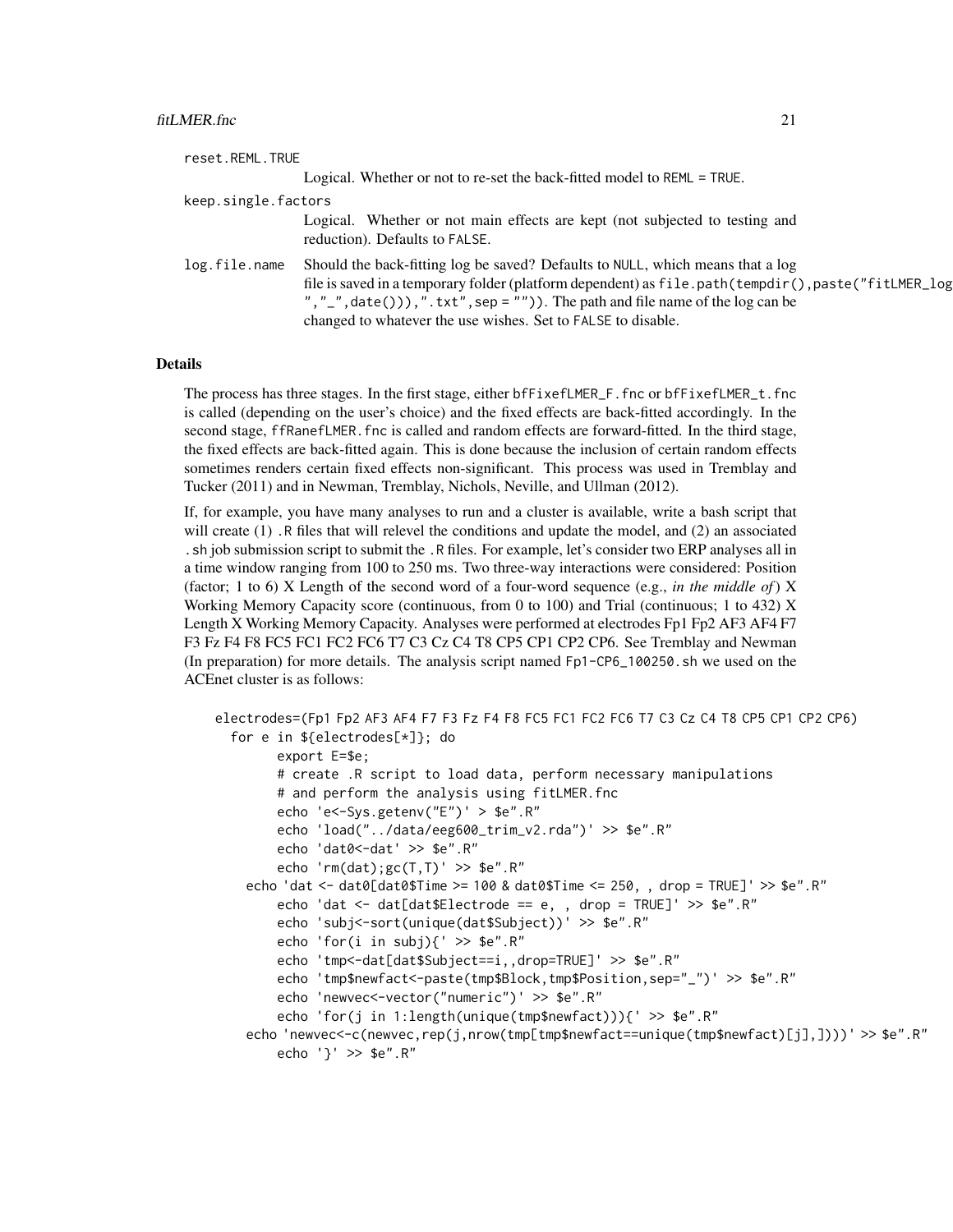```
echo 'tmp$Trial<-newvec' >> $e".R"
      echo 'if(grep(i,subj)[1]==1){' >> $e".R"
      echo 'newdat<-tmp' >> $e".R"
      echo '}else{' >> $e".R"
      echo 'newdat<-rbind(newdat,tmp)' >> $e".R"
      echo '}' >> $e".R"
      echo '}' >> $e".R"
      echo 'dat<-newdat' >> $e".R"
      echo 'dat$Position<-as.factor(dat$Position)' >> $e".R"
 echo 'm7 <- lmer(Amplitude ~ (Position + Trial)*(LengthBc * WMCc) + ' >> $e".R"
      echo '(1 | Subject), data = dat)' >> $e".R"
 echo 'm7b<-fitLMER.fnc(m7,item="Item",ran.effects=c("(0+Trial|Subject)",' >> $e".R"
 echo '"(0+LengthBc|Subject)","(0+Trial|Item)","(0+WMCc|Item)",' >> $e".R"
      echo '"(Position|Subject)"))' >> $e".R"
      echo 'smry<-pamer.fnc(m7b)' >> $e".R"
  echo 'save(m7b,file=file.path("..","models",paste("m7b_",e,"_100250.rda",sep="")))' >> $e".R
 echo 'save(smry,file=file.path("..","summaries",paste("smry_m7b_",e,"_100250.rda",sep="")))
      ### create the job submission script for the .R file created above
      echo '#$ -S /bin/bash' > "job."$e".sh"
      echo '#$ -cwd' >> "job."$e".sh"
      echo '#$ -j y' >> "job."$e".sh"
      echo '#$ -l h_rt=48:00:00' >> "job."$e".sh"
      echo '#$ -l h_vmem=8G' >> "job."$e".sh"
      echo '#$ -R y' >> "job."$e".sh"
      echo '#$ -N '$e >> "job."$e".sh"
      echo 'R -q -f '$e'.R' >> "job."$e".sh"
      ### submit the job
      qsub "job."$e".sh"
done;
```
and then type in the console

. Fp1-CP6\_100250.sh

On the ACEnet cluster, this results in 22 independent analyses, simultaneously using a total of 22 cores and 176 GB of RAM. This analysis completes in about 30 minutes to 1 hour.

#### Value

A mer object with back-fitted fixed effects and forward-fitted random effects, as well as a log of the process, which is printed on screen and, optionally, printed in a log file.

#### Warnings

Upper-bound *p*-values can be anti-conservative, while lower-bound *p*-values can be conservative. See function pamer.fnc.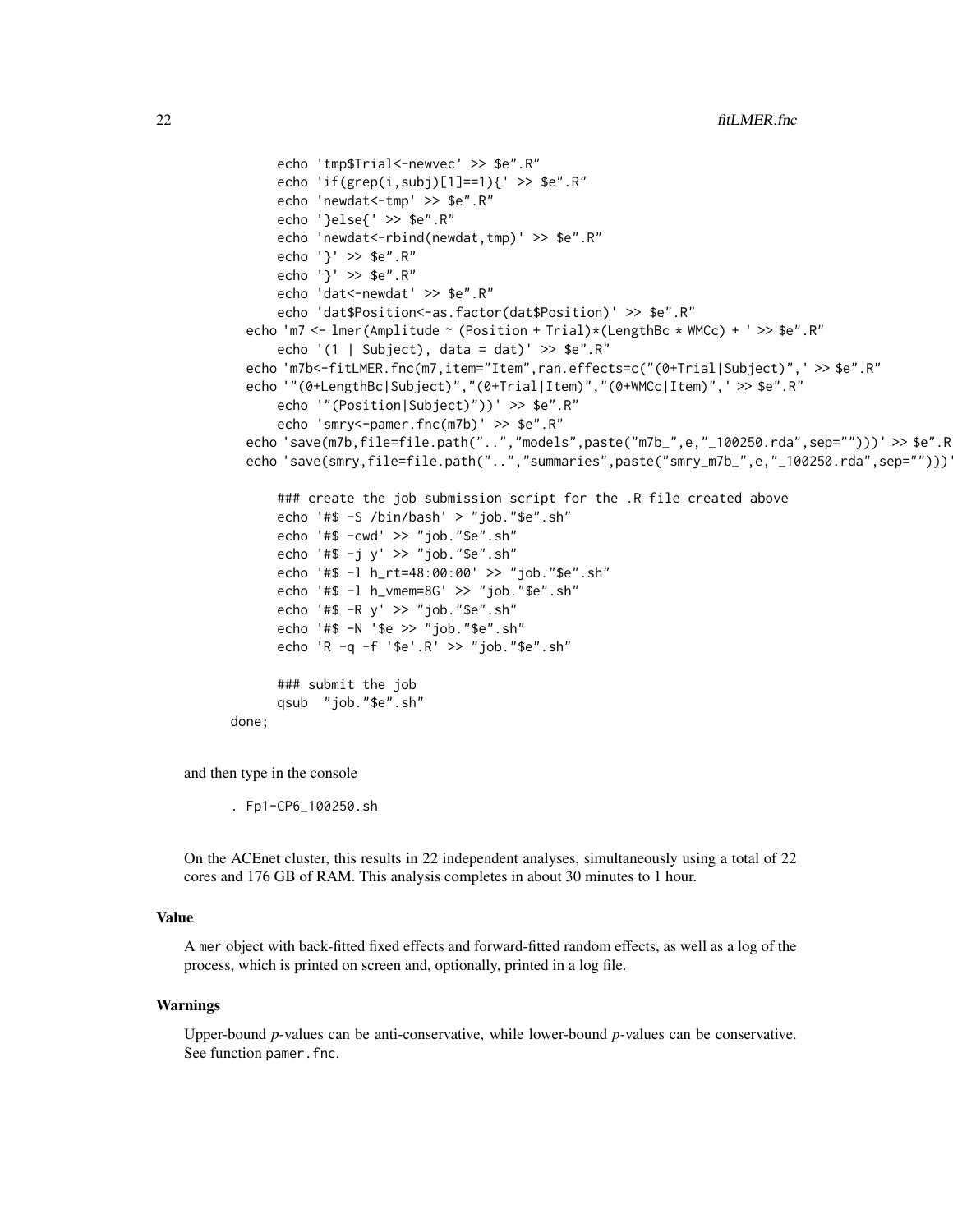#### <span id="page-22-0"></span>mcp.fnc 23

# Note

The removal of a random effect from the random effects structure if the variables that compose it are not also in the fixed effects structure has been turned off in this version.

#### Author(s)

Antoine Tremblay, Statistics Canada, <trea26@gmail.com>

#### References

Baayen, R.H., Davidson, D.J. and Bates, D.M. (2008). Mixed-effects modeling with crossed random effects for subjects and items. Journal of Memory and Language, 59, 390–412.

Newman, A.J., Tremblay, A., Nichols, E.S., Neville, H.J., and Ullman, M.T. (2012). The Influence of Language Proficiency on Lexical Semantic Processing in Native and Late Learners of English. *Journal of Cognitive Neuroscience*, *25*, 1205–1223.

Pinheiro, J.C. and Bates, D.M. (2000). *Mixed Effects Models in S and S-Plus*. New York: Springer.

Tremblay, A. and Tucker B. V. (2011). The Effects of N-gram Probabilistic Measures on the Processing and Production of Four-word Sequences. *The Mental Lexicon*, *6(2)*, 302–324.

#### See Also

[bfFixefLMER\\_F.fnc;](#page-6-1) [bfFixefLMER\\_t.fnc;](#page-10-1) [ffRanefLMER.fnc;](#page-16-1) [mcposthoc.fnc;](#page-23-1) [pamer.fnc;](#page-27-1) [mcp.fnc;](#page-22-1) [relLik;](#page-37-1) [romr.fnc;](#page-38-1) [perSubjectTrim.fnc.](#page-28-1)

#### Examples

# see example LMERConvenienceFunctions help page.

<span id="page-22-1"></span>mcp.fnc *Model criticism plots.*

#### Description

A function to graph criticism plots for an LMER model (as in Baayen, 2008, chapter 7). Note that this function cannot be used with generalized linear mixed-effects models (GLMERs). Also note that the fourth plot (dffits) is omitted until we can figure out how to calculate dffits for a merMod object.

#### Usage

mcp.fnc(model,  $trim = 2.5$ ,  $col = "red")$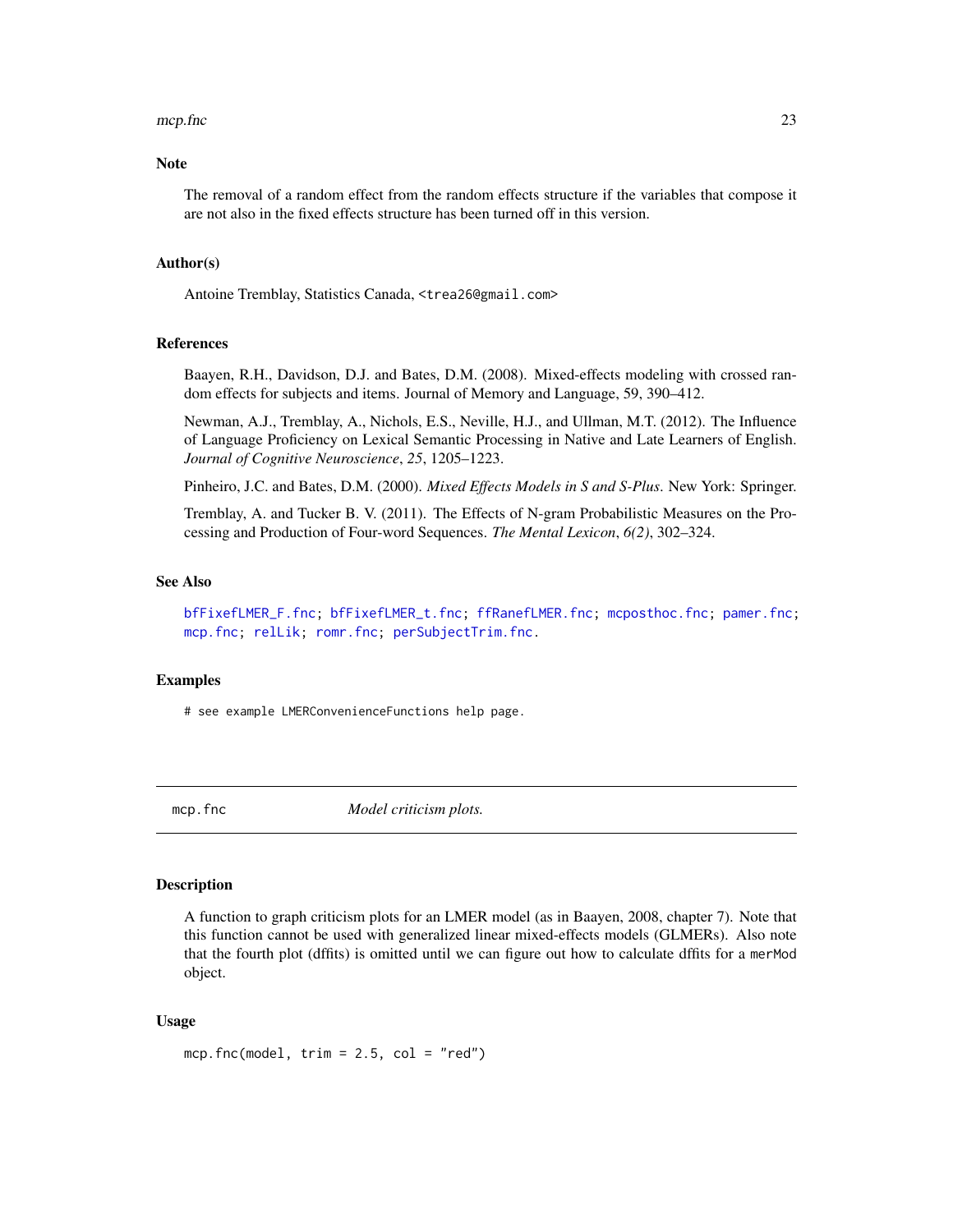#### <span id="page-23-0"></span>Arguments

| model | A mer object (fitted by function 1mer). Note that, at the moment, this function<br>cannot be used with generalized linear mixed-effects models (GLMERs).                                                                                |
|-------|-----------------------------------------------------------------------------------------------------------------------------------------------------------------------------------------------------------------------------------------|
| trim  | Used to plot lines in the fitted $\sim$ standardized residuals plot. The lines correspond<br>to the threshold at which residuals would be or were removed. Defaults to 2.5<br>(standard deviations above and below the residuals mean). |
| col   | Color of the lines added to the quantile-quantile plot and fitted $\sim$ standardized<br>residuals plot. Defaults to red.                                                                                                               |

# Details

The first of the four plots graphs the density of the model residuals. The second plot graphs the quantile-quantile plot (actual standardized residuals versus theoretical quantiles). The third plot illustrates the fitted values versus the standardized residuals. The fourth graph plots the absolute values of the dffits of the residuals (not producing this plot as of version 2.2; might come back in future versions).

# Value

Returns the four plots described above.

#### Author(s)

Antoine Tremblay, Statistics Canada, <trea26@gmail.com>.

# References

Baayen, R.H. (2008). *Analyzing Linguistic Data. A Practical Introduction to Statistics Using R*. Cambridge, UK: Cambridge University Press.

### Examples

# see example LMERConvenienceFunctions help page.

<span id="page-23-1"></span>mcposthoc.fnc *Posthoc analyses for LMER models using parallel capabilities.*

#### Description

This function uses the parallel package. For each factor level, a slave process is sent to one of the computer's cores unsing function mclapply where the specified factor variables are re-leveled to each one of their levels, the mer model updated, and summaries returned. *MCMC p-value calculation is now implemented*. R will wait until all slave processes have finished running. See package parallel for more information about parallel computing. Note that tradional sequential computing can be achieved by specifying mc.cores = 1. Posthoc results can be viewed with function summary.mcposthoc.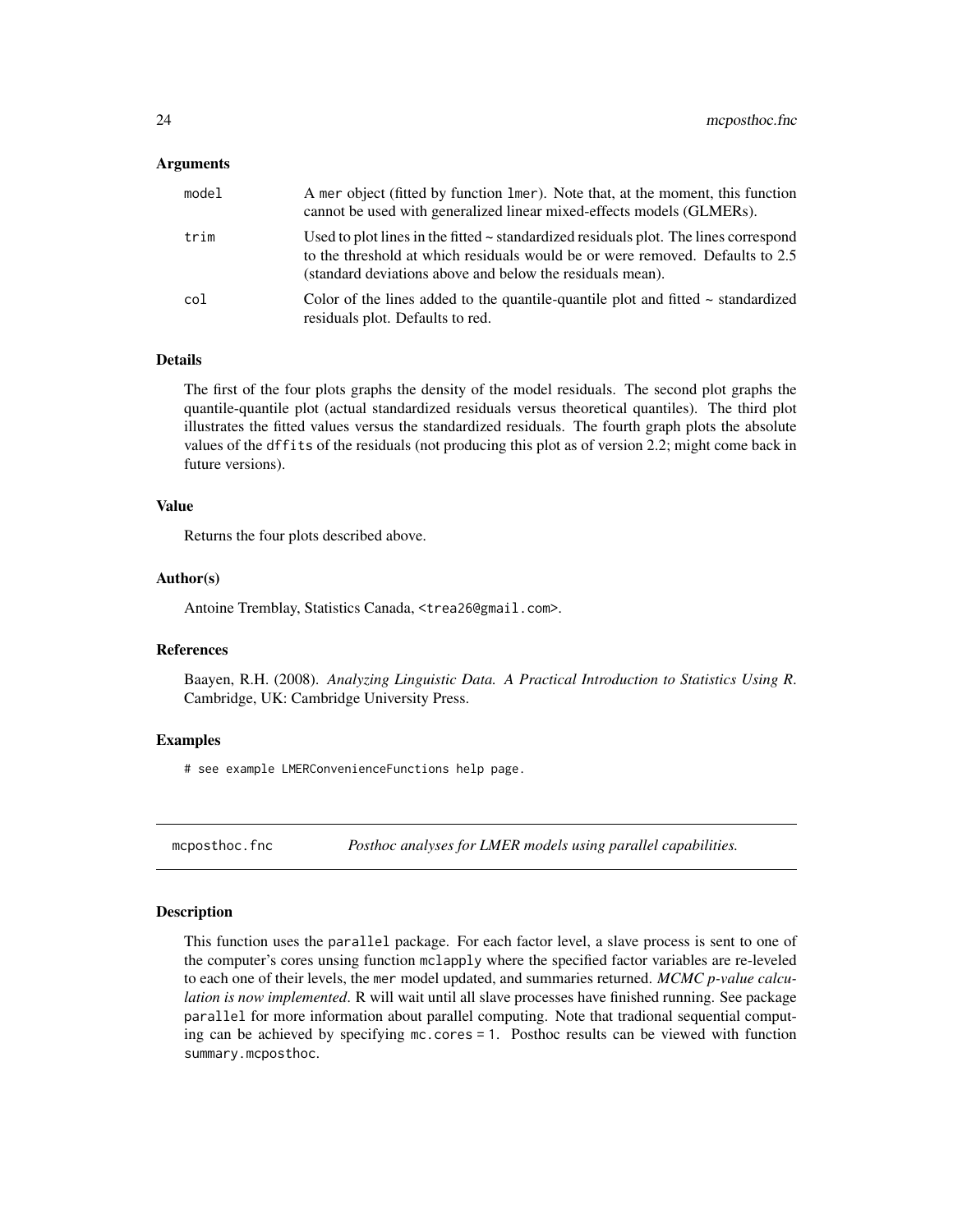# mcposthoc.fnc 25

#### Usage

```
mcposthoc.fnc(model, var, two.tailed = TRUE,
mcmc = FALSE, nsim = 10000, ndigits = 4, mc.cores = 1,
verbosity = 1, ...)
```
# Arguments

| model      | A mer object (fitted by function lmer) or an lm object (fitted by function lm).                                                                                                                |  |
|------------|------------------------------------------------------------------------------------------------------------------------------------------------------------------------------------------------|--|
| var        | A named list of variable on which to perform the posthoc analysis. For example<br>list(ph1=c("PronomOfTheme","AnimacyOfRec","DefinOfRec"),ph2=c("SemanticClass")).                             |  |
| two.tailed | Logical. Whether to perform one- or two-tailed <i>t</i> -tests. Defaults to TRUE, i.e.,<br>two-tailed.                                                                                         |  |
| $m$ cmc    | Logical. Whether to calculate $p$ -values using function pamer. fnc (the default)<br>or using function pvals. fnc from package languageR.                                                      |  |
| nsim       | An integer denoting the required number of Markov chain Monte Carlo samples.<br>Defaults to 10000.                                                                                             |  |
| ndigits    | Integer indicating the number of decimal places to be used in the <i>t</i> tables. De-<br>faults to 4.                                                                                         |  |
| mc.cores   | The number of cores to use, i.e. how many processes will be spawned (at most).                                                                                                                 |  |
| verbosity  | Numeric. The amount of information printed to screen during the modeling<br>process. The higher the number, the more information is printed. $\theta$ turns this<br>option off. Defaults to 1. |  |
| $\ddotsc$  | Further arguments to pass to "melapply".                                                                                                                                                       |  |
|            |                                                                                                                                                                                                |  |

# Details

If var = list(ph1 = c("PronomOfTheme","AnimacyOfRec","DefinOfRec")), for example, the function will re-level and update the model on each combination of the variable levels as follows:

- (1) data\$PronomOfTheme <- relevel(data\$PronomOfTheme = "nonpronominal") data\$AnimacyOfTheme <- relevel(data\$AnimacyOfTheme = "animate") data\$DefinOfTheme <- relevel(data\$DefinOfTheme = "definite")
- (2) data\$PronomOfTheme <- relevel(data\$PronomOfTheme = "nonpronominal") data\$AnimacyOfTheme <- relevel(data\$AnimacyOfTheme = "inanimate") data\$DefinOfTheme <- relevel(data\$DefinOfTheme = "definite")
- (3) data\$PronomOfTheme <- relevel(data\$PronomOfTheme = "nonpronominal") data\$AnimacyOfTheme <- relevel(data\$AnimacyOfTheme = "animate") data\$DefinOfTheme <- relevel(data\$DefinOfTheme = "indefinite")
- (4) data\$PronomOfTheme <- relevel(data\$PronomOfTheme = "pronominal") data\$AnimacyOfTheme <- relevel(data\$AnimacyOfTheme = "animate") data\$DefinOfTheme <- relevel(data\$DefinOfTheme = "definite")
- (5) data\$PronomOfTheme <- relevel(data\$PronomOfTheme = "nonpronominal")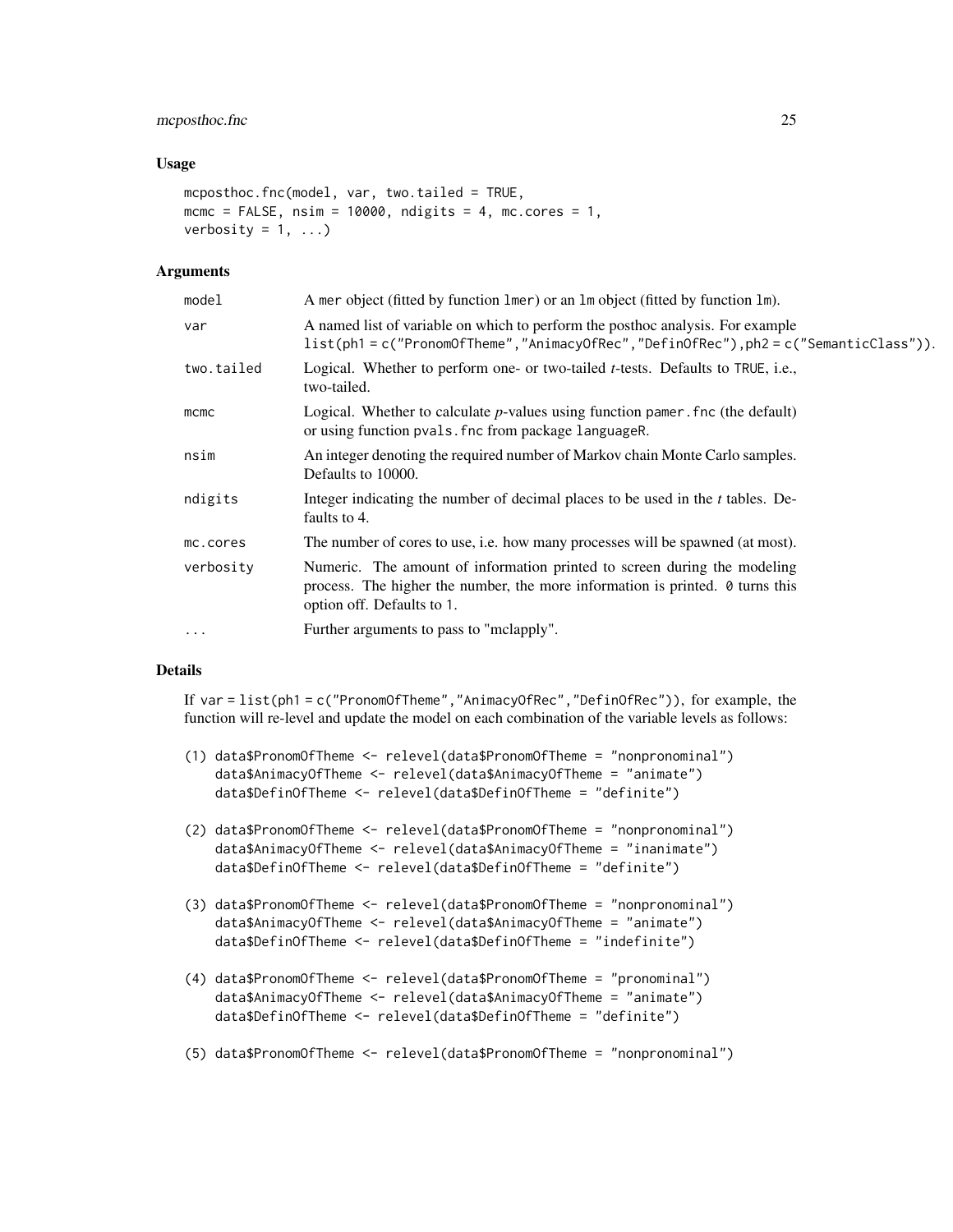```
data$AnimacyOfTheme <- relevel(data$AnimacyOfTheme = "inanimate")
data$DefinOfTheme <- relevel(data$DefinOfTheme = "indefinite")
```
- (6) data\$PronomOfTheme <- relevel(data\$PronomOfTheme = "pronominal") data\$AnimacyOfTheme <- relevel(data\$AnimacyOfTheme = "animate") data\$DefinOfTheme <- relevel(data\$DefinOfTheme = "indefinite")
- (7) data\$PronomOfTheme <- relevel(data\$PronomOfTheme = "pronominal") data\$AnimacyOfTheme <- relevel(data\$AnimacyOfTheme = "inanimate") data\$DefinOfTheme <- relevel(data\$DefinOfTheme = "indefinite")
- (8) data\$PronomOfTheme <- relevel(data\$PronomOfTheme = "pronominal") data\$AnimacyOfTheme <- relevel(data\$AnimacyOfTheme = "inanimate") data\$DefinOfTheme <- relevel(data\$DefinOfTheme = "definite")

On a cluster, instead of using mcposthoc.fnc it is better (faster and less complicated) to write a bash script that will create (1) .R files that will relevel the conditions and update the model, and (2) an associated .sh job submission script to submit the .R files. For example, let's consider two ERP analyses (regular past tense inflection and phrase structure) with three time windows each (300–400 ms, 550–700 ms, 750–850 in the regular past tense analysis, and 300–400 ms, 400–600 ms, and 750–850 ms in the phrase structure analysis). We investigated the effects of proficiency on ERP amplitudes. The initial models included a four-way interaction between Region of Interest (ROI) – with levels left anterior, left central, left posterior, midline anterior, midline central, midline posterior, right anterior, right central, and right posterior) – Group (with levels L1 and L2), Condition (wth levels control and violation), and Proficiency. After back-fitting the fixed effects, forward-fitting randomg effects, and reback-fitting the fixed effects as per fitLMER.fnc, the four-way interaction remained in every model. See Newman et al. (In preparation) for more details. The posthoc analysis script named posthocs.sh we used on the ACEnet cluster is as follows:

```
time=(Reg300400 Reg550700 Reg750850 PS300400 PS400600 PS750850)
 condition=(Good Bad)
 group=(L1 L2)
 roi=(Lant Lcent Lpost Mant Mcent Mpost Rant Rcent Rpost)
for t in ${time[*]}; do for i in ${condition[*]}; do for j in ${group[*]}; do for k in ${roi[*]}; do
     ### create .R file where the modell is updated on the data where
     ### re-leveld on each possible combination of variable levels
     export CONDITION=$i;
     export GROUP=$j;
     export ROI=$k;
  echo 'condition<-Sys.getenv("CONDITION")' > "ph"$t$CONDITION$GROUP$ROI".R"
     echo 'group<-Sys.getenv("GROUP")' >> "ph"$t$CONDITION$GROUP$ROI".R"
     echo 'roi<-Sys.getenv("ROI")' >> "ph"$t$CONDITION$GROUP$ROI".R"
     echo 'load("models/m1'$t'.rda")' >> "ph"$t$CONDITION$GROUP$ROI".R"
     echo 'dat<-m1@frame' >> "ph"$t$CONDITION$GROUP$ROI".R"
  echo 'dat$Condition<-relevel(dat$Condition,'condition')' >> "ph"$t$CONDITION$GROUP$ROI".R"
  echo 'dat$Group<-relevel(dat$Group,'group')' >> "ph"$t$CONDITION$GROUP$ROI".R"
   echo 'dat$ROI<-relevel(dat$ROI,'roi')' >> "ph"$t$CONDITION$GROUP$ROI".R"
     echo 'm1<-update(m1,.~.,data=dat)' >> "ph"$t$CONDITION$GROUP$ROI".R"
```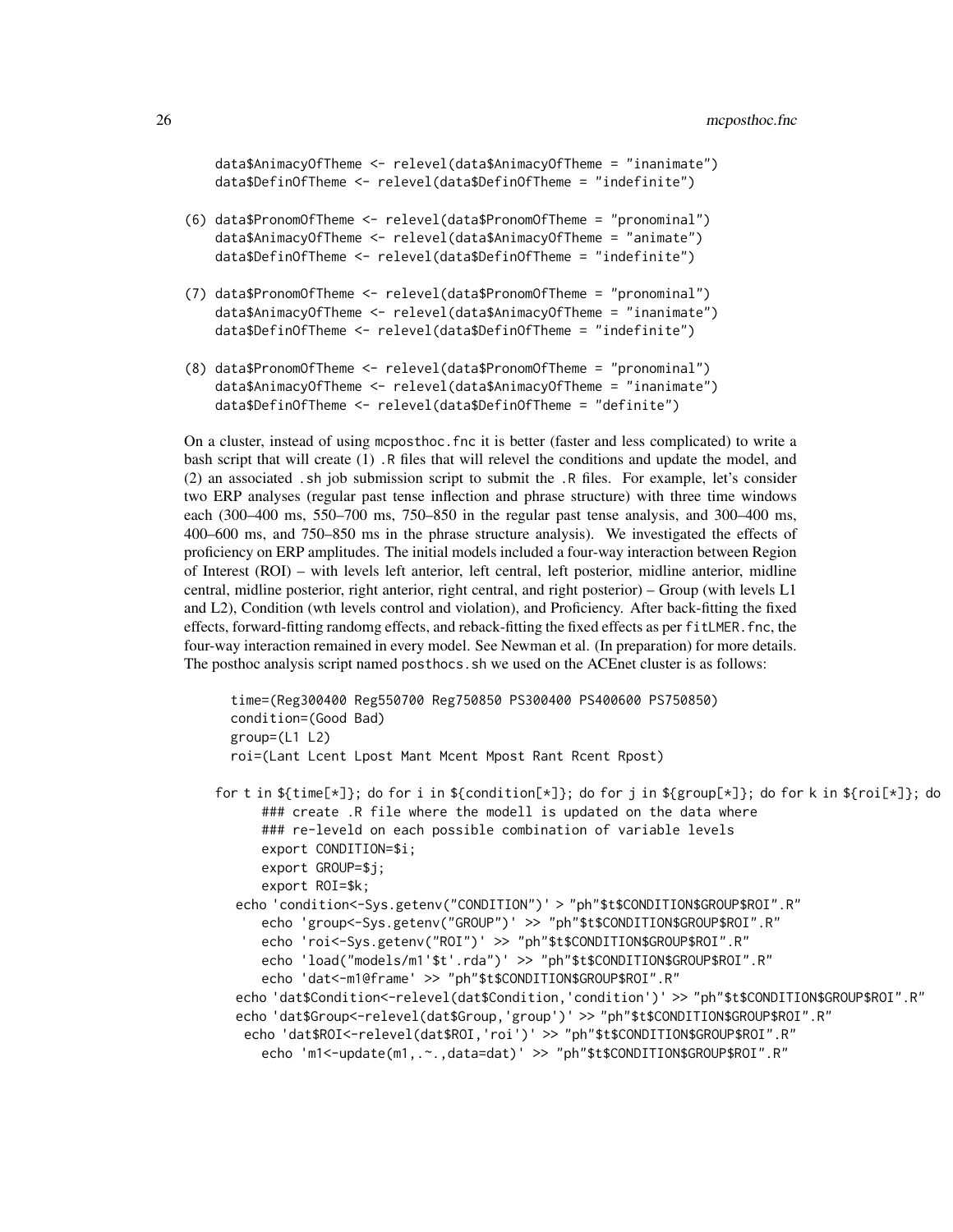```
echo 'save(m1,file="ph'$t$CONDITION$GROUP$ROI'.rda")' >> "ph"$t$CONDITION$GROUP$ROI".R"
```
### create the job submission script for the .R file created above echo '#\$ -S /bin/bash' > "job.ph"\$t\$CONDITION\$GROUP\$ROI".sh" echo '#\$ -cwd' >> "job.ph"\$t\$CONDITION\$GROUP\$ROI".sh" echo '#\$ -j y' >> "job.ph"\$t\$CONDITION\$GROUP\$ROI".sh" echo '#\$ -l h\_rt=48:00:00' >> "job.ph"\$t\$CONDITION\$GROUP\$ROI".sh" echo '#\$ -l h\_vmem=8G' >> "job.ph"\$t\$CONDITION\$GROUP\$ROI".sh" echo '#\$ -R y' >> "job.ph"\$t\$CONDITION\$GROUP\$ROI".sh" echo '#\$ -N "ph'\$t\$CONDITION\$GROUP\$ROI'"' >> "job.ph"\$t\$CONDITION\$GROUP\$ROI".sh" echo 'R -q -f ph'\$t\$CONDITION\$GROUP\$ROI'.R' >> "job.ph"\$t\$CONDITION\$GROUP\$ROI".sh" ### submit the job qsub "job.ph"\$t\$CONDITION\$GROUP\$ROI".sh"

```
done; done; done; done
```
and then type in the console

. posthocs.sh

On the ACEnet cluster, this results in  $2 * 3 * 9 * 2 * 2 = 216$  independent analyses, simultaneously using a total of 216 cores and 1728 GB of RAM. This posthoc analysis completes in about 3-6 hours.

#### Value

An object of class "mcposthoc" with the following slots:

| n         | The number of data points in data frame data.                                                                                                                                                                                                                                                                                                                                                                                                                                                                                                                                                              |
|-----------|------------------------------------------------------------------------------------------------------------------------------------------------------------------------------------------------------------------------------------------------------------------------------------------------------------------------------------------------------------------------------------------------------------------------------------------------------------------------------------------------------------------------------------------------------------------------------------------------------------|
| var       | A named list containing the names of the variables used in the posthoc.                                                                                                                                                                                                                                                                                                                                                                                                                                                                                                                                    |
| summaries | A named list containing the posthoc summaries for each factor re-leveling. If<br>mcmc = FALSE, data frames with upper- and lower-bound (anti-conservative and<br>conservative, respectively) $dfs$ , p-values, and deviance explained $(\%)$ for each<br>model term. If mcmc = TRUE, data frames with the estimated coefficients, their<br>MCMC mean, the HPD 95 and the probability based on the t distribution with<br>the number of observations minus the number of fixed-effects coefficients as<br>degrees of freedom. This last $p$ -value is anti-conservative, especially for small<br>data sets. |

#### warning

Parallel computing capabilities will not be available on Windows because mclapply relies on forking. Sequential computing, however, will work on Windows if mc.cores = 1 (the default).

#### **Note**

It is not possible anymore to get p-values with function pvals.fnc of package languageR. Please see http://stackoverflow.com/questions/19199713/lme4-and-languager-compatibility-error-input-model-i for other possible avenues to get p-values.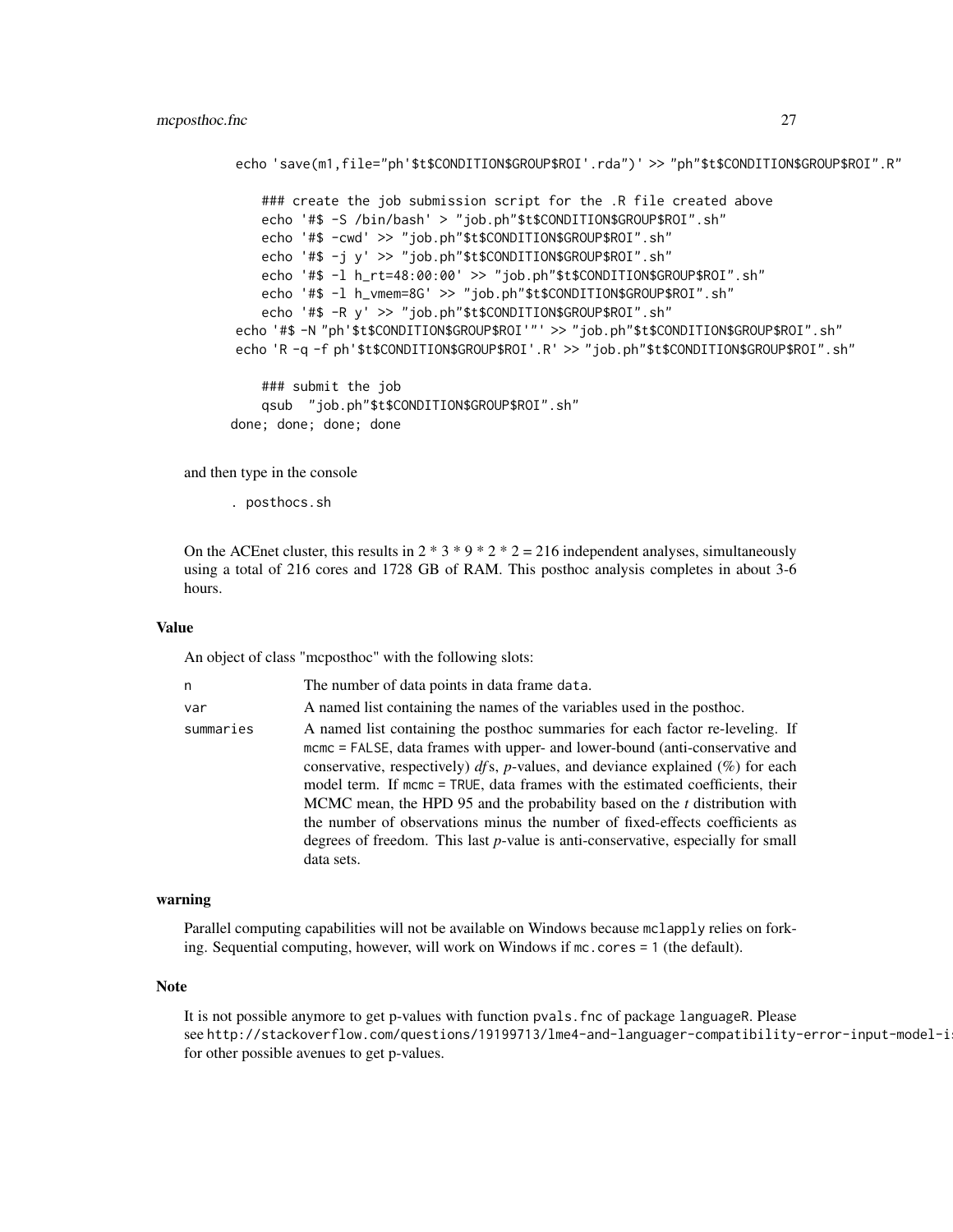#### <span id="page-27-0"></span>Author(s)

Antoine Tremblay, Statistics Canada, <trea26@gmail.com>.

#### See Also

[summary.mcposthoc](#page-39-1)

#### Examples

# see example in LMERConvenienceFunctions help page.

<span id="page-27-1"></span>

| pamer.fnc | ANOVA with upper- and lower-bound p-values and R-sqaured values |
|-----------|-----------------------------------------------------------------|
|           | for LMER.                                                       |

#### Description

Compute upper- and lower-bound *p*-values for the analysis of variance (or deviance) as well as the amount of deviance explained (%) for each fixed-effect of an LMER model. Note that for glmer models, there is no deviance explained column.

#### Usage

pamer.fnc(model, ndigits = 4)

#### Arguments

| model   | A mer object (fitted by function 1mer). Note that, at the moment, this function |
|---------|---------------------------------------------------------------------------------|
|         | cannot be used with generalized linear mixed-effects models (glmers).           |
| ndigits | Integer indicating the number of decimal places to be used in the ANOVA table.  |

#### Details

Upper-bound *p*-values are computed by using as denominator *df* nrow(model@frame) -qr(model@X)4rank (i.e., number of data points minus number of fixed effects including the intercept), which are anticonservative. Lower-bound *p*-values are computed by using as denominator *df* nrow(model@frame) -qr(model@X)4rank -number of random effects (e.g., if by-subject intercepts and slopes, and there are 10 subjects,  $10 \times 2 = 20$ . The amount of deviance explained by each model term (i.e., eta squared) is calculated as [Sum of Squares for the effect] / [Sum of Squares total]. More specifically: as.data.frame(anova(model))[,2] / sum((model@frame[,dv]-mean(model@frame[,dv]))^2) where dv is a vector of the names of the independent variables in the model.

#### Value

This function returns an object of class data frame with upper- and lower-bound (anti-conservative and conservative, respectively) *df* s, *p*-values, and deviance explained (%) for each model term. Note that for glmer models, there is no deviance explained column.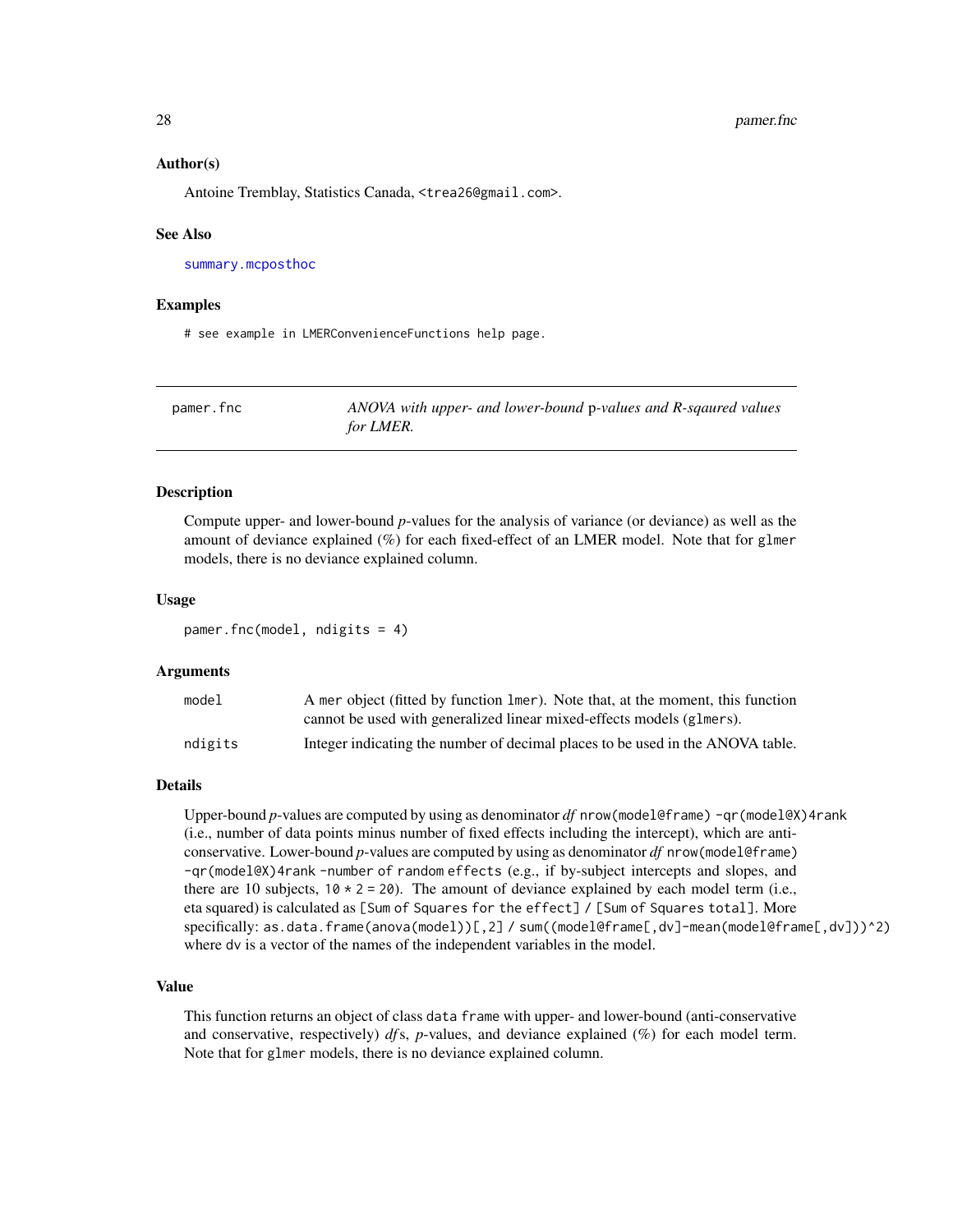# <span id="page-28-0"></span>Author(s)

Antoine Tremblay, Statistics Canada, <trea26@gmail.com>

# References

[R] lmer, p-values and all that available at https://stat.ethz.ch/pipermail/r-help/2006-May/094765.html.

# Examples

# see example LMERConvenienceFunctions help page.

<span id="page-28-1"></span>perSubjectTrim.fnc *Per-subject Trimming of Response Variable.*

# Description

For each subject, removes data points that are, e.g., 2.5 standard deviations above or below the subject mean.

# Usage

perSubjectTrim.fnc(data, response, subject, trim = 2.5)

# Arguments

| data     | The data frame containing the data to be trimmed.                                                                               |
|----------|---------------------------------------------------------------------------------------------------------------------------------|
| response | The quoted name of the column containing the to-be-trimmed data.                                                                |
| subject  | The quoted name of the column contain subject identifiers.                                                                      |
| trim     | Threshold at which data points will be removed. Defaults to 2.5 (standard devi-<br>ations above and below each subject's mean). |

# Value

The function returns the following objects:

| data            | The data with outliers removed.                   |  |
|-----------------|---------------------------------------------------|--|
| data0           | The original data prior to removing the outliers. |  |
| n.removed       | The number of data points removed.                |  |
| percent.removed |                                                   |  |
|                 | The percentage of removed data points.            |  |

#### Author(s)

Antoine Tremblay, Statistics Canada, <trea26@gmail.com>.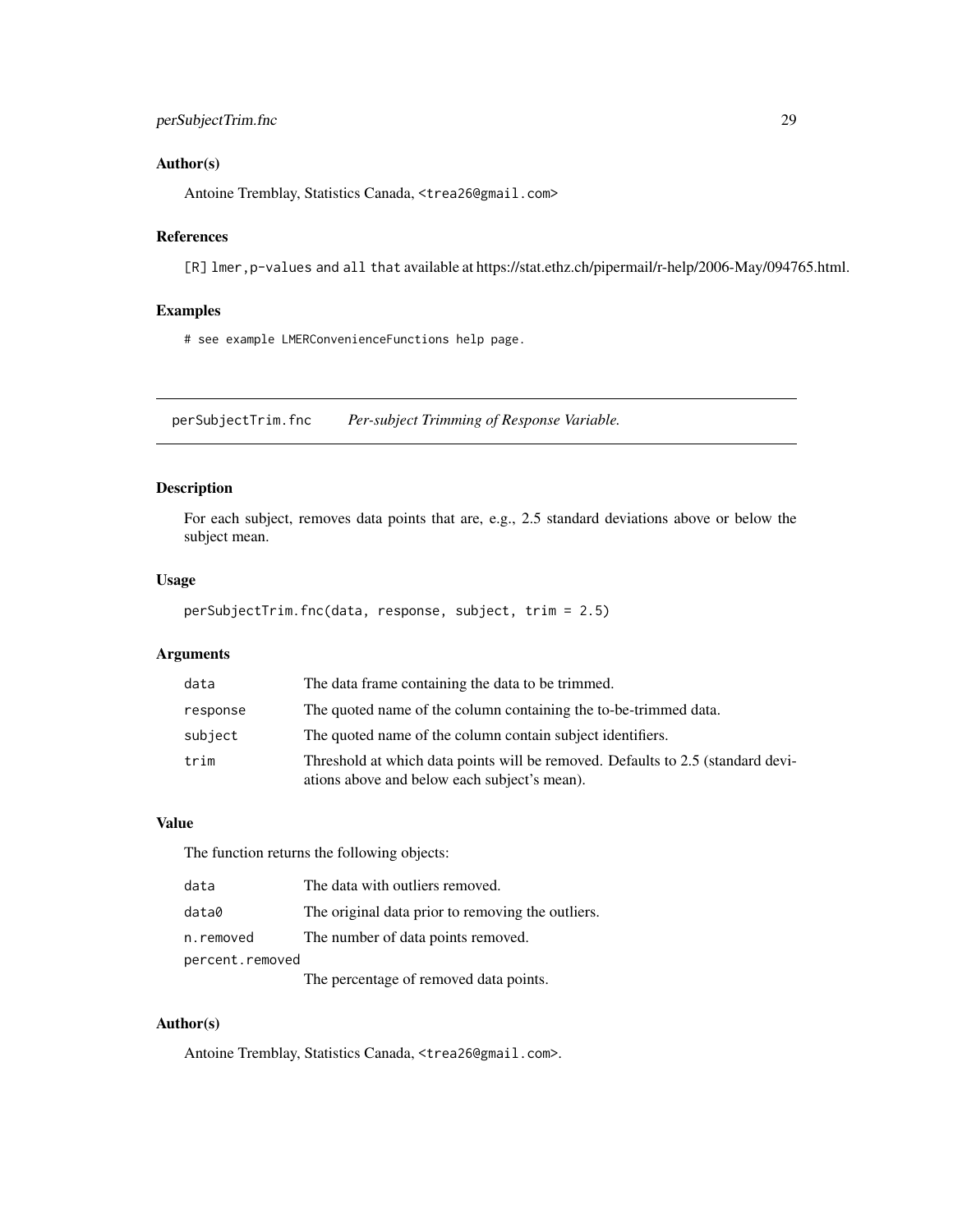# See Also

[mcp.fnc](#page-22-1) [romr.fnc](#page-38-1)

# Examples

```
## Not run:
if("LCFdata" %in% .packages(all.available=TRUE)){
data(eegWide)
dat<-eegWide
rm(eegWide)
gc(TRUE,TRUE)
# per subject trimming
dat <- perSubjectTrim.fnc(dat, response = "Fz",
      subject = "Subject", trim = 2.5)$data
# ......
# n.removed = 5130
# percent.removed = 1.584507
}
## End(Not run)
```
<span id="page-29-1"></span>plotDensity3d.fnc *Kernel density estimation for two continuous variables.*

# Description

The densities of two continuous variables is first computed using the density function from package stats. The outer product of the two densities is computed, which can be plotted as a contour map or a perspective plot.

# Usage

```
plotDensity3d.fnc(x, y, plot.type = "contour", color = "terrain",
xlab = NULL, ylab = NULL, zlab = NULL, main = NULL, cex = 1,
lit = TRUE, theta = 0, phi = 0, bw = "nrd0", adjust = 1, kernel = c("gaussian","epanechnikov", "rectangular", "triangular", "biweight", "cosine",
"optcosine"), weights = NULL, window = kernel, width, give.Rkern = FALSE,
n = 50, from, to, cut = 3, na.rm = FALSE, ...)
```

| x, y             | Numeric vectors.                                                                                                                                    |
|------------------|-----------------------------------------------------------------------------------------------------------------------------------------------------|
| plot.type        | The type of plot to make. Can be any of "contour" (default) or "persp".                                                                             |
| color            | The colour scheme to use for plots. One of "topo", "heat", "cm", "terrain",<br>"gray" or "bw". Schemes "gray" and "bw" also modify the colors used. |
| xlab, ylab, zlab |                                                                                                                                                     |
|                  | Titles for the axes. N.B. These must be character strings; expressions are not<br>accepted. Numbers will be coerced to character strings.           |

<span id="page-29-0"></span>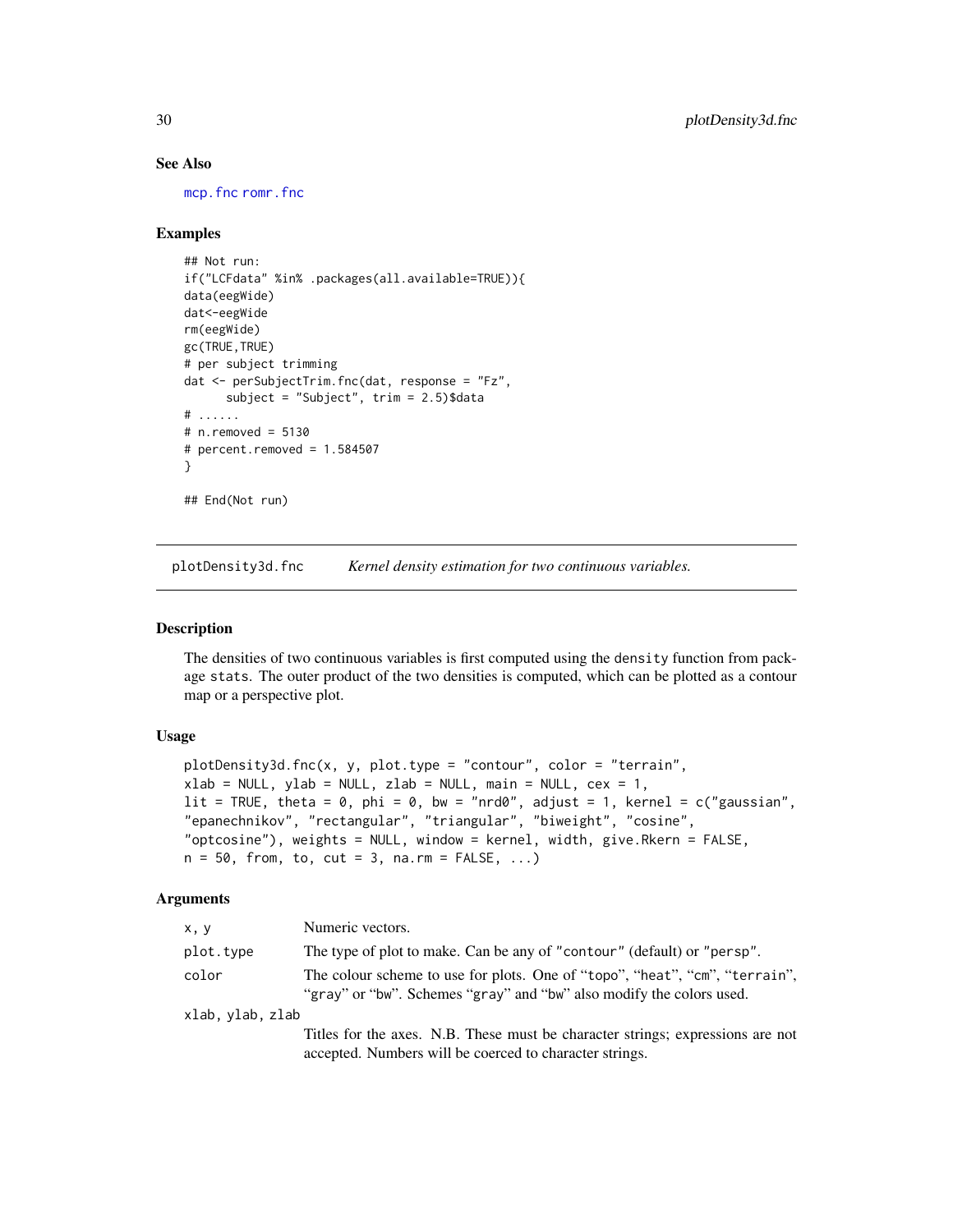<span id="page-30-0"></span>

| main     | The main title on top of the plot.                                                                                        |
|----------|---------------------------------------------------------------------------------------------------------------------------|
| cex      | The size of label and main text.                                                                                          |
| lit      | Logical, specifying if lighting calculation should take place on geometry.                                                |
| theta    | Angle defining the viewing direction. theta gives the azimuthal direction. Used<br>only if $plot.\text{type} = "person".$ |
| phi      | Angle defining the viewing direction. phi gives the colatitude. Used only if<br>$plot.\text{type} = "person".$            |
|          | bw, adjust, kernel, weights, window, width, give. Rkern, n, from, to, cut, na.rm<br>See help page to function density.    |
| $\cdots$ | Further arguments passed to functions image, contour or persp.                                                            |

# Details

See help page to the density function.

# Value

Either a contour map or a perspective plot. Invisibly returns

| $\mathsf{x}$ | The numeric vector supplied in argument x.                   |
|--------------|--------------------------------------------------------------|
| У            | The numeric vector supplied in argument y.                   |
| xd           | The density object tied to vector x.                         |
| yd           | The density object tied to vector y.                         |
| mat          | The outer product of the x and y densities in matrix format. |
| col          | The color used for plotting.                                 |

# Author(s)

Antoine Tremblay, Statistics Canada, <trea26@gmail.com>.

# See Also

[contour](#page-0-0); [persp](#page-0-0); [density](#page-0-0); [outer](#page-0-0)

# Examples

# see example in LMERConvenienceFunctions help page.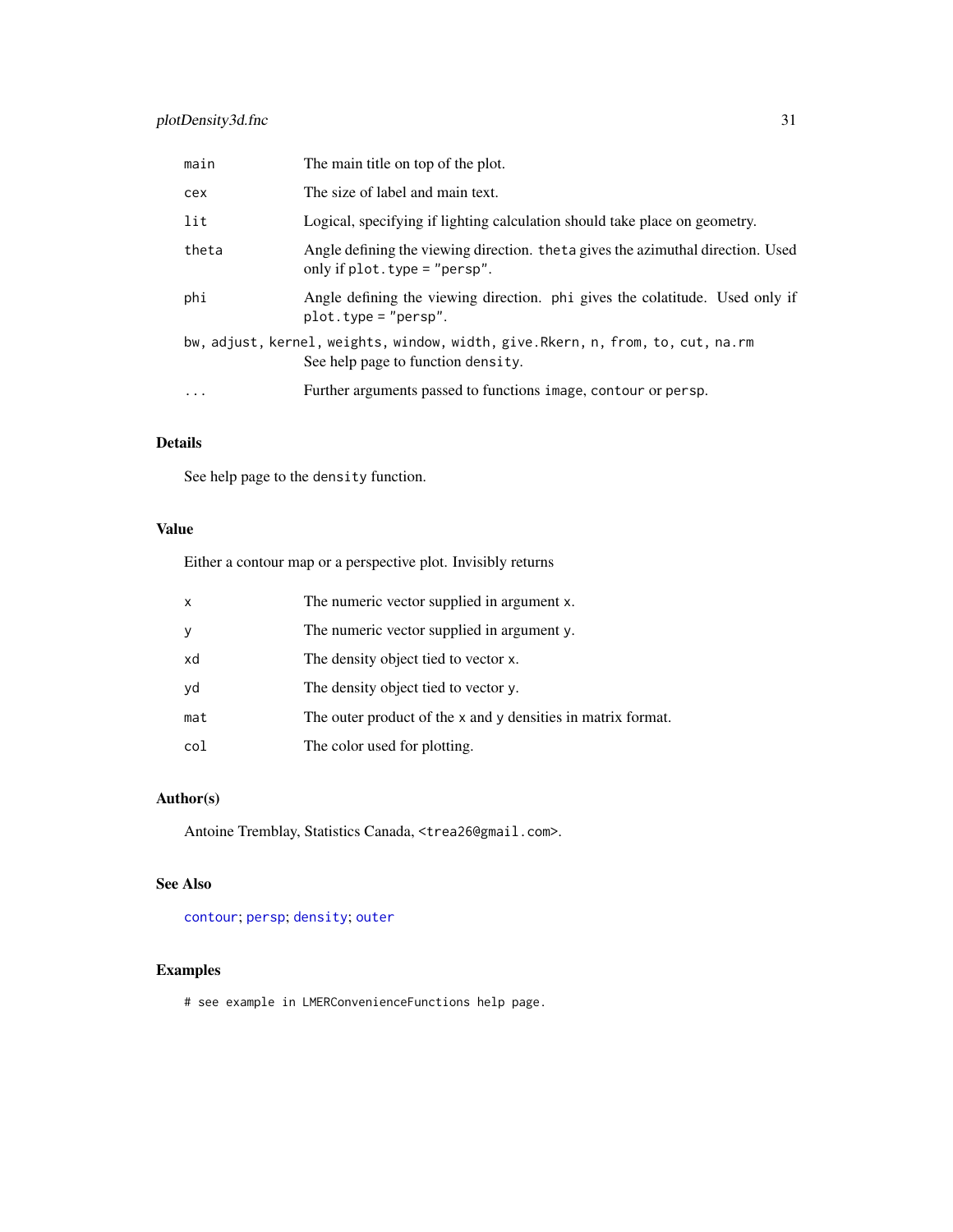<span id="page-31-1"></span><span id="page-31-0"></span>

# Description

Plot partial effects of a (generalized) linear mixed-effects model fit with lmer (compatible with package lme4 version > 1.0).

# Usage

```
plotLMER.fnc(model, xlabel = NA, xlabs = NA, ylabel = NA,
ylimit = NA, ilabel = NA, fun = NA, pred = NA, control = NA,
ranefs = NA, n = 100, intr = NA,lockYlim = TRUE, addlines = FALSE,
withList = FALSE, cexsize = 0.5, linecolor = 1,
addToExistingPlot = FALSE, verbose = TRUE, ...)
```

| model   | a mer model object                                                                                                                                                                                                                                                                                                                                |
|---------|---------------------------------------------------------------------------------------------------------------------------------------------------------------------------------------------------------------------------------------------------------------------------------------------------------------------------------------------------|
| xlabel  | label for X-axis (if other than the variable name in the original model formula)                                                                                                                                                                                                                                                                  |
| xlabs   | character vector with labels for X-axes in multipanel plot (if other than the vari-<br>able names in the original model formula); if used, xlabel should not be speci-<br>fied                                                                                                                                                                    |
| ylabel  | label for Y-axis (if other than the variable name of the dependent variable in the<br>original model formula)                                                                                                                                                                                                                                     |
| ylimit  | range for vertical axis; if not specified, this range will be chosen such that all<br>data points across all subplots, including HPD intervals, will be accommodated                                                                                                                                                                              |
| ilabel  | label for the interaction shown in the lower right-hand margin of the plot, over-<br>riding the original variable name in the model formula                                                                                                                                                                                                       |
| fun     | a function to be applied for transforming the dependent variable, if NA, no trans-<br>formation is applied; for models with family = "binomial", fun is set to plogis<br>by default; this can be disabled by setting $fun=function(x)return(x)$ .                                                                                                 |
| pred    | character string with name of predictor; if specified, a single plot will produced<br>for the partial effect of this specific predictor                                                                                                                                                                                                           |
| control | a two-element list list (predictor, val) specifying a predictor the value of<br>which has to be set to val in the partial effect $plot(s)$ ; the predictor name should<br>be exactly as specified in names (model@fixef). It is up to the user to make<br>sure that name and value make sense, the code here hands full 'control' to the<br>user. |
| ranefs  | a four-element list Group, Level, Predictor, specifying a random-effect Group<br>(e.g. Subject), a level (e.g., S10) and a value (e.g., LogFrequency) for which<br>partial effects have to be calibrated.                                                                                                                                         |
| n       | integer denoting number of points for the plot, chosen at equally spaced intervals<br>across the empirical range of the predictor variable                                                                                                                                                                                                        |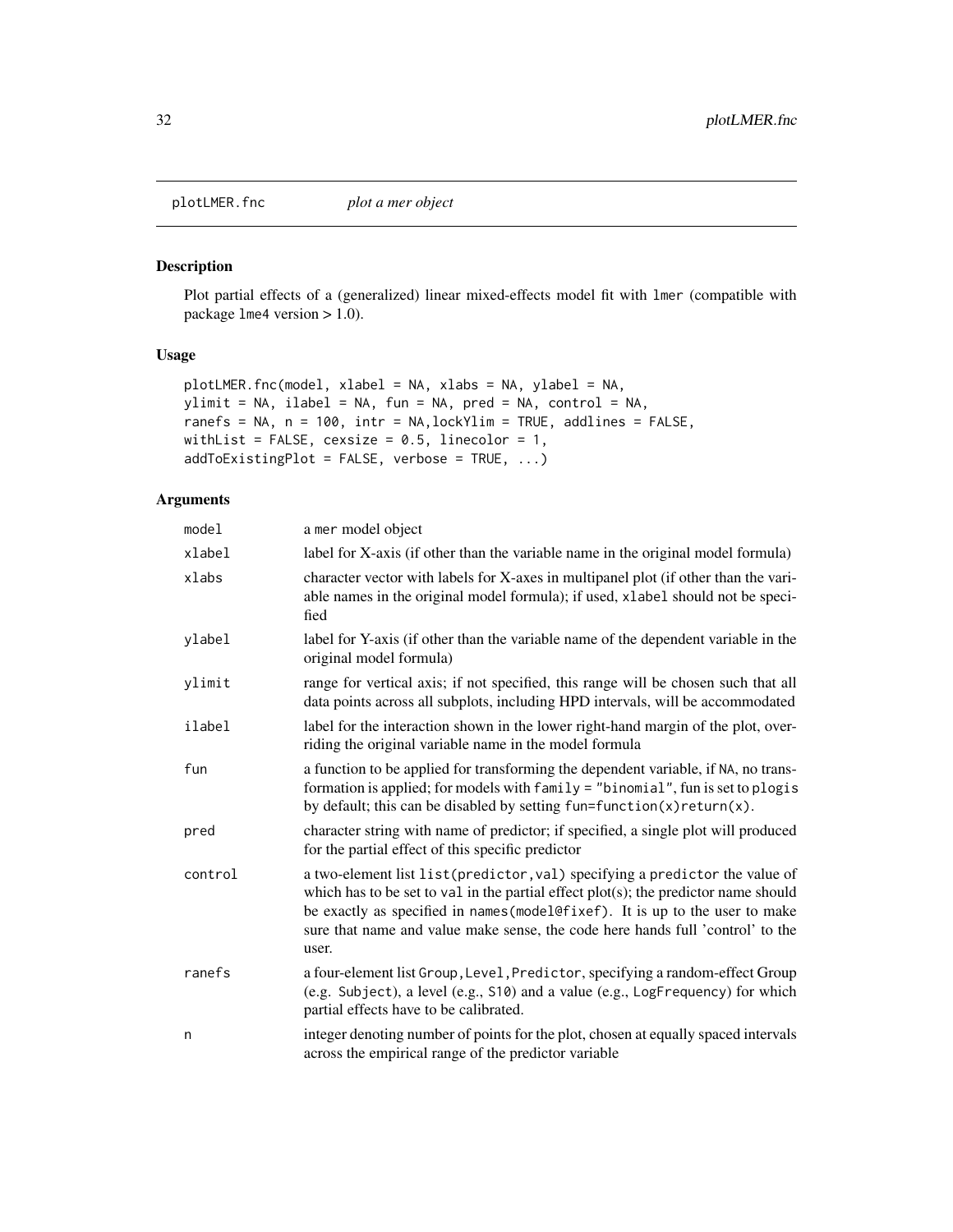| intr              | a list specifying an interaction to be graphed; obligatory arguments are (1) the<br>name of the interaction variable, followed by (2) a vector of values for that<br>variable, followed by (3) the position for interaction labels ("beg"', "mid"', or<br>"end"', or 'NA' if no labels are desired), optionally followed by (4) a list with as<br>first element a vector of colors and as second element a vector of line types. The<br>number of elements in both vectors should match the number of values specified<br>under $(2)$ for the interaction predictor. |  |
|-------------------|----------------------------------------------------------------------------------------------------------------------------------------------------------------------------------------------------------------------------------------------------------------------------------------------------------------------------------------------------------------------------------------------------------------------------------------------------------------------------------------------------------------------------------------------------------------------|--|
| lockYlim          | logical specifying whether all subplots should have the same range of values<br>for the vertical axis; if TRUE, this range will be chosen to accomodate all fitted<br>values including HDP intervals for all predictors across all plots                                                                                                                                                                                                                                                                                                                             |  |
| addlines          | if TRUE, adds line(s) between levels of same factor(s)                                                                                                                                                                                                                                                                                                                                                                                                                                                                                                               |  |
| withList          | logical, if TRUE, a list will be output with all data frames for the subplots                                                                                                                                                                                                                                                                                                                                                                                                                                                                                        |  |
| cexsize           | character expansion size (cex) for additional information in the plot for interac-<br>tions                                                                                                                                                                                                                                                                                                                                                                                                                                                                          |  |
| linecolor         | color of lines in the plot, by default set to 1 (black)                                                                                                                                                                                                                                                                                                                                                                                                                                                                                                              |  |
| addToExistingPlot |                                                                                                                                                                                                                                                                                                                                                                                                                                                                                                                                                                      |  |
|                   | default FALSE, if set to TRUE, plot will be added to previous plot, but only if<br>pred is specified                                                                                                                                                                                                                                                                                                                                                                                                                                                                 |  |
| verbose           | if TRUE (default), effect sizes and default transformations are reported                                                                                                                                                                                                                                                                                                                                                                                                                                                                                             |  |
| .                 | further graphical parameters to be passed down; warning: col, pch, lty and<br>cex will often generate an error as they are internally already fully specified for<br>specialized subplots                                                                                                                                                                                                                                                                                                                                                                            |  |

#### Details

When no predictor is specified, a series of plots is produced for the partial effects of each predictor. The graphs are shown for the reference level for factors and are adjusted for the median value for the other numerical predicors in the model. Interactions are not shown. The user should set up the appropriate number of subplots on the graphics device before running plotLMER.fnc().

Instead of showing all predictors jointly, plotLMER.fnc() can also be used to plot the partial effect of a specific predictor. When a specific predictor is specified (with  $pred = ...$ ), a single plot is produced for that predictor. In this case, the intr argument can be used to specify a single second predictor that enters into an interaction with the selected main predictor.

Polynomials have to be fitted with poly(..., degree, raw=TRUE) and restricted cubic splines with rcs() from the rms package.

Note that any MCMC capabilities available in the languageR version of this function are not available in this version.

#### Value

A plot is produced on the graphical device.

#### Note

This code needs much more work, including (i) extension to poly with raw=FALSE, and (ii) general clean-up of the code.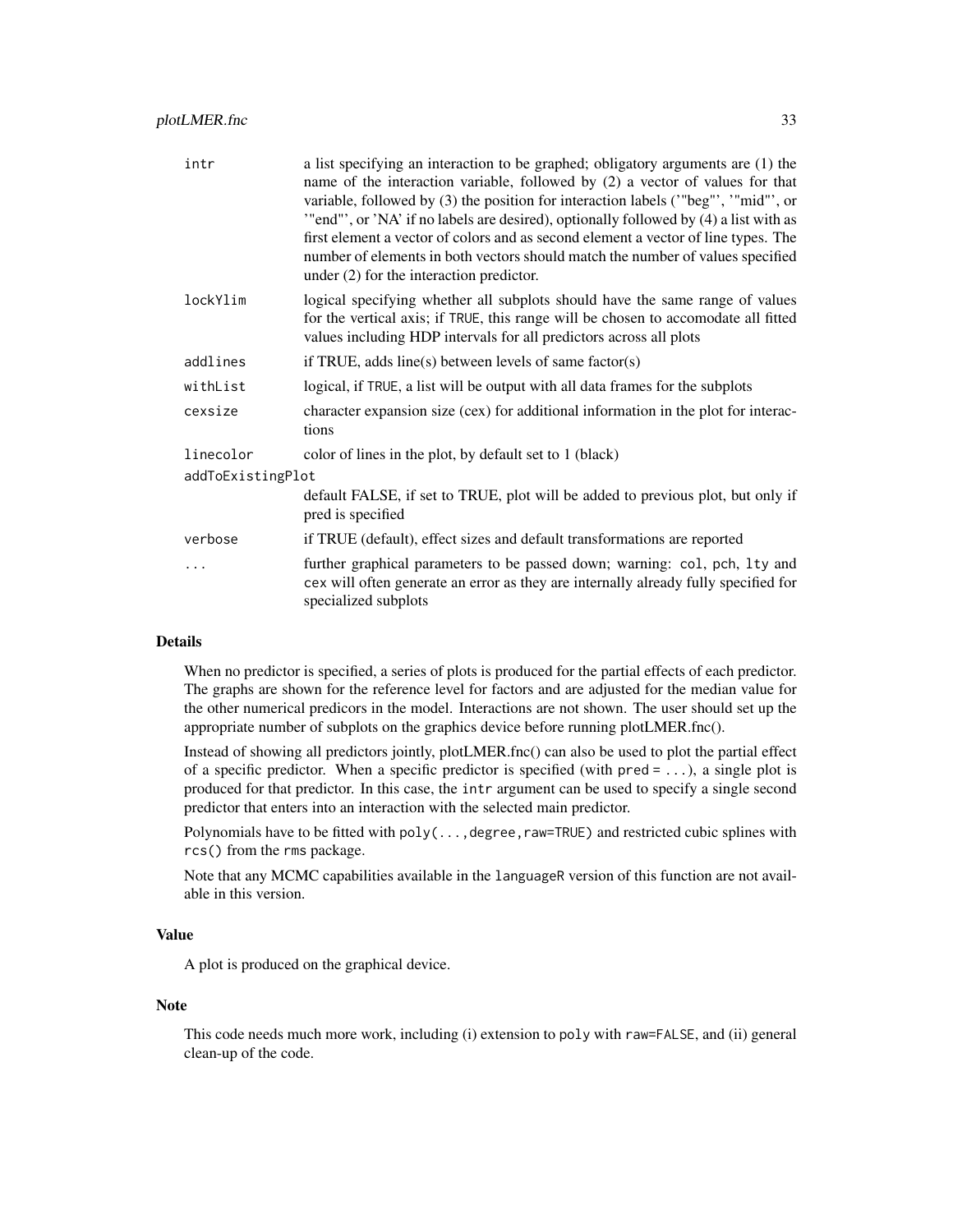### <span id="page-33-0"></span>Author(s)

R. H. Baayen, tweaked by Antoine Tremblay

#### See Also

[plotLMER3d.fnc](#page-33-1).

#### Examples

# see example in LMERConvenienceFunctions help page.

<span id="page-33-1"></span>plotLMER3d.fnc *Dynamic 3d plot for* mer *object.*

# Description

Plot dynamic 3d partial effects of a (generalized) linear mixed-effects model fit with LMER.

# Usage

```
plotLMER3d.fnc(model = NULL, pred, intr, plot.type = "contour",
xlim = range(x, na.rm = TRUE), ylim = range(y, na.rm = TRUE),zlim = range(z, na.rm = TRUE), xlab = NULL,ylab = NULL, zlab = NULL, main = NULL, shift = \theta, scale = 1, cex = 1,
fun = NA, n = 30, color = "topo", theta = 0, phi = 0,
contourstepsize = 0.2, legend.args = NULL, rug = FALSE,
plot.dat = "default", path = "default", \ldots)
```

| model            | A mer object or NULL (the default) to plot from an existing data-plotting object<br>returned by this function and saved as an . rda file. |  |
|------------------|-------------------------------------------------------------------------------------------------------------------------------------------|--|
| pred             | The quoted name of a model predictor.                                                                                                     |  |
| intr             | The quoted name of a continuous model predicor.                                                                                           |  |
| plot.type        | The type of plot to make. Can be any of "contour" (default), or "image.plot"<br>if package fields is available, "persp"                   |  |
| xlim, ylim, zlim |                                                                                                                                           |  |
|                  | $x$ -, y- and z-limits. The plot is produced so that the rectangular volume defined<br>by these limits is visible.                        |  |
| xlab, ylab, zlab |                                                                                                                                           |  |
|                  | Titles for the axes. N.B. These must be character strings; expressions are not<br>accepted. Numbers will be coerced to character strings. |  |
| main             | The main title on top of the plot.                                                                                                        |  |
| shift            | Constant to add to the smooth (on the scale of the linear predictor) before plot-<br>ting. Defaults to 0. Passed to plot Raw 3d. fnc.     |  |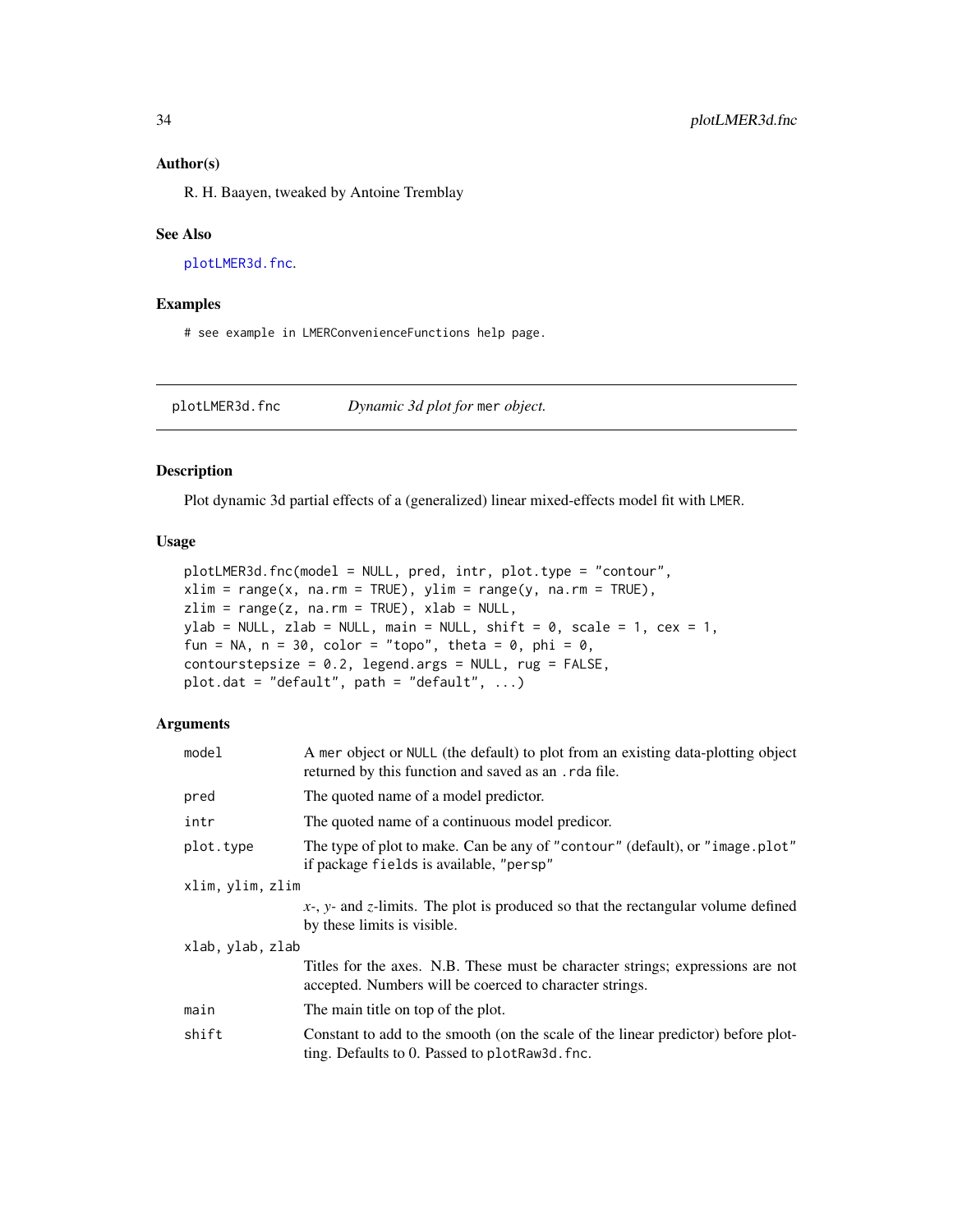| scale           | Constant by which to multiply the smooth before plotting. Defaults to 1. Passed<br>to plotRaw3d.fnc.                                                                                                                                                                                                                                                                                                                                                                                                                                                                                                                                                                                                                                                                                                                                                                                                                                                                                                                                                                                                                                                                |  |
|-----------------|---------------------------------------------------------------------------------------------------------------------------------------------------------------------------------------------------------------------------------------------------------------------------------------------------------------------------------------------------------------------------------------------------------------------------------------------------------------------------------------------------------------------------------------------------------------------------------------------------------------------------------------------------------------------------------------------------------------------------------------------------------------------------------------------------------------------------------------------------------------------------------------------------------------------------------------------------------------------------------------------------------------------------------------------------------------------------------------------------------------------------------------------------------------------|--|
| cex             | The size of label and main text.                                                                                                                                                                                                                                                                                                                                                                                                                                                                                                                                                                                                                                                                                                                                                                                                                                                                                                                                                                                                                                                                                                                                    |  |
| fun             | A function to be applied for transforming the dependent variable, if NA, no<br>transformation is applied; for models with family = "binomial", fun is set to<br>plogis by default; this can be disabled by setting fun=function(x) return(x).                                                                                                                                                                                                                                                                                                                                                                                                                                                                                                                                                                                                                                                                                                                                                                                                                                                                                                                       |  |
| n               | Integer denoting number of points for the plot, chosen at equally spaced intervals<br>across the empirical range of the predictor variable.                                                                                                                                                                                                                                                                                                                                                                                                                                                                                                                                                                                                                                                                                                                                                                                                                                                                                                                                                                                                                         |  |
| color           | The colour scheme to use for plots. One of topo, heat, cm, terrain, gray or<br>bw. Schemes gray, grey, and bw also modify the colors used.                                                                                                                                                                                                                                                                                                                                                                                                                                                                                                                                                                                                                                                                                                                                                                                                                                                                                                                                                                                                                          |  |
| theta           | Angle defining the viewing direction. theta gives the azimuthal direction. Used<br>only if plot. type = "persp".                                                                                                                                                                                                                                                                                                                                                                                                                                                                                                                                                                                                                                                                                                                                                                                                                                                                                                                                                                                                                                                    |  |
| phi             | Angle defining the viewing direction. phi gives the colatitude. Used only if<br>$plot. type = "person".$                                                                                                                                                                                                                                                                                                                                                                                                                                                                                                                                                                                                                                                                                                                                                                                                                                                                                                                                                                                                                                                            |  |
| contourstepsize |                                                                                                                                                                                                                                                                                                                                                                                                                                                                                                                                                                                                                                                                                                                                                                                                                                                                                                                                                                                                                                                                                                                                                                     |  |
|                 | The size of the steps from contour line to contour line.                                                                                                                                                                                                                                                                                                                                                                                                                                                                                                                                                                                                                                                                                                                                                                                                                                                                                                                                                                                                                                                                                                            |  |
| legend.args     | When $plot. type = "image.plot", arguments for a complete specification of$<br>the legend label. This is in the form of list and is just passed to the mtext func-<br>tion. (See example in image.plot help page). Defaults to NULL.                                                                                                                                                                                                                                                                                                                                                                                                                                                                                                                                                                                                                                                                                                                                                                                                                                                                                                                                |  |
| rug             | Whether a rug ought to be plotted on the 3d surface. Defaults to FALSE.                                                                                                                                                                                                                                                                                                                                                                                                                                                                                                                                                                                                                                                                                                                                                                                                                                                                                                                                                                                                                                                                                             |  |
| plot.dat, path  | Whether to cache the plotting data generated by a previous call to plotLMER3d. fnc.<br>Generating the 3d plots can be time consuming. If the plot dat argument is<br>non-FALSE, the plotting information generated in the first call to the function<br>will be saved so that in a second call to the function with exactly the same argu-<br>ment values, the plotting information will be retrieved and plotting will be sig-<br>mificantly quicker. If plotting.data = "default" and path = "default", the<br>plotting information will be saved in a temporary directory and the name of the<br>file containing the information will equal to paste ("lmer___", model@call, pred, intr,".rda", sep="<br>The name of the file and the path where it will be saved can be set by the user in<br>the plot.dat and path arguments. For example, plot.dat = "my_plotting.data", path<br>= "Documents". Note that "lmer___" will be appended to the begining of what-<br>ever is specified in plot.dat and ".rda" to the end. Also note that if the user<br>wants to save the plotting information returned by this function, the name of this<br>object has to be z. |  |
| $\cdots$        | Further arguments to be passed to image, contour, image.plot, persp, or<br>persp3d.                                                                                                                                                                                                                                                                                                                                                                                                                                                                                                                                                                                                                                                                                                                                                                                                                                                                                                                                                                                                                                                                                 |  |

# Details

See help page to Harald Baayen's plotLMER. fnc function as well as to Duncan Murdoch's persp3d function and the help page to function image.plot from package fields. To save screenshots of "persp3d" plots (after plotting), use function rgl.snapshot (produces png files) or function rgl.postscript (produces eps files).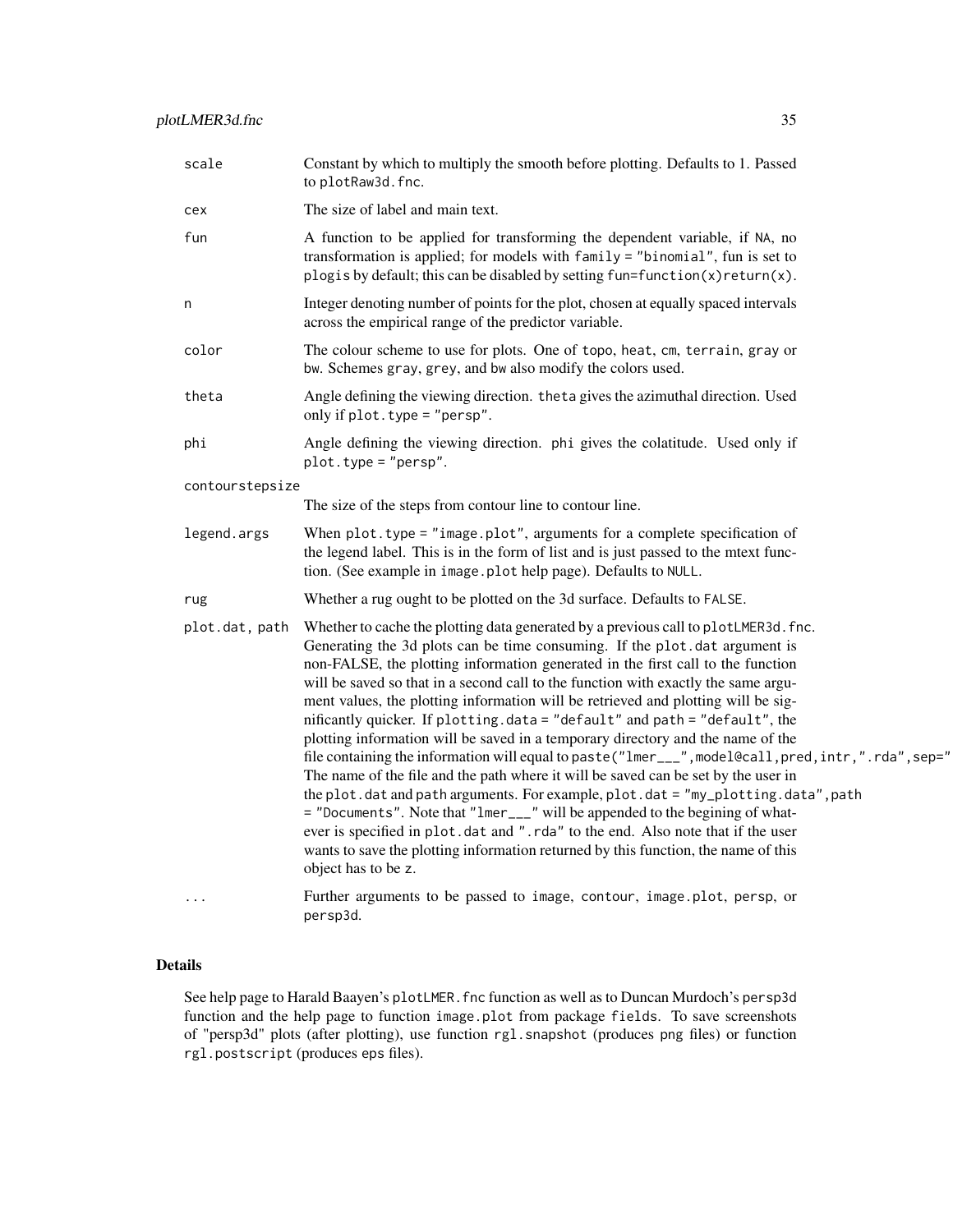Invisibly returns plotting information (x and y vectors, z matrix, and colors, col). If  $plot.type =$ "contour", plot.type = "image.plot", or plot.type = "persp", a contour or perspective plot, respectively. If ret = TRUE, a two-element list is returned containing the *matrix* and the matrix of corresponding colors is returned. If argument intel in non-null, a file containing plotting information will be saved.

# Author(s)

Antoine Tremblay, Statistics Canada, <trea26@gmail.com>.

#### See Also

[persp](#page-0-0); [contour](#page-0-0); [plotLMER.fnc](#page-31-1).

# Examples

```
if(try(require(LCFdata,quietly=TRUE))){
data(z)
temp.dir <- tempdir()
save(z,file=file.path(temp.dir,"lmer___z.rda"))
 plotLMER3d.fnc(pred = "LengthBc", intr = "WMCc",
   plot.dat = "z", path = temp.dir)
 plotLMER3d.fnc(pred = "LengthBc", intr = "WMCc",
   plot.type = "persp", phi = 25, plot.dat = "z",
   path = temp.dim}
```
<span id="page-35-1"></span>plotRaw3d.fnc *Visualize raw surface averages (3d)*

#### **Description**

For a specified response variable and interacting continuous predictors, visualize in 3d the surface average.

#### Usage

```
plotRaw3d.fnc(data = NULL, response = NULL, pred = NULL, intr = NULL,
xy = TRUE, color = "topo", zlim = NULL, xlab = NULL, ylab = NULL,
zlab = NULL, main = NULL, shift = 0, scale = 1, plot.type = "contour",
theta = 30, phi = 30, ticktype = "detailed",
contourstepsize = 1, legend.args = NULL, ...)
```
<span id="page-35-0"></span>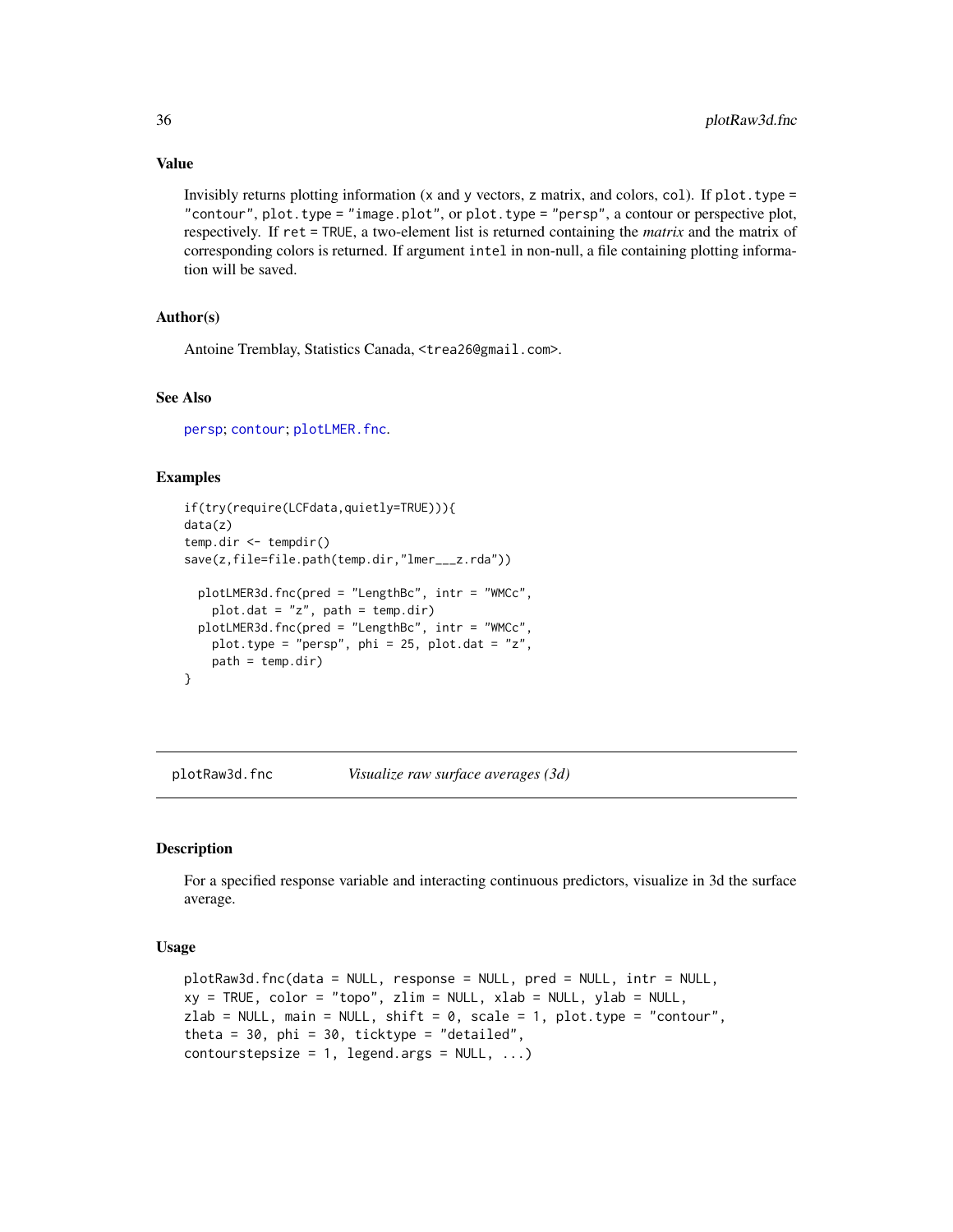# plotRaw3d.fnc 37

# Arguments

| data             | A data frame.                                                                                                                                                                                                                         |  |
|------------------|---------------------------------------------------------------------------------------------------------------------------------------------------------------------------------------------------------------------------------------|--|
| response         | The quoted name of a continuous response variable.                                                                                                                                                                                    |  |
| pred             | The quoted name of a continuous predictor.                                                                                                                                                                                            |  |
| intr             | The quoted name of an interacting continuous predictor.                                                                                                                                                                               |  |
| xy               | Whether to the x and y values from the data or to set them to $seq(0, 1, len =$<br>$nrow(z)$ ). Defaults to TRUE.                                                                                                                     |  |
| color            | The colour scheme to use. One of "topo", "heat", "cm", "terrain", "gray"<br>or "bw".                                                                                                                                                  |  |
| zlim             | A two element vector specifying the plotting limits for the $z$ -axis.                                                                                                                                                                |  |
| xlab, ylab, zlab |                                                                                                                                                                                                                                       |  |
|                  | Titles for the axes. N.B. These must be character strings; expressions are not<br>accepted. Numbers will be coerced to character strings.                                                                                             |  |
| main             | The main title on top of the plot.                                                                                                                                                                                                    |  |
| shift            | Constant to add to the smooth (on the scale of the linear predictor) before plot-<br>ting. Defaults to 0.                                                                                                                             |  |
| scale            | Constant by which to multiply the smooth before plotting. Defaults to 1.                                                                                                                                                              |  |
| plot.type        | The type of plot to make. Can be any of "contour" or "persp".                                                                                                                                                                         |  |
| theta            | Angle defining the viewing direction. theta gives the azimuthal direction.                                                                                                                                                            |  |
| phi              | Angle defining the viewing direction. phi gives the colatitude.                                                                                                                                                                       |  |
| ticktype         | Character: "simple" draws just an arrow parallel to the axis to indicate direction<br>of increase; "detailed" draws normal ticks as per 2D plots.                                                                                     |  |
| contourstepsize  |                                                                                                                                                                                                                                       |  |
|                  | The size of the steps from contour line to contour line. Defaults to 1. Used only<br>if $plot. type = "contour".$                                                                                                                     |  |
| legend.args      | When $plot. type = "image. plot", arguments for a complete specification of$<br>the legend label. This is in the form of list and is just passed to the mtext func-<br>tion. (See example in image.plot help page). Defaults to NULL. |  |
| $\cdots$         | Further arguments passed to functions image, image.plot, contour or persp.                                                                                                                                                            |  |

# Details

NAs will be set to 0.

# Value

Either a dynamic 3d perspective plot, a perspective plot, or a contour plot. Also invisibly returns the plotting matrix and the color vector.

# Author(s)

Antoine Tremblay, Statistics Canada <trea26@gmail.com>

# Examples

# see example in LMERConvenienceFunctions help page.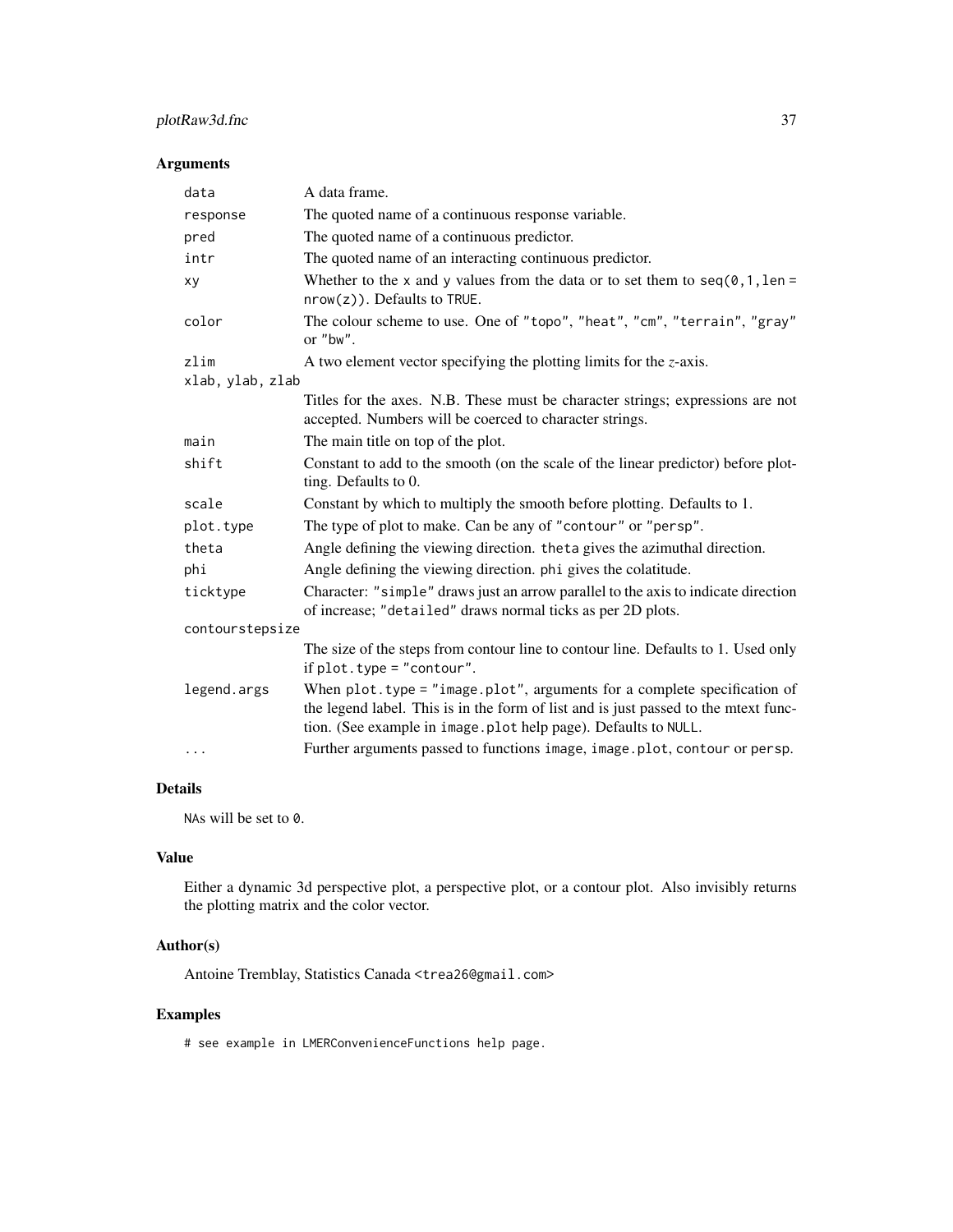<span id="page-37-1"></span><span id="page-37-0"></span>

# Description

Calculate the relative log-likehood between two models.

#### Usage

relLik(x, y, method =  $c("AIC", "BIC")$ , ndigits = 6, ...)

#### Arguments

| x, y     | Fitted model objects for which there exists a logLik method to extract the cor-<br>responding log-likelihood, or objects inheriting from class logLik. |
|----------|--------------------------------------------------------------------------------------------------------------------------------------------------------|
| method   | Whether to base the comparison on AIC or BIC. Defaults to "AIC".                                                                                       |
| ndigits  | An integer denoting the number of decimal digits in the output.                                                                                        |
| $\cdots$ | Further arguments to pass to AIC or BIC.                                                                                                               |

# Details

The relative log-likelihood is calculated as  $exp((abs(ALC(x) - AIC(y)))/2)$  or  $exp((abs(BIC(x)$  $-BIC(y))$ /2), depending on the method.

You can find information regarding differences between AIC and BIC from http://methodology.psu.edu/eresources/as

# Value

A vector with values:

|        | $AIC(x)$ , BIC(x) The AIC or [codeBIC value of the first model object.           |
|--------|----------------------------------------------------------------------------------|
|        | $AIC(y)$ , BIC(y) The AIC or lcode BIC value of the second model object.         |
| relLik | The relative likelihood between the two models. Model $\gamma$ will be that much |
|        | more likely given the data than model x.                                         |

# Author(s)

Antoine Tremblay, Statistics Canada, <trea26@gmail.com>

# References

On AIC and relative log-likelihood (which they call evidence ratio):

Symonds, M.R.E and Moussalli, A. (2011). *A brief guide to model selection, multimodel inference and model averaging in behavioural ecology using Akaike's information criterion. Behavioral Ecology and Sociobiology*, 65, 13–21. doi: 10.1007/s00265-010-1037-6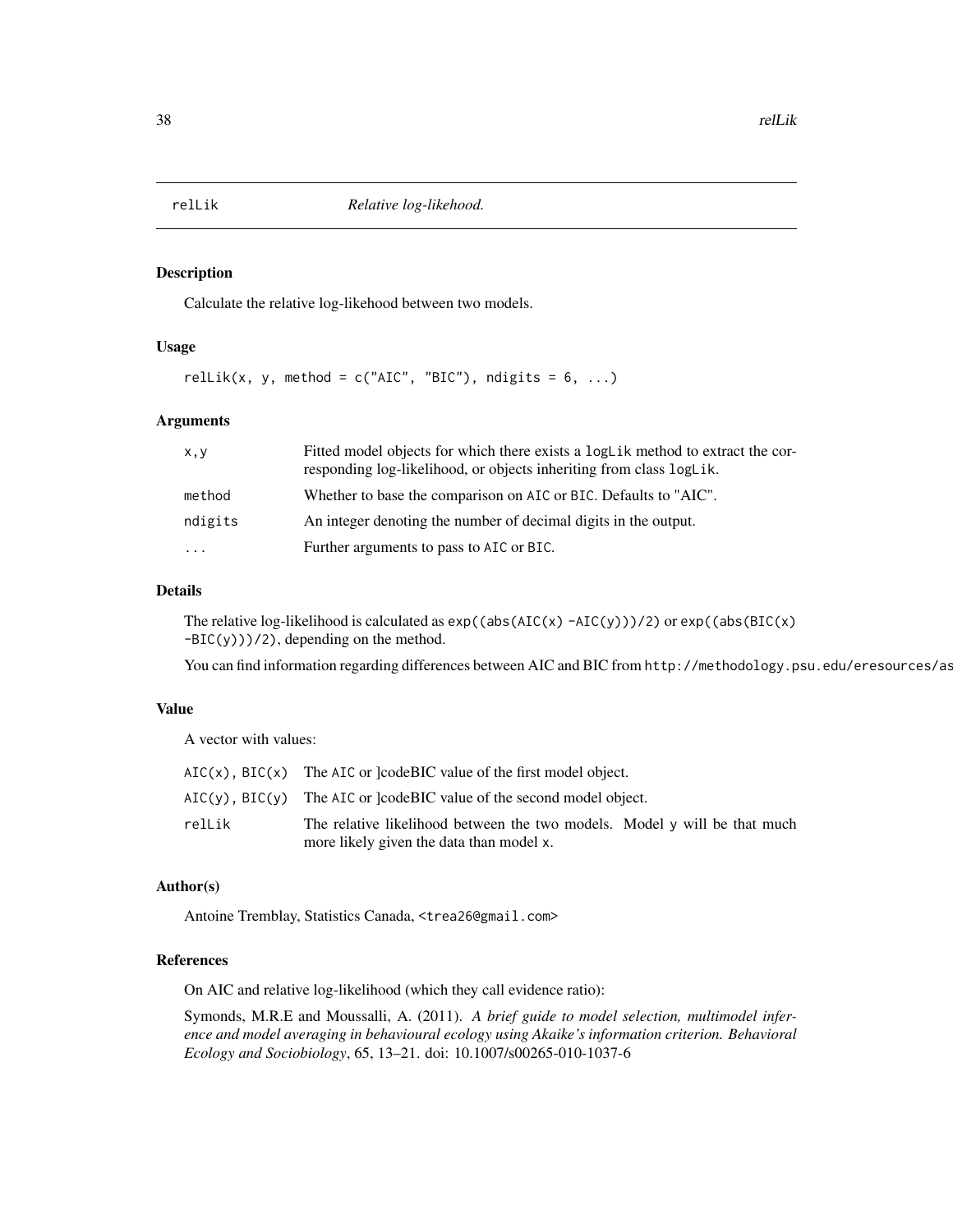#### <span id="page-38-0"></span>romr.fnc 39

# See Also

[logLik;](#page-0-0) [AIC;](#page-0-0) [BIC](#page-0-0)

# Examples

# see example in LMERConvenienceFunctions help page.

<span id="page-38-1"></span>romr.fnc *Exclude outliers.*

# Description

Exclude outliers with a standardized residual at a distance greater than 2.5 standard deviations from 0. Note that this function cannot be used with generalized linear mixed-effects models (glmers).

# Usage

romr.fnc(model, data, trim = 2.5)

# Arguments

| model | A mer object (fitted by function lmer). Note that this function cannot be used<br>with generalized linear mixed-effects models (glmers). |
|-------|------------------------------------------------------------------------------------------------------------------------------------------|
| data  | The data frame on which the mer object was fitted.                                                                                       |
| trim  | Threshold at which residuals will be removed. Defaults to 2.5 (standard devia-<br>tions above and below the residuals mean).             |

# Value

The function returns the following objects:

| data            | The data with outliers removed.                   |  |
|-----------------|---------------------------------------------------|--|
| data0           | The original data prior to removing the outliers. |  |
| n.removed       | The number of data points removed.                |  |
| percent.removed |                                                   |  |
|                 | The percentage of removed data points.            |  |

# Author(s)

Antoine Tremblay, Statistics Canada, <trea26@gmail.com>, with contrbutions from Andy Flies, Michigan State University.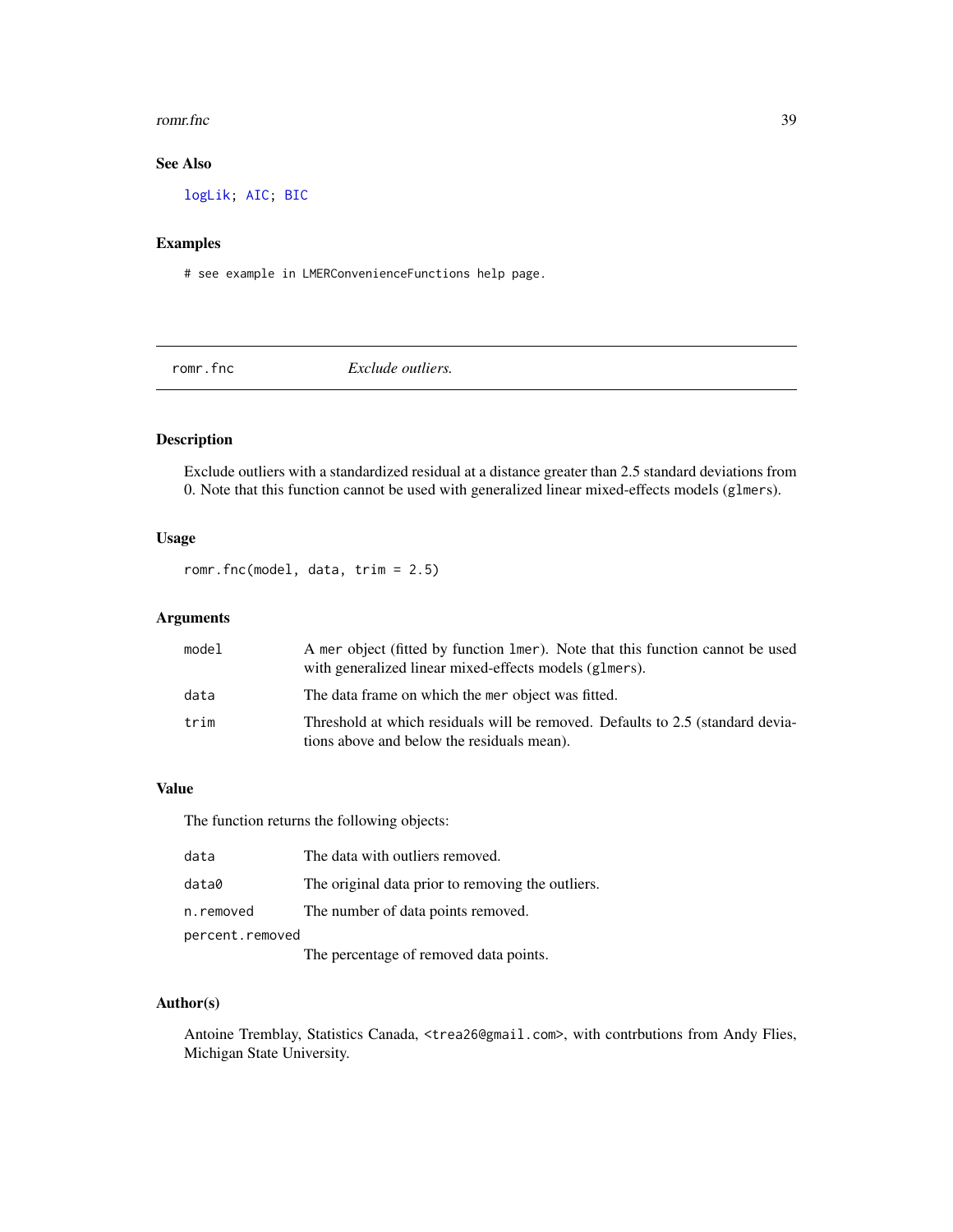# References

Baayen, R.H. (2008). *Analyzing Linguistic Data. A Practical Introduction to Statistics Using R*. Cambridge, UK: Cambridge University Press.

Newman, A.J., Tremblay, A., Nichols, E.S., Neville, H.J., and Ullman, M.T. (submitted). The Influence of Language Proficiency on Lexical-Semantic Processing in Native and Late Learners of English: ERP evidence. Submitted to the *Journal of Cognitive Neuroscience*.

Tremblay, A. and Tucker B. V. (submitted). What can the production of four-word sequences tell us about the mental lexicon? Submitted to *The Mental Lexicon*.

# See Also

[mcp.fnc](#page-22-1) [perSubjectTrim.fnc](#page-28-1)

# Examples

# see example in LMERConvenienceFunctions help page.

<span id="page-39-1"></span>summary.mcposthoc *Summarize a "mcposthoc" object.*

# Description

This function extracts the desired portions of an "mcposthoc" object.

#### Usage

## S3 method for class 'mcposthoc' summary(object, ph.list = NULL,  $term = NULL, print = TRUE, ...)$ 

| object     | An "mcposthoc" object as returned by function mcposthoc.fnc.                                                                                                                                                                                                                                                                                                                                                            |
|------------|-------------------------------------------------------------------------------------------------------------------------------------------------------------------------------------------------------------------------------------------------------------------------------------------------------------------------------------------------------------------------------------------------------------------------|
| ph.list    | The name of the posthoc analysis for which results are desired. For example, if,<br>in function mcposthoc. fnc, argument var was set to $list(\text{ph1} = c("PronomOffhome", "AnimacyOfRec")$<br>= c("SemanticClass")), ph.list should be one of "ph1" or "ph2". Defaults<br>to NULL. If ph. list = NULL and more than one posthoc analysis was performed,<br>the user will be prompted to select one of the analyses. |
| term       | The model term for which posthoc results are desired. Defaults to NULL, in<br>which case the user will be prompted to select a term.                                                                                                                                                                                                                                                                                    |
| print      | Whether to print to screen the posthoc summary. Defaults to TRUE.                                                                                                                                                                                                                                                                                                                                                       |
| $\ddots$ . | Not used.                                                                                                                                                                                                                                                                                                                                                                                                               |

<span id="page-39-0"></span>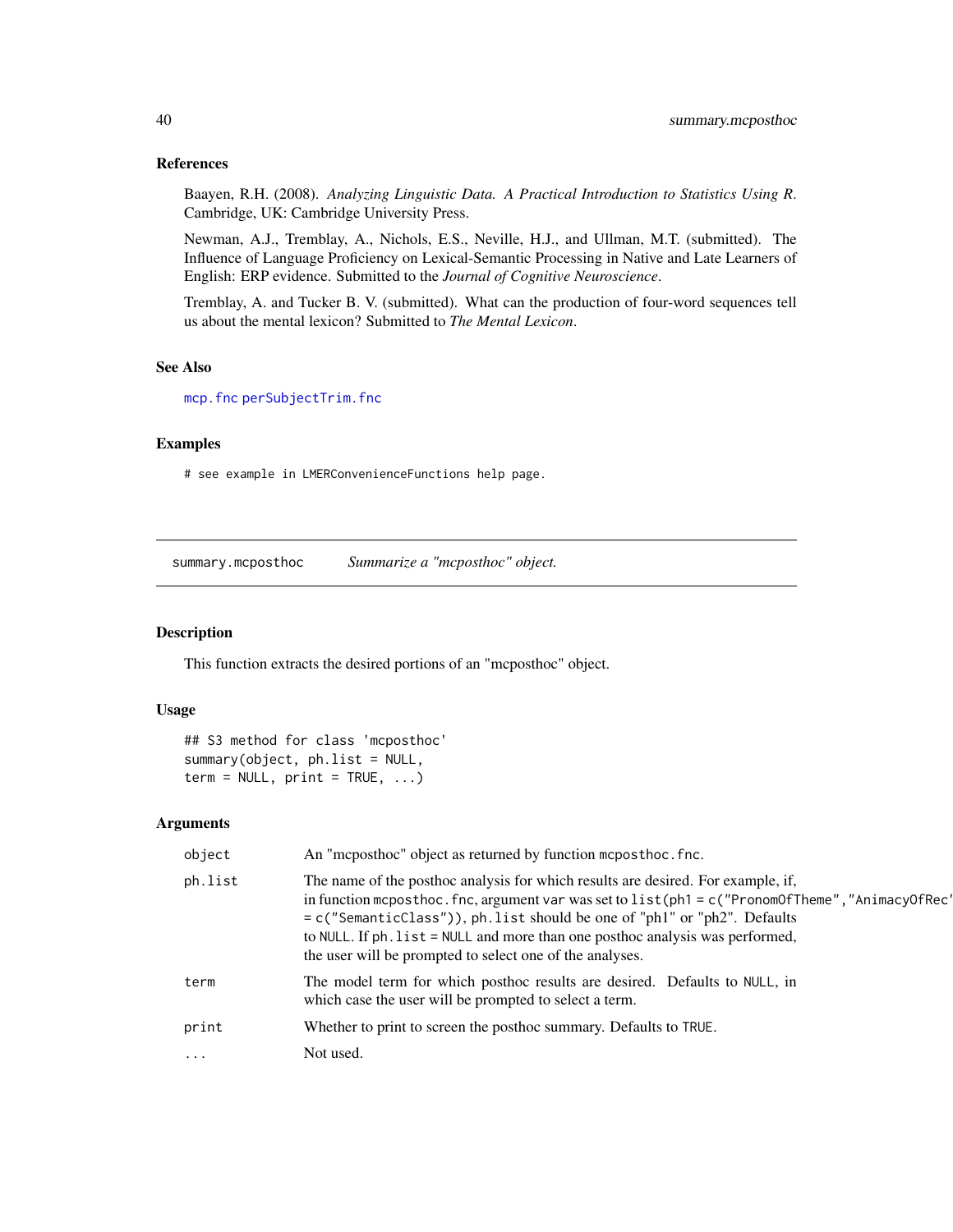# <span id="page-40-0"></span>Details

The function creates a summary data frame from statistics obtained from an "mcposthoc" object for the specified term. It goes through each element of the ph.list – each list element is the summary of the model re-leveled on one factor level (or combination of factor levels) – extracts the row corresponding to the term, and binds it to the other extracted rows.

# Value

| ph.list | The posthoc list in the "mcposthoc" object from which the summary originates. |
|---------|-------------------------------------------------------------------------------|
| term    | The term from the posthoc list for which a summary is desired.                |
| summary | The posthoc summary.                                                          |

# Author(s)

Antoine Tremblay, Statistics Canada, <trea26@gmail.com>

# See Also

[mcposthoc.fnc;](#page-23-1) [pamer.fnc.](#page-27-1)

# Examples

### See examples from mcposthoc.fnc() help page.